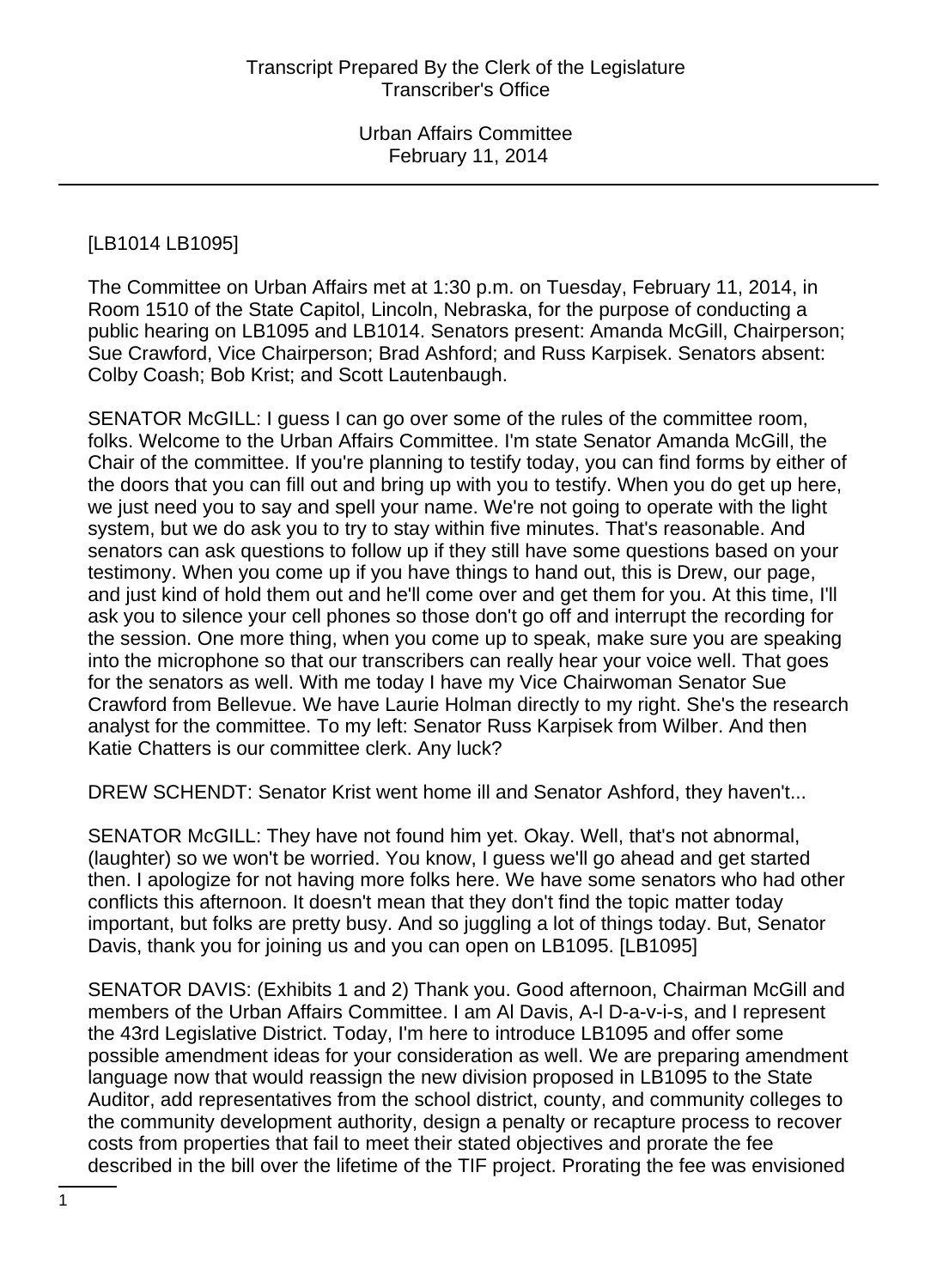Urban Affairs Committee February 11, 2014

when LB1095 was prepared, but the current fiscal note is based on an assumed one-time per project startup fee. LB1095 would increase transparency and accountability through state level oversight for TIF projects in Nebraska. As introduced, the bill would strengthen the Community Development Law in two ways. First, it would give more specific guidance to local governments regarding the creation and functioning of local bodies that evaluate redevelopment proposals. As introduced, the bill would establish a division within the Department of Economic Development to be known as the Tax-increment Financing Division. This division would be given the responsibility to develop uniform statewide standards and procedures for TIF-financed projects. The division would also create an oversight and enforcement mechanism to ensure that redevelopment proposals are carried out as represented. The cost of this new division would be supported by fees paid by the developers. This bill is the result of an interim study conducted as directed by LR340. The resolution proposed that the Revenue Committee study the impact of tax increment financing projects and other business incentives programs upon the state aid to schools formula. The committee studies shows that the state school aid funding increased by about \$32 million in 2013 as a result of these incentive programs with two-thirds of that revenue being funneled to school districts located within the Learning Community. This bill would address the tax increment financing side of the equation. Tax increment financing as a means of economic development has increased drastically since 1996. That year, 149 TIF projects were approved. By 2012, that number had increased to 636 projects. In addition, the scope of the projects being approved has increased and the tool is no longer focused on renovation of blighted areas within cities. It is used as a tool for economic development which was not the original intent of the legislation. These TIF projects take increases in property value out of the tax base, the local school districts, and other entities depend on for their general operating costs. As a result, state school aid under TEEOSA had become a substantial indirect subsidy of community redevelopment projects. In 2012, TIF projects increased annual state aid to schools by about \$22 million from reductions in real estate value to \$32 million once property...personal property is added into the equation. The growth in the number and scale of these projects suggests that the impact on state aid to schools will only increase and is, therefore, a grave concern of state government. In addition, it is appropriate that the state monitor use of TIF financing because property owners in the areas where TIF financing is offered are asked to shoulder higher costs for police, emergency, public utilities, fire, and other urban obligations which the new TIF property requires but is not paying for. The impact appears to flow to the urban districts. Three-point-five percent of all city property in this state was included in TIF projects in 2012. TIF projects in many parts of rural Nebraska do not affect the state aid formula because resources in those districts outweigh the needs and those districts are often unequalized. In addition, much of the property associated with the ethanol industry is personal property which is not subject to TIF financing. The current version of the Community Redevelopment Law attempts to define standards to determine what kind of projects are eligible for TIF financing. However, these standards are not uniformly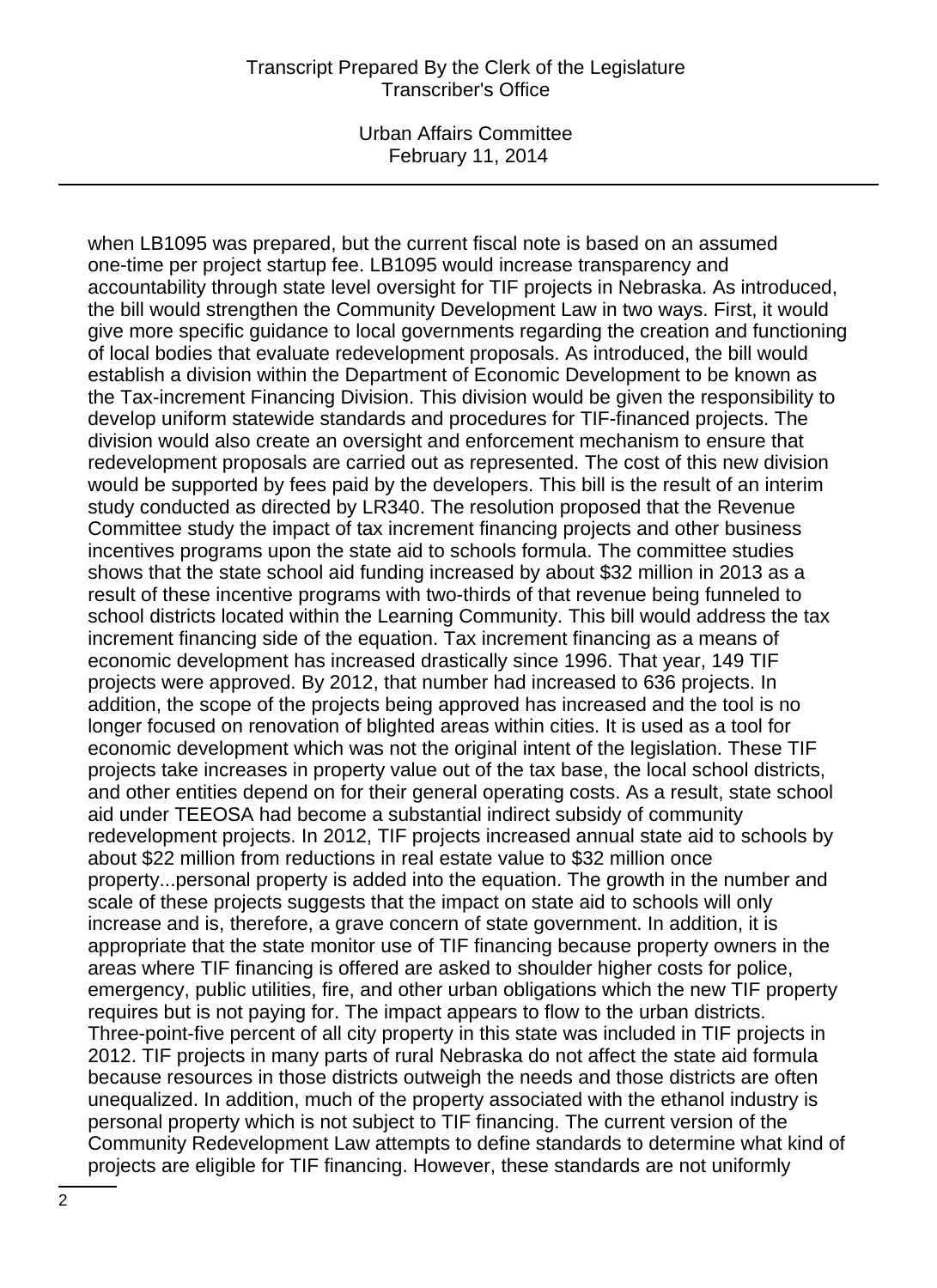Urban Affairs Committee February 11, 2014

interpreted or applied. The fiscal impact at the state level justifies a closer look at these standards and the development of uniform rules and procedures. LB1095 does not propose to replace or impede the redevelopment incentives around the state that TIF encourages. What it will do is make administration more uniform by establishing statewide standards that over time could identify and address the consequences of TIF projects such as the impact on school aid funding that this study revealed. While TIF financing has a very legitimate place in redevelopment of blighted properties, it should not be used as a tool for economic development which simply shifts the benefits to the project to a private developer at the expense of the affected local taxing entities and the property owners who reside within the boundaries of those districts who are forced to pay higher rates of tax to enrich a developer. I have two handouts for committee members. First, is a 2006 article from the Fremont Tribune entitled "Connealy works to change definition of TIF districts," which points to the TIFing of a cornfield near Jackson, Nebraska, as blighted and substandard. Is it really okay for cities to wink at the law in this way? Legitimate purposes...is there a legitimate purpose in this manner? This is not the only blighted cornfield in Nebraska. Second, is a letter from Dr. Kenneth Kriz, Regents Distinguished Professor of Public Finance from Wichita State University. And these are some excerpts from Dr. Kriz's letter which I'm going to enter into the record, but you have a copy of the letter in your hands. (1) put simply, local government officials face a game they cannot win when they are confronted by a business demanding incentives in order to relocate or expand in their area. What some economists have termed the ultimatum game, either they bid for the business, perhaps giving away too much in incentives, or they choose not to play and lose potential jobs with certainty. (2) in my study of TIF use in Nebraska I found several instances where the public either knew little about proposed TIF projects or the mechanics of the decision-making process. In one case, an obvious conflict of interest was present when the chair of the authority proposing the TIF project was in a position to directly benefit from the use of TIF through his business dealings. This should never be allowed when so many public resources are at stake. (3) Nebraska's school districts receive significant amounts of property tax along with community college districts, and other special districts. To date, they have had no direct input into the decision to use TIF. (4) in LB1095, there are positive proposals in moving toward greater accountability. (5) almost every state requires some form of analysis to inform decision makers prior to the adoption of a project. The measures and methods of assessing the public benefits of TIF project should be very specific. (6) I found in my study of TIF projects in Nebraska that robust analysis was not happening. (7) to take one possible path, the Legislature could mandate that benefit cost analysis be carried out by professors at an accredited public or private university. Another possible path is to require that the analysis be conducted by individuals licensed to perform the analysis. A third path would be to have the analysis calculated by employees of the state oversight entity. (8) even when municipalities are required to conduct analysis, there seems to be a strong force pushing them to not take the requirement seriously. In my study, I found that even when benefit cost analysis was being done by Nebraska local governments, they often are not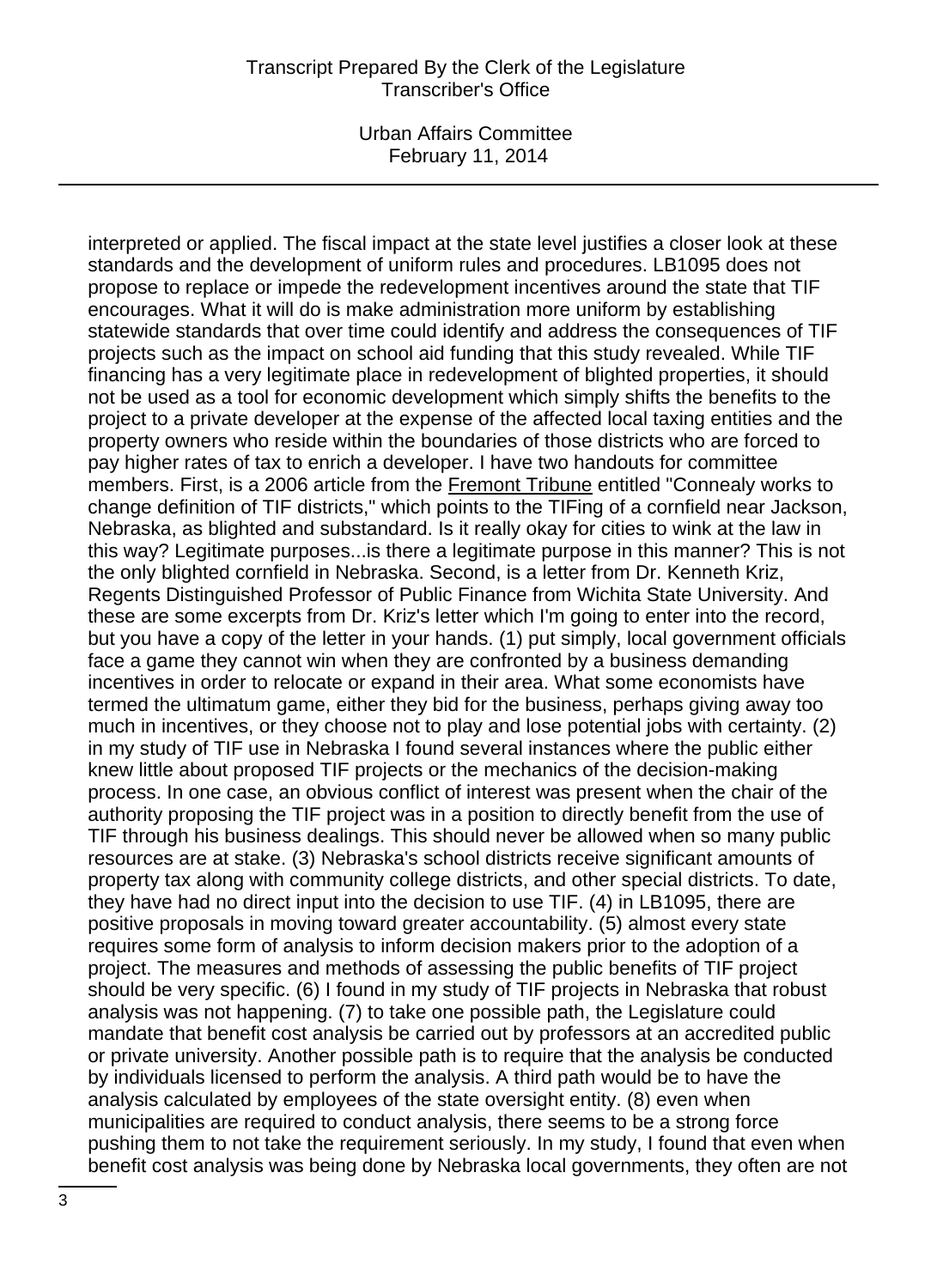Urban Affairs Committee February 11, 2014

done with anywhere near the rigor that should be expected or that could be considered best practice. So detailing the exact standard in which studies should be conducted is an essential element of meeting the goal of including rigorous analysis in every TIF proposal. (9) current state law does not require a periodic evaluation of projects. In one, I interviewed city officials regarding the success of TIF projects in meeting the goals identified in the adoption of the project, I found that not a single city official could state anything more than broad accomplishments or feeling of what the impact of a project has been. (10) the bill as drafted falls short of what should be required to ensure robust evaluation of TIF projects. (11) along with a strong evaluation component, TIF legislation should contain provisions for penalties in the event of noncompliance with TIF laws or redevelopment plans. These provisions should be in place both for the businesses receiving benefits from TIF and for the local governments who grant the benefits. For the businesses, the statute should specify clawback provisions to recapture the benefits granted. And (12) the Office of the State Auditor has the ability not only to audit redevelopment projects but to require that certain portions of assessed value capture by TIF projects be decertified and the revenues associated with that assessed value be redirected to overlapping jurisdictions. Finally, one community told me that one of the documents they relied on in deciding a TIF project was a letter from the lender which qualified the loan based on obtaining TIF status. Should a bank hold the taxpayer hostage to gain additional security for his loan? I don't think so. It's time Nebraska developed statewide oversight and accountability. Thank you and I'd be happy to take any questions. I do have some experts here that can probably answer the questions better than I can. [LB1095]

SENATOR McGILL: Okay. Questions for Senator Davis? Senator Crawford. [LB1095]

SENATOR CRAWFORD: Thank you, Chairwoman, and thank you, Senator Davis, for bringing this forward. Could you tell us just a little bit about your interim study? You went to multiple communities or what did that look like? [LB1095]

SENATOR DAVIS: The interim study was presented to the Revenue Committee. [LB1095]

SENATOR CRAWFORD: Oh, okay. [LB1095]

SENATOR DAVIS: The Revenue Committee, as you know, was extremely involved in the tax modernization projects. So they really weren't able to do a thorough evaluation. But, Bill Lock did a report for me which I can get a copy of for you. And in that report, that's where we got the figures of \$33 million in essentially additional state aid that was required because of TIF projects. And that money then either comes out of the General Fund or if you look at it as we're only going to have X dollars in state aid, then somebody else is not getting that state aid because the subsidy is taking over the process. You're also aware of course that when projects are TIFed, usually the city is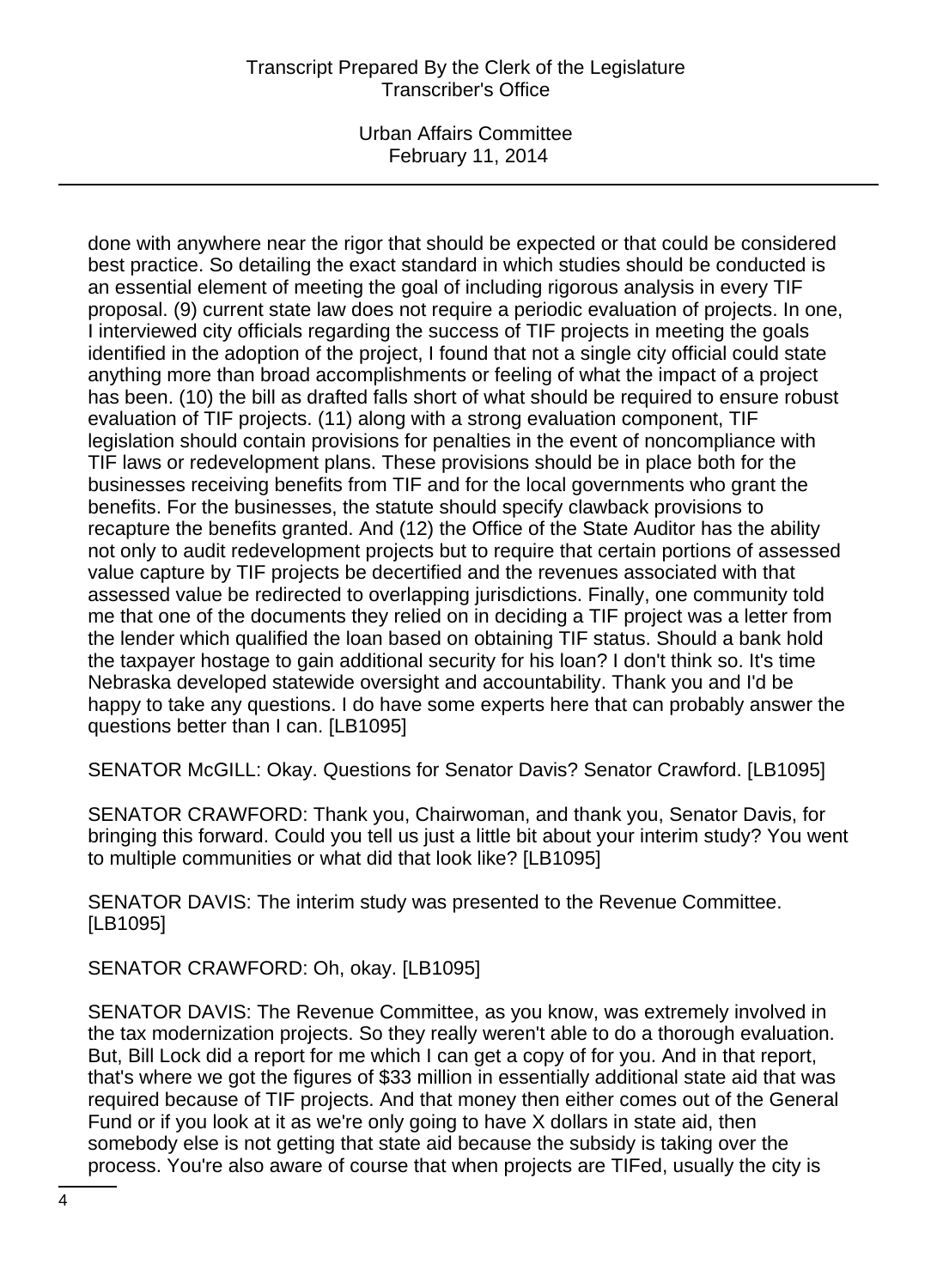going to gain sales tax dollars from that. So they don't...they're not as interested and involved in the property tax aspect of it as school districts, community colleges, NRDs, ESUs who rely solely on property tax for the basis of their funding. [LB1095]

SENATOR CRAWFORD: And in the discussions that you did have, what did you hear about different ways that schools districts, ESU, NRDs were involved in the planning or discussion of TIF projects? [LB1095]

SENATOR DAVIS: I haven't...I think that in large part they're excluded and this is one thing that we absolutely need to do. They need to be a part of the process. One particular, at a school meeting I had this summer with the NRCSA group in Kearney, a superintendent from one of the Learning Community schools told me that the original plan that Omaha had laid out for the TIFing of the Crossroads area and west of there would have affected 79 percent of their commercial property. They would have had no say in that except that they did at the last minute learn about that from someone else. [LB1095]

SENATOR McGILL: Yeah, I'd say there are some districts, some cities that do a better job of working with the schools than others for sure. Any other questions? I don't see any. Do you plan to stick around? [LB1095]

SENATOR DAVIS: I'll stick around. [LB1095]

SENATOR McGILL: That's a good idea. [LB1095]

SENATOR DAVIS: Thank you. [LB1095]

SENATOR McGILL: I'm sure you'll want to rebuttal some things by the end. [LB1095]

SENATOR DAVIS: Thank you. [LB1095]

SENATOR McGILL: First proponent. [LB1095]

RENEE FRY: (Exhibit 3) Good afternoon, Senator McGill and members of the Urban Affairs Committee. My name is Renee Fry, R-e-n-e-e F-r-y, and I'm the executive director of OpenSky Policy Institute. We are a data-driven, nonpartisan, Nebraska organization focused on budget and tax policy. I'm here in support of LB1095. OpenSky has supported legislative bills that improve transparency and better reporting and analysis of business incentives. Given the use of both state and local taxpayer dollars used to offset TIF projects and the implications to those communities that lose revenue as a result, we believe LB1095 is an important step to improving transparency without limiting the use of TIF as an economic development tool. We support LB1095 for three main reasons. First, we believe that the TIF approval process should be as transparent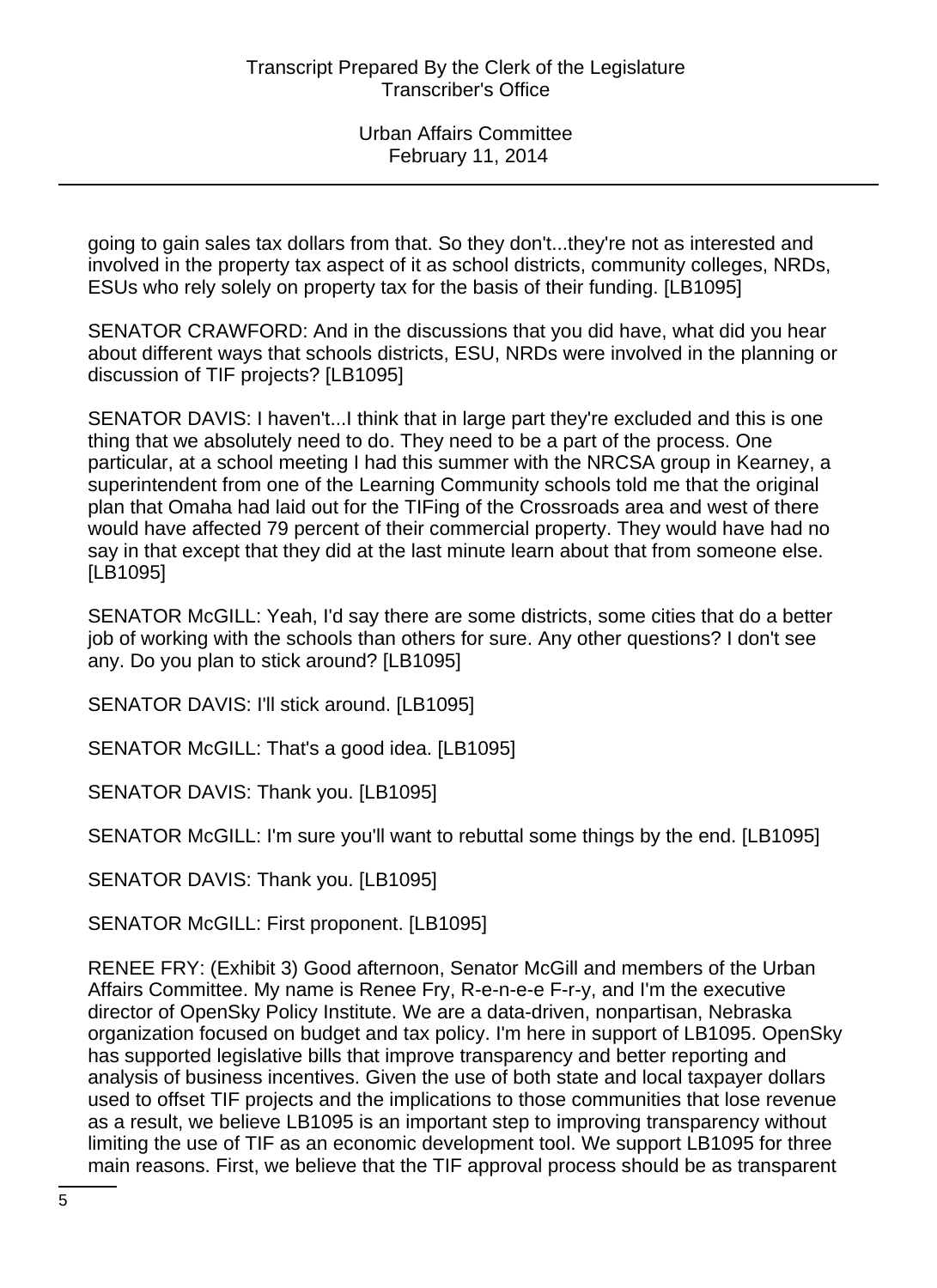Urban Affairs Committee February 11, 2014

as possible and that TIF resources should be utilized to benefit the broader community. Second, many local governments are impacted by the loss of TIF dollars but don't have a seat at the table when these decisions are made. In fact, both school districts and counties rely more heavily on property tax dollars as a share of their total budgets than do cities, yet cities have the decision-making authority. Finally, researchers have found that many applications of TIF aren't meeting current statutory requirements, much less best practices. Furthermore, communities vary drastically in their application of TIF despite the statewide implications. State oversight can help to ensure that TIF projects are in fact providing their promised benefit. Lack of transparency and citizen engagement in the approval of TIF projects is often discussed on a national level and has been of concern to both Jack Dunn of the Progressive Research Institute of Nebraska and Dr. Ken Kriz, formally faculty at UNO, both of whom have studied TIF in Nebraska at length. Dr. Kriz found little if any opposition to TIF projects even when the projects were dubious and the required documentation was lacking. Furthermore, it is questionable as to whether TIF in fact benefits the broader community. Jack Dunn finds that in Omaha, most of the actual TIF investment has gone into downtown Omaha and has benefited persons of means. This is true whether referring to the new condos and townhouses or to entertainment complexes. Poverty downtown has not so much been alleviated as relocated and replaced by gentrification. North and south Omaha, according to Jack Dunn's research, remain relatively untouched. Senator Davis touched on Bill Lock's report that finds TEEOSA is essentially subsidizing TIF in Lincoln and Omaha, and I want to speak to those on the losing end. The losers would be the people who pay income and sales taxes that fund the \$22 million TEEOSA cost, other state programs that might be squeezed due to this \$22 million cost, and nonequalized districts with TIF projects as they don't get additional state aid to offset the lost property tax revenue from TIF. For equalized districts, 97 percent of lost property tax revenue due to TIF is currently replaced by increased school aid. For nonequalized districts, it's 0 percent. In other words, the local costs of approving a TIF project are higher if the area is a nonequalized school district, whereas an equalized district could essentially count on the state replacing the lost revenue. This might be seen as a reason for more oversight of TIF at both the state and local level. The nonequalized districts with the highest property tax losses due to TIF are Boone Central, Wood River, and Fillmore Central. Each of these districts loses between \$300,000 and \$325,000 in property tax revenue and sees none of it replaced by state aid. In total, there are 35 nonequalized districts with TIF projects, losing a total of \$1.9 million of property tax revenue; 71 equalized districts without TIF projects lose about \$3.5 million in state aid. Furthermore, in 2012, TIF cost county governments about \$8 million in potential property tax revenue. In Douglas County, this amounted to \$3.7 million in lost property tax revenue, and \$745,000 in Lancaster County. Statewide, community colleges lost about \$2 million, NRD's lost about \$900,000, and ESU's lost \$400,000. At this point, I would mention that Commissioner Mary Ann Borgeson, county commissioner for Douglas County, testified at the Tax Modernization Committee hearings to the extent that counties would really like to have a seat at the table with regard to TIF decisions. And she and I have spoken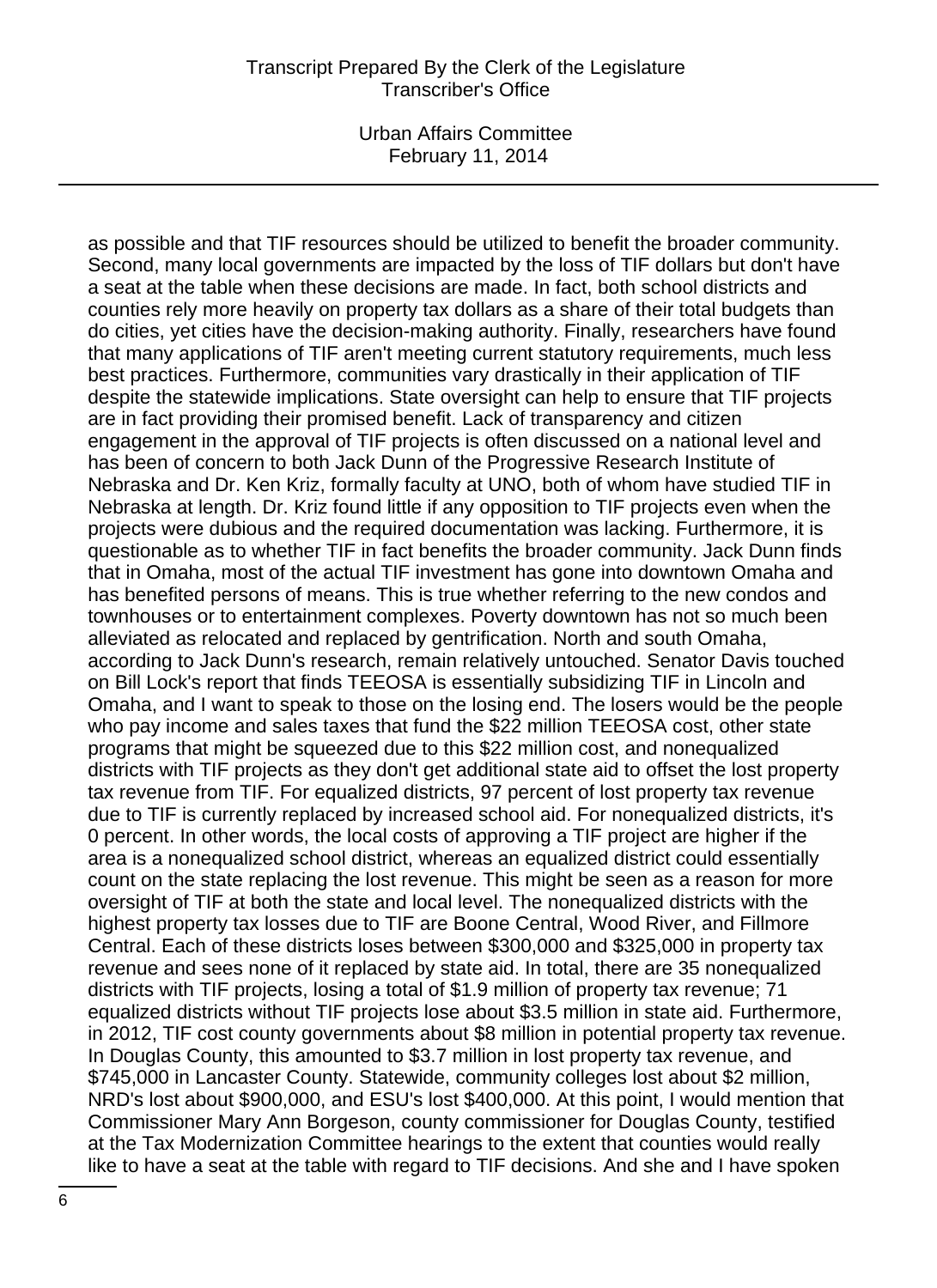Urban Affairs Committee February 11, 2014

about this bill and they support the addition of counties to the local governing bodies and would be interested in having discussions, further discussions about this bill. So while TIF can be a very valuable economic development tool, national studies as well as some local researchers have found that TIF has subsidized projects that would have happened anyhow. According to Jack Dunn, 37 TIF projects approved in Omaha in 2008 and 2009, of those 37, 30 lacked any statement of justification that the project could not proceed without TIF designation. In fact, this issue was raised by developer Arun Agarwal, chief executive of developer White Lotus Group, in an Omaha World-Herald article on Sunday. Agarwal said developers must show that their projects wouldn't happen if they didn't receive public help and noted that those requests are not all created equal. There are projects in which I might question whether or not public support was required to get it to happen. Did we as a city leave money on the table, he said. As for a consistent application of TIF, again from the Omaha World-Herald article this weekend, developer Chip James, owner of Lockwood Development said, it should be a level playing field for anybody in Grand Island or Omaha, he said. We just need to come up with a better use of tools and they need to be applied evenly. The lack of a uniform application of the "but for" requirement leads to questions regarding whether the city is truly benefitting from the project or is the developer the real beneficiary. According to Dunn, TIF plans can subsidize projects that would have happened anyhow. Since an unknown number of the TIF projects would have happened anyhow, what the TIF designation does is shift costs in those cases from the developer to the rest of the city. For 15 years, the other property taxpayers in the city pay for the increased police and fire protection, emergency medical services, mass transit, schools, and other public services that the TIF project uses but is not paying for. TIF is typically administered at the local level with little or no oversight by other levels of government. This is beneficial because it allows authorities to shape the city's physical and economic development. But it's also detrimental as there is a lack of accountability required by the local governing bodies without oversight and standardization in the way TIF is implemented and monitored. Finally, Briffault notes that there are two types of interlocal conflict that typically arise from TIF. When a parcel of land is located in several overlapping districts, such as a county and a school district which receive property tax revenues from that piece of land, it can result in the loss of funding for education. And also when competition between neighboring cities is getting...in getting businesses to invest in one city over the other. This leads large stores, such as Walmart, that are only concerned about locating within a certain region rather than a particular city to be attracted to the city that can offer TIF as an incentive. We support LB1095 because we believe it will increase transparency and lead to a broader community benefit, require the decision makers to take into account the impact on other local governments, and approve adherence to the "but for" test, cost-benefit analysis, and other best practices. I would be happy to answer any questions. [LB1095]

SENATOR McGILL: Are there questions from members of the committee? Yeah, go ahead, Senator Karpisek. [LB1095]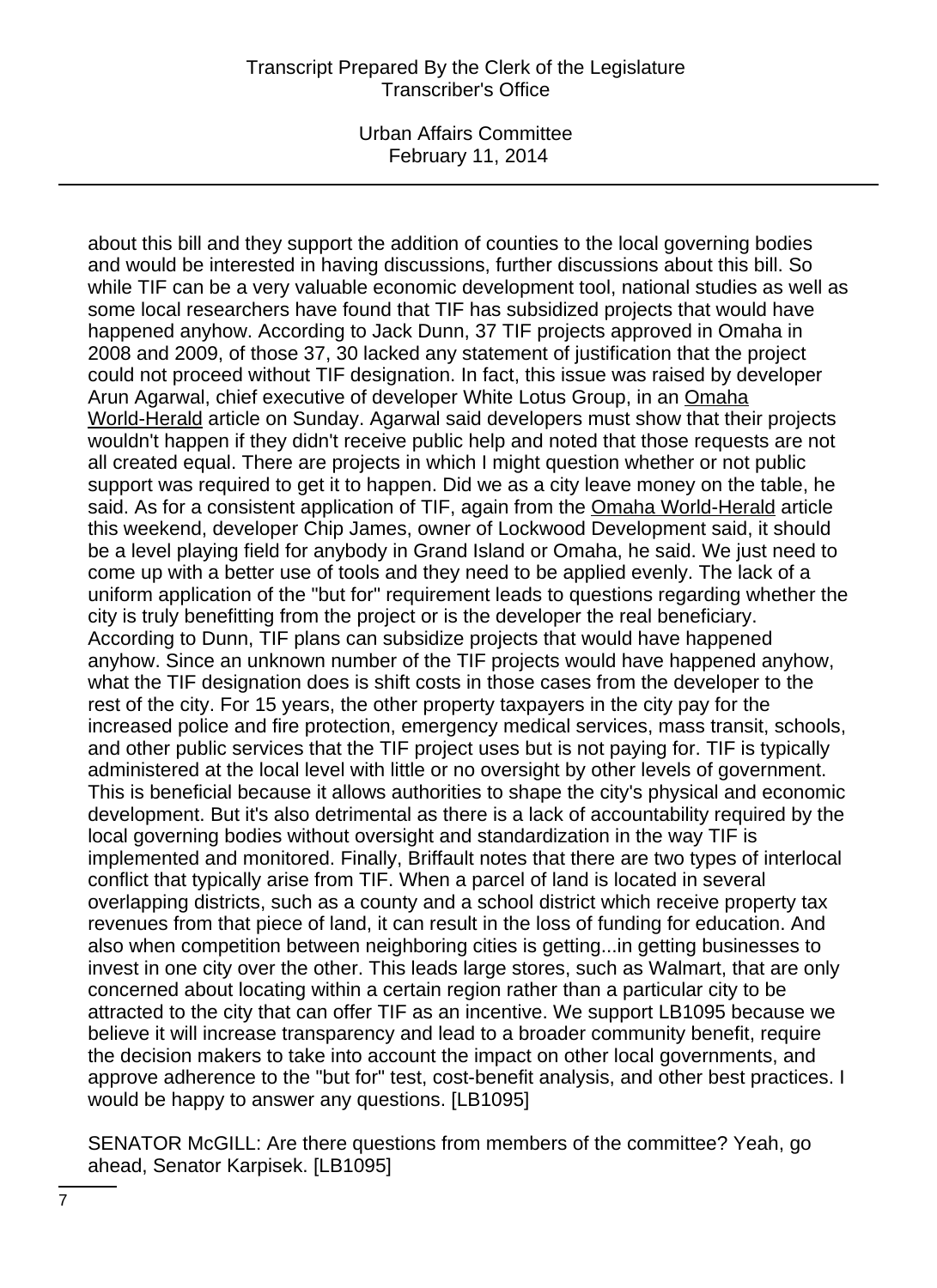SENATOR KARPISEK: Thank you, Senator McGill. Thank you, Ms. Fry. Of course you caught my attention with Fillmore Central. I've got quite a few nonequalized school districts in my area. So I've only been on this committee for the second year and as I was mayor we didn't have TIF. So what you're saying is if something is TIFed, that school district of course doesn't get the tax off of it. [LB1095]

RENEE FRY: Right. [LB1095]

SENATOR KARPISEK: And so then there's no state aid to make up for it. [LB1095]

RENEE FRY: So because your schools are unequal... [LB1095]

SENATOR McGILL: That's not...I'm sorry, that... [LB1095]

RENEE FRY: Go ahead. [LB1095]

SENATOR McGILL: I just want to clarify that they still keep the property taxes that they've been getting, but any additional property tax because of the TIF project no longer goes to them. [LB1095]

SENATOR KARPISEK: Okay. [LB1095]

SENATOR McGILL: So and that's where I had a little bit of a problem with the way that it's talked about as a loss in property tax revenue, because this is new revenue due to the TIF project improving the property value. [LB1095]

SENATOR KARPISEK: Okay. So if it's an 80 acres of farm ground, it still stays taxed at 80 acres of farm ground. But then if a new building is put on it... [LB1095]

RENEE FRY: So any improvements on that, the property tax would not go to the school district for those improvements. [LB1095]

SENATOR KARPISEK: Okay, okay. [LB1095]

RENEE FRY: And so according...what we used was the Lock memo and his findings in terms of the dollar figures that were lost for TEEOSA and the subsidization of TEEOSA. And so we looked using his findings and then looked at particular school districts. You in fact have four school districts in your districts that would lose state aid in the way that it was portrayed by the Lock memo because of the way the formula works and because they're unequalized. [LB1095]

SENATOR KARPISEK: Well, then I guess if you look at it the other way, then schools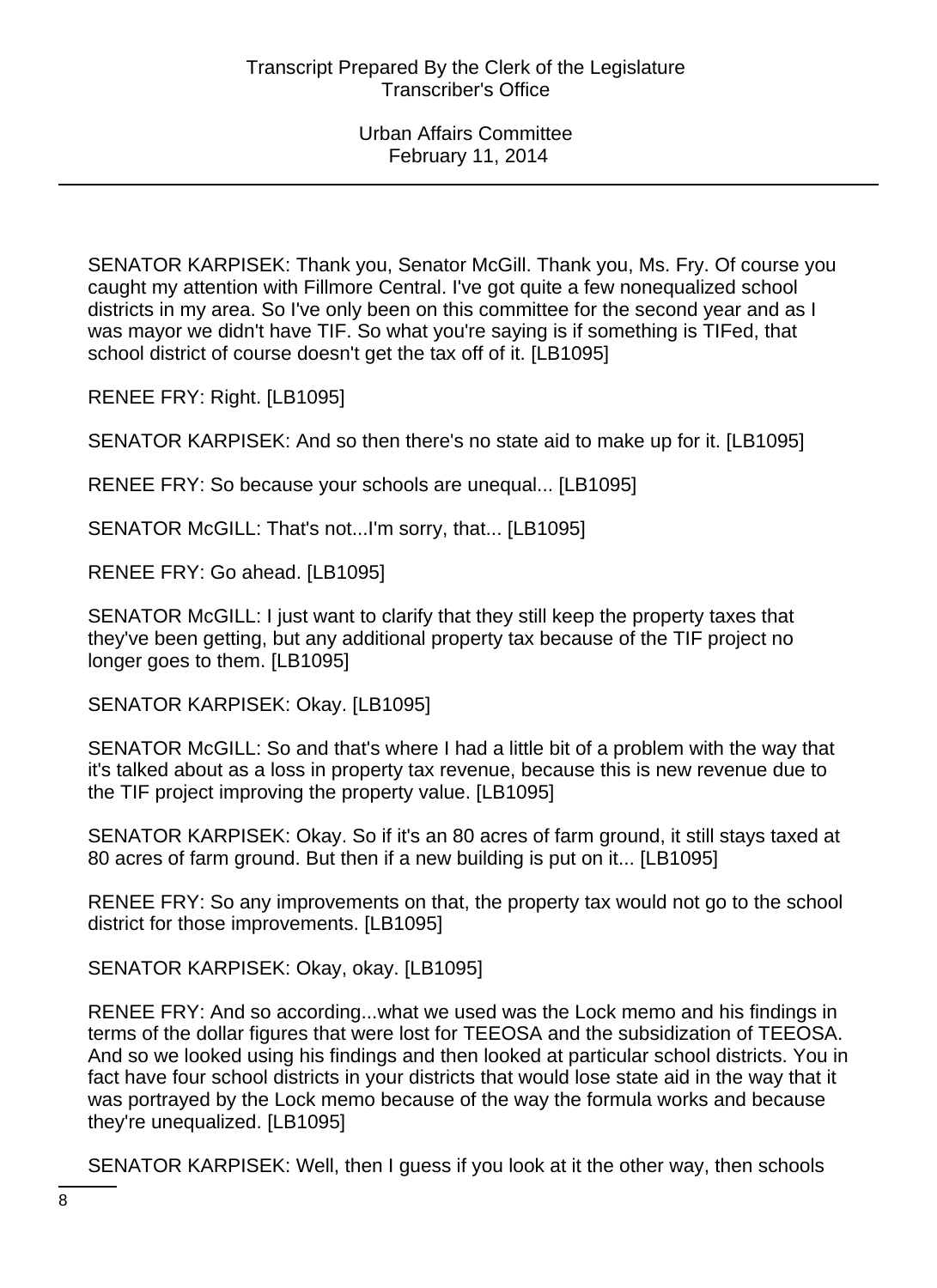that do get state aid get reimbursed for this which comes out of the state aid formula. [LB1095]

RENEE FRY: That's right. So if they're equalized and if they have TIF projects, most of that state aid is or most of the property tax dollar loss is covered by state aid, which means that it's...so it's subsidizing those projects for the state. [LB1095]

SENATOR KARPISEK: And then there's less state aid to go around. [LB1095]

RENEE FRY: Right. That's right. [LB1095]

SENATOR KARPISEK: Thank you. Thank you, Senator McGill. [LB1095]

SENATOR McGILL: Other questions? Thank you very much, Renee. [LB1095]

RENEE FRY: Thank you. [LB1095]

SENATOR McGILL: This sort of issue makes your head want to explode. [LB1095]

JOHN BONAIUTO: It does. Senator McGill, members of the committee, John, J-o-h-n, Bonaiuto, B-o-n-a-i-u-t-o, representing the Nebraska Association of School Boards and the Nebraska Council of School Administrators in support of LB1095. We really appreciate Senator Davis tackling this and bringing this idea forward. We like it on a number of levels, not nearly as many points as he made. (Laughter) I could say that. [LB1095]

SENATOR McGILL: He made a lot of points. [LB1095]

JOHN BONAIUTO: Yeah, he did make a lot of points. [LB1095]

SENATOR McGILL: Good points, good points. [LB1095]

JOHN BONAIUTO: And I wholeheartedly agree with everything that Ms. Fry had indicated. TIF has been a very important economic development tool. School boards have discussed this for years because of what you just talked about as if you're a nonequalized district you're losing local resources. If you're equalized district, it has a different impact. But boards do not want to stand in the way of economic development, so they...their concern about TIF was they were not included in the conversations and many times found out that this was going to happen from a second- or third-hand source or read it in the newspaper. And so it really is nice to have a way to be part of the discussion. I think having standards. TIF has been around a number of years, and having it refined and having standards, looking at, you know, broader participation and then some accountability all are good things. So with that, I'll conclude my testimony.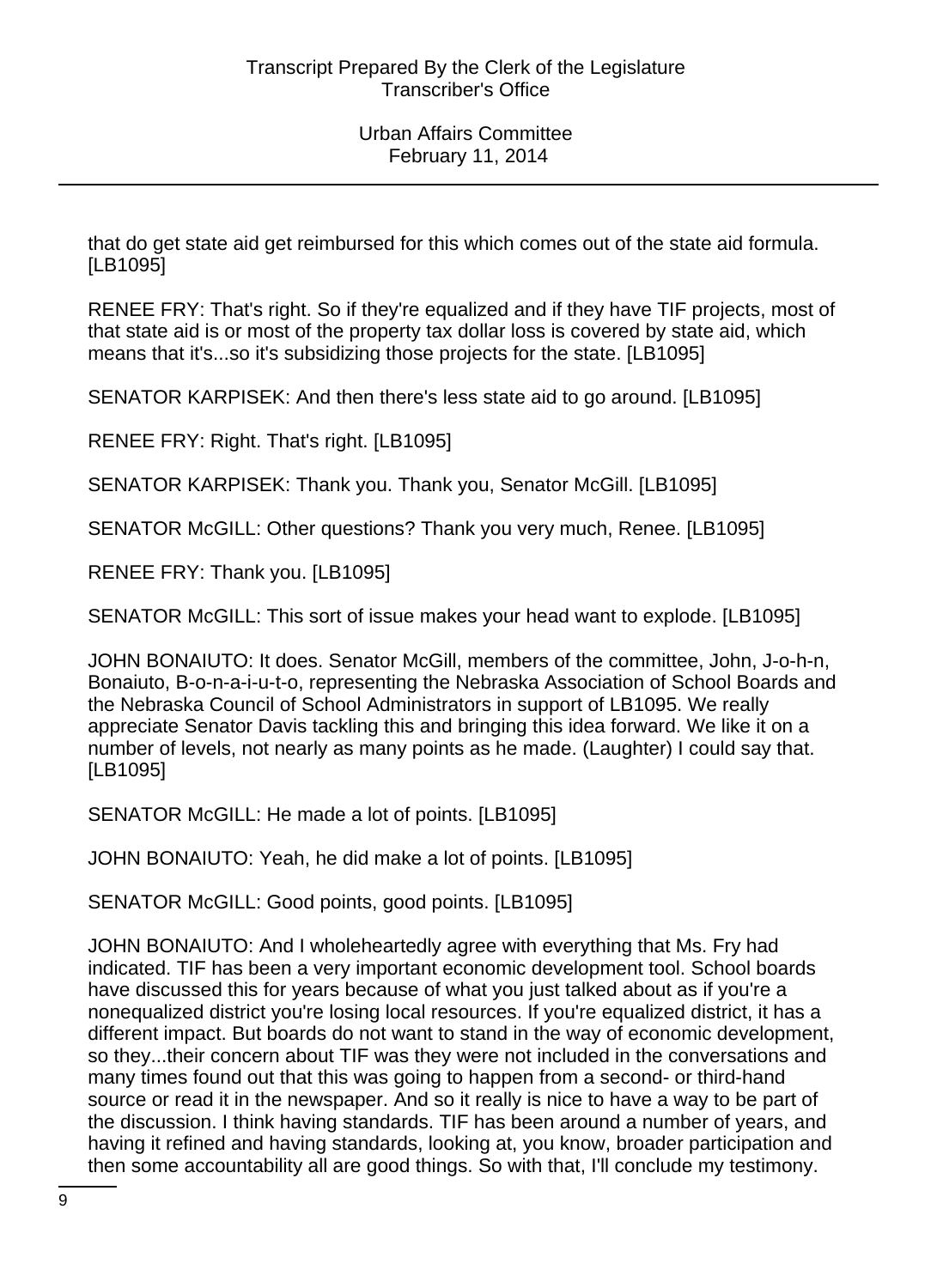But this is a very worthwhile discussion. And as we look to the future as TIF is used, I think having something like this will make communities feel more comfortable when they go down this path. Thank you. [LB1095]

SENATOR McGILL: Thank you. Well, we had Senator Ashford. He's leaving again. So I was going to introduce him, but. (Laughter) [LB1095]

JOHN BONAIUTO: Hopefully it wasn't...he's left me before. [LB1095]

SENATOR McGILL: It had to have been something you said. [LB1095]

JOHN BONAIUTO: Yes, absolutely. [LB1095]

SENATOR McGILL: Well, thank you. Are there any questions from the committee? [LB1095]

JOHN BONAIUTO: Thank you. [LB1095]

SENATOR McGILL: I don't see any. Thank you very much. Next proponent. [LB1095]

JON HABBEN: Good afternoon, Senator McGill, members of the committee. My name is Jon, J-o-n, Habben, H-a-b-b-e-n, Nebraska Rural Community Schools Association. You might ask, well, so how much TIF would there be out in rural Nebraska? Depends on the community, depends on the interest, depends on the geographic location, depends on a lot of things. An example that I can bring you is having superintended in a county bordering on Kansas, TIF generated an interesting discussion because Kansas allows tax abatements as part of its economic development program. Nebraska does not. So what happens then is in that bordering county, a TIF discussion not only is a discussion about economic development at the request of somebody who's interested in a project, it becomes a discussion about how to compete with Kansas. So as a school district, let's see, try and get in the way of that discussion. You're not going to. And chances are you don't want to because you are also interested in the growth of your community. Now but the assumptions are that the rules are the same across the state, the assumptions are that the transparency is the same across the state, and the assumptions are that there's oversight across the state. And for the most part there's none of the three. And that's why we feel Senator Davis' bill is attempting to really get at the heart of some of the issues that might make TIF a better tool or at least a more understandable tool, a more transparent tool across the state. Now another issue that comes up, state aid has been mentioned several times. A rancher from Chadron mentioned to me several months ago in a discussion, well, why don't the cities just pay for their own TIF. And I looked at him and I said, well, you're going to have to explain that a little bit more to me. What is your perception of this circumstance? And he says, well, state aid flows in that direction, is that correct? Yes, it does. And TIF means that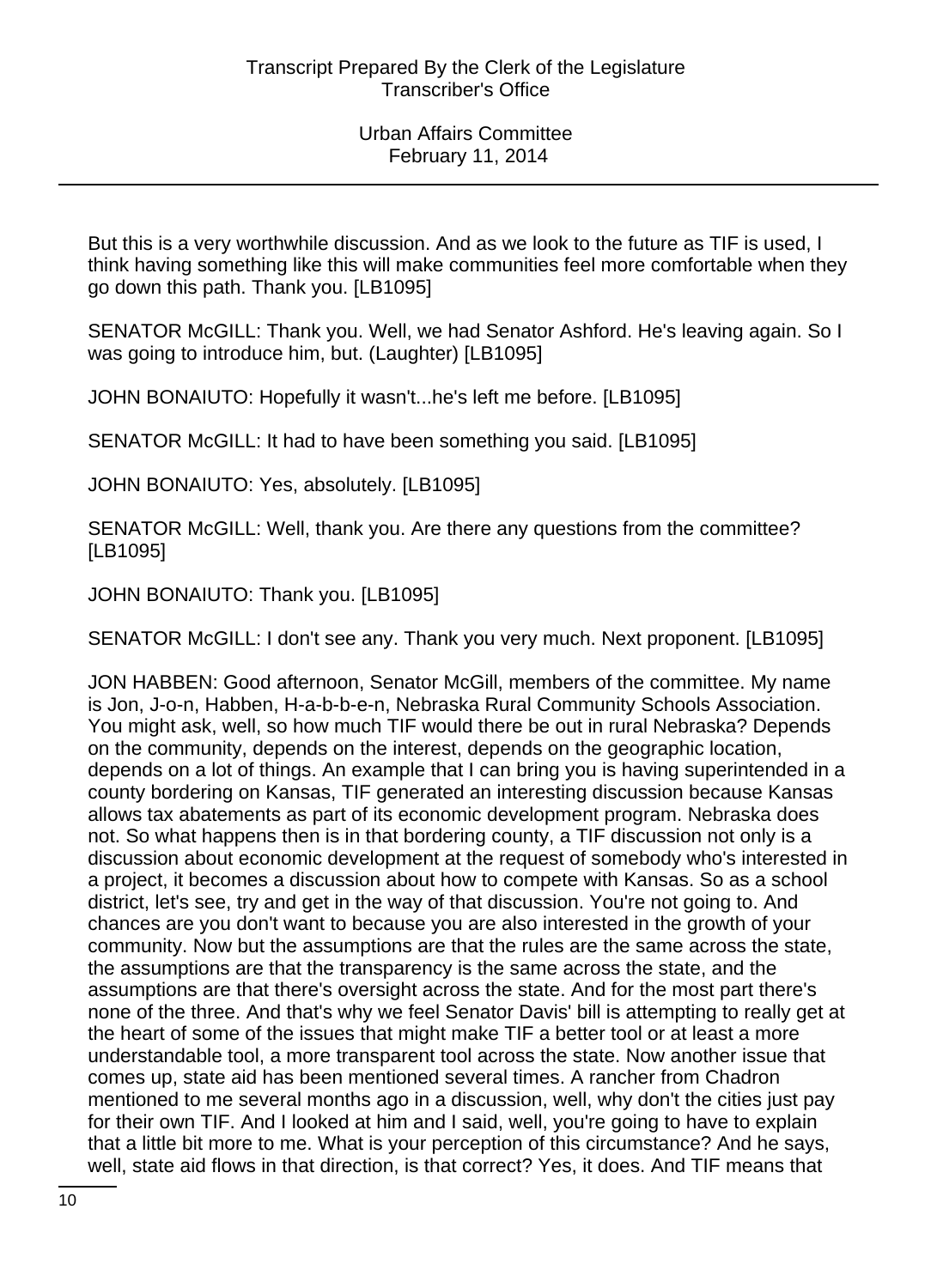Urban Affairs Committee February 11, 2014

you get what you were getting before. So you haven't lost anything, but you haven't gained anything. So in terms of resources, your resources have not grown relative to everybody else. Okay. So then why is state aid taking money from across the state and sending it to make up for the lack of resources in the TIF project? Well, it's an interesting question, especially when the question begins to develop that what happens if you have so many TIF projects that they begin to become a cycle. As projects cycle out of TIF, there are always new projects cycling into TIF. And so the growth of revenue is never there. That's an interesting discussion in terms of that has an impact on TEEOSA as well. If you're a nonequalized school district and you have TIF going on, well, you're not...I mean, you're not getting equalization aid. So it's a different discussion for you. If you are a district that's getting some equalization aid, the movement of equalization aid whether it's TIF or anything else does matter to you because you're paying attention to sometimes what you're not getting instead of what you are getting. In any case, Nebraska Rural Community Schools Association supports Senator Davis' bill. We think it's a really good step in improving the TIF process. And, as people have said before, are we trying to throw it away? Oh, no. It is an important economic development process in the state of Nebraska. No question. Thank you. [LB1095]

SENATOR McGILL: Are there questions from the committee? I know talking about the border issues, it is...TIF is our tool. It's the only tool which I think is what has led to it... [LB1095]

JON HABBEN: Yes. [LB1095]

SENATOR McGILL: ...being used in a variety of different ways that maybe weren't the intention. I also know some of these projects end up growing the value of that property by hundreds of percent, like 300 percent, 400 percent in some cases. So I'm sure that we'll hear some examples of...from some cities coming up on the other side too. [LB1095]

JON HABBEN: Certainly. [LB1095]

SENATOR McGILL: But thank you very much for being here... [LB1095]

JON HABBEN: You're welcome. [LB1095]

SENATOR McGILL: ...and giving us your 2 cents. We appreciate it. [LB1095]

JON HABBEN: You bet. Thanks. [LB1095]

SENATOR McGILL: More proponents. And Senator Ashford has rejoined us. Welcome. [LB1095]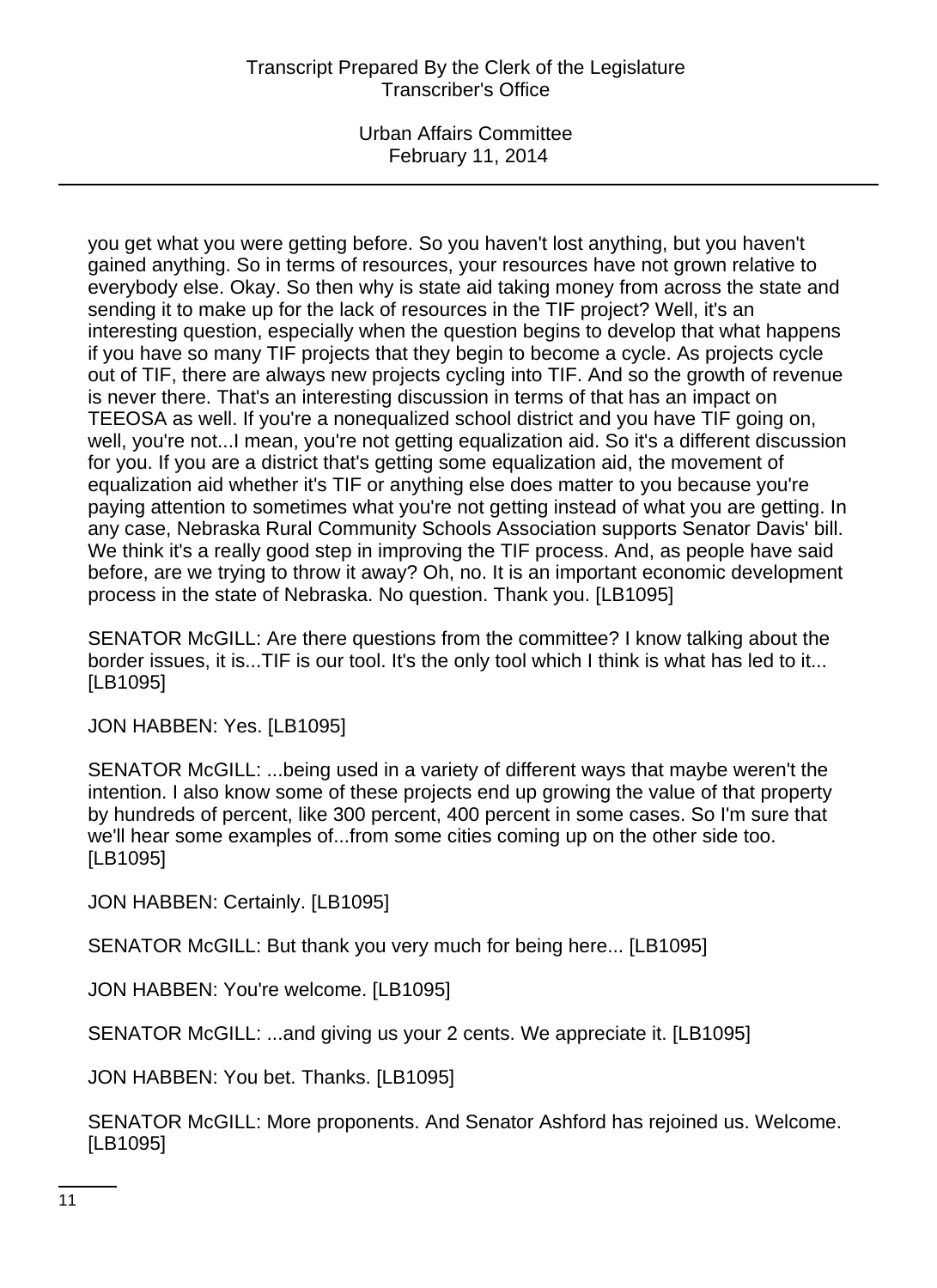SENATOR ASHFORD: Thanks for introducing me again. (Laughter) I need that. I need a double introduction. All right. [LB1095]

DICK CLARK: (Exhibit 4) Chairman McGill, members of the Urban Affairs Committee, my name is Dick Clark, D-i-c-k C-l-a-r-k. I'm director of research for the Platte Institute. I thank you for this opportunity to speak today in support of LB1095. Senator Davis' bill, and again I'm only speaking to the green copy, would create a new state-level oversight entity that would standardize the tax increment financing process in Nebraska and create a state entity to oversee the use of this redevelopment tool in our state. TIF is a method of financing community redevelopment projects which uses funds from the geographic area containing the project to finance infrastructure, renovation, and other capital costs. Nebraska was one of the second wave of states to approve TIF. Voters approved the use of TIF in 1978 with the enabling legislation being passed in 1979 by the Legislature. TIF use expanded greatly during the '80s and into the '90s. And in the last 15 years, we've also seen a period of rapid growth in the use of this tool, especially for commercial projects. In Nebraska, a local government or community redevelopment authority can originate such a product, although final authority does rest with the governing board of the local government. Under current law, the authority wishing to finance a project using TIF must identify an area in need of redevelopment, develop a plan, and submit it to the local planning commission. Although current law requires a cost-benefit analysis be completed before recommendation to a local government, the factors that must be considered in this review are not adequately specified, and once a project is approved, there is little oversight. Under current law, project implementation is largely unsupervised. Often the project is turned over to the developer for implementation. Some states require city and/or state oversight in evaluation of TIF projects. In Nebraska, there are no such requirements and most projects go ahead without systematic evaluation before or after a project, meaning that taxpayers are exposed to substantial financial risks without a process in place that would ensure that TIF projects represent sound investments of taxpayer resources. In a Platte Institute study on TIF that was released in July of last year and which I believe Ms. Fry already cited in this hearing, we recommended a number of reforms to protect Nebraska taxpayers while preserving the usefulness of tax increment financing as a tool for redevelopment. These recommendations included both state monitoring and oversight of TIF implementation and a strengthening of the cost-benefit analysis requirements for proposed projects. Senator Davis' bill sets out clear measures for evaluating prospective projects, including economic factors such as potential tax shifts, the ramifications for infrastructure, local tax impacts, and the effect on employers and employees both within the project area and in surrounding areas. The bill will not only mandate more serious evaluation of proposed and ongoing projects, but it will also enhance the transparency of TIF in Nebraska. By creating a standard statewide process in Nebraska, members of the public will be better enabled to examine each proposal and to play a role in the process. By authorizing the new Tax-increment Financing Division or whatever form it takes in the final bill, we have the ability then to impose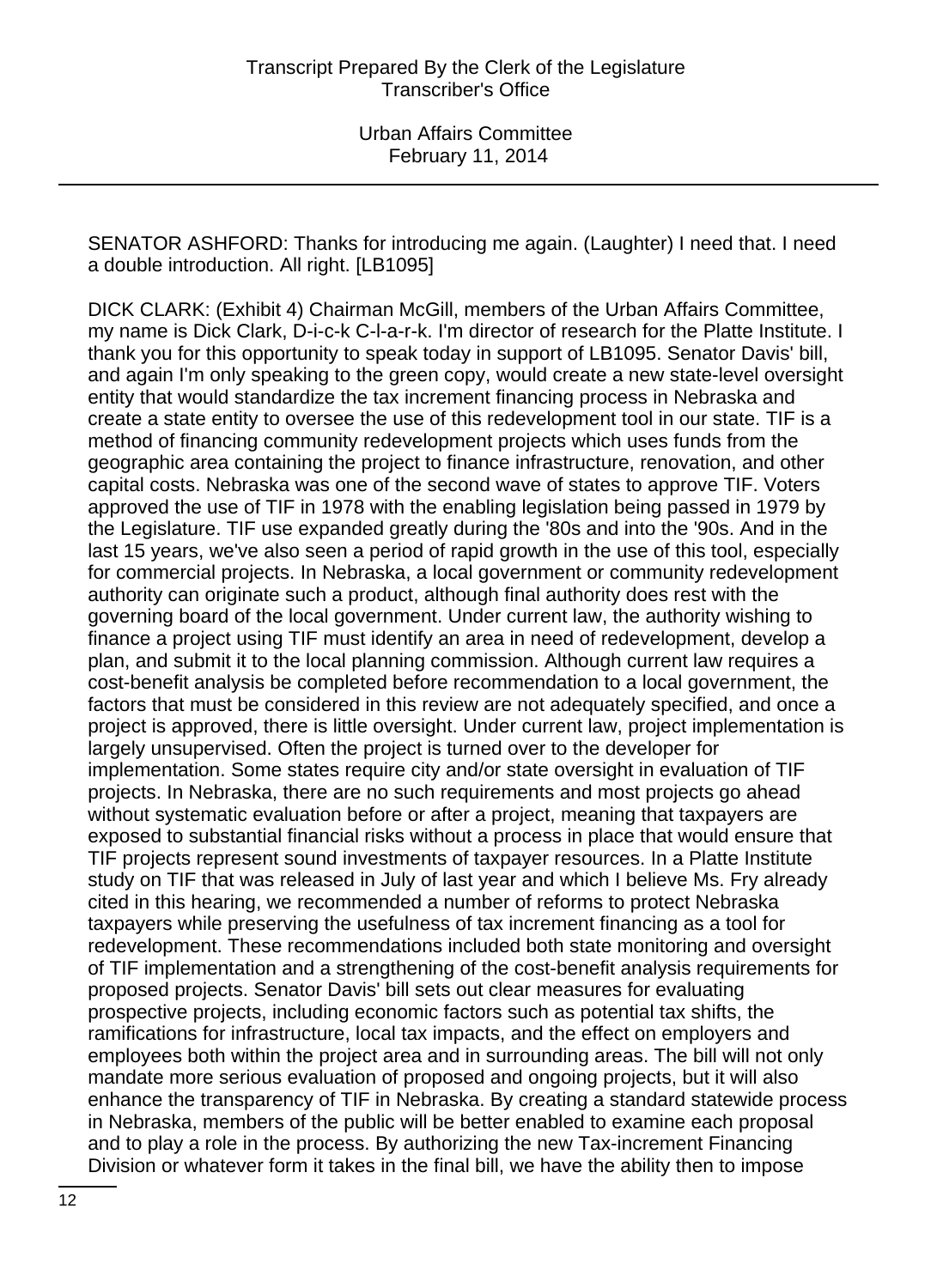penalties when local governments fail to meet accountability standards, and the bill should provide the needed motivation for local governments to take their evaluation of these proposed projects more seriously. Taxpayers deserve no less. Thanks again for this opportunity to speak today. [LB1095]

SENATOR McGILL: Thank you, Mr. Clark. Any comments or questions? Senator Crawford. [LB1095]

SENATOR CRAWFORD: Thank you, Senator McGill, and thank you, Mr. Clark. I wonder from your study, could you give an example of what some tools that other cities used in oversight and evaluation. [LB1095]

DICK CLARK: Do you mean other states, Senator? [LB1095]

SENATOR CRAWFORD: Other states, I'm sorry. Other states. Thank you. [LB1095]

DICK CLARK: You know, I'm afraid that I don't have those in front of me. I just...I would refer you to our study there and certainly I wouldn't try to lecture to an Elinor Ostrom coauthor on social sciences, so. [LB1095]

SENATOR CRAWFORD: Thank you. [LB1095]

SENATOR McGILL: Other questions? Senator Karpisek. [LB1095]

SENATOR KARPISEK: Thank you, Senator McGill. Thank you, Mr. Clark. Again, I'm new to this. Do communities review these TIF projects as they go? Do they...I know you said there's not maybe the oversight, but do they...is there any way that they're supposed to check in every so often? [LB1095]

DICK CLARK: My understanding is that there is not a rigorous review process mandated by the current law. Although I would fall back and refer you to our fuller study where we had a subject...you know, subject matter expert who goes into much greater detail than I'm prepared to do today, Senator. [LB1095]

SENATOR KARPISEK: Thank you. [LB1095]

SENATOR McGILL: All right. Other questions? Nope. Thank you very much, Mr. Clark. [LB1095]

DICK CLARK: Thank you. [LB1095]

SENATOR McGILL: Next proponent. [LB1095]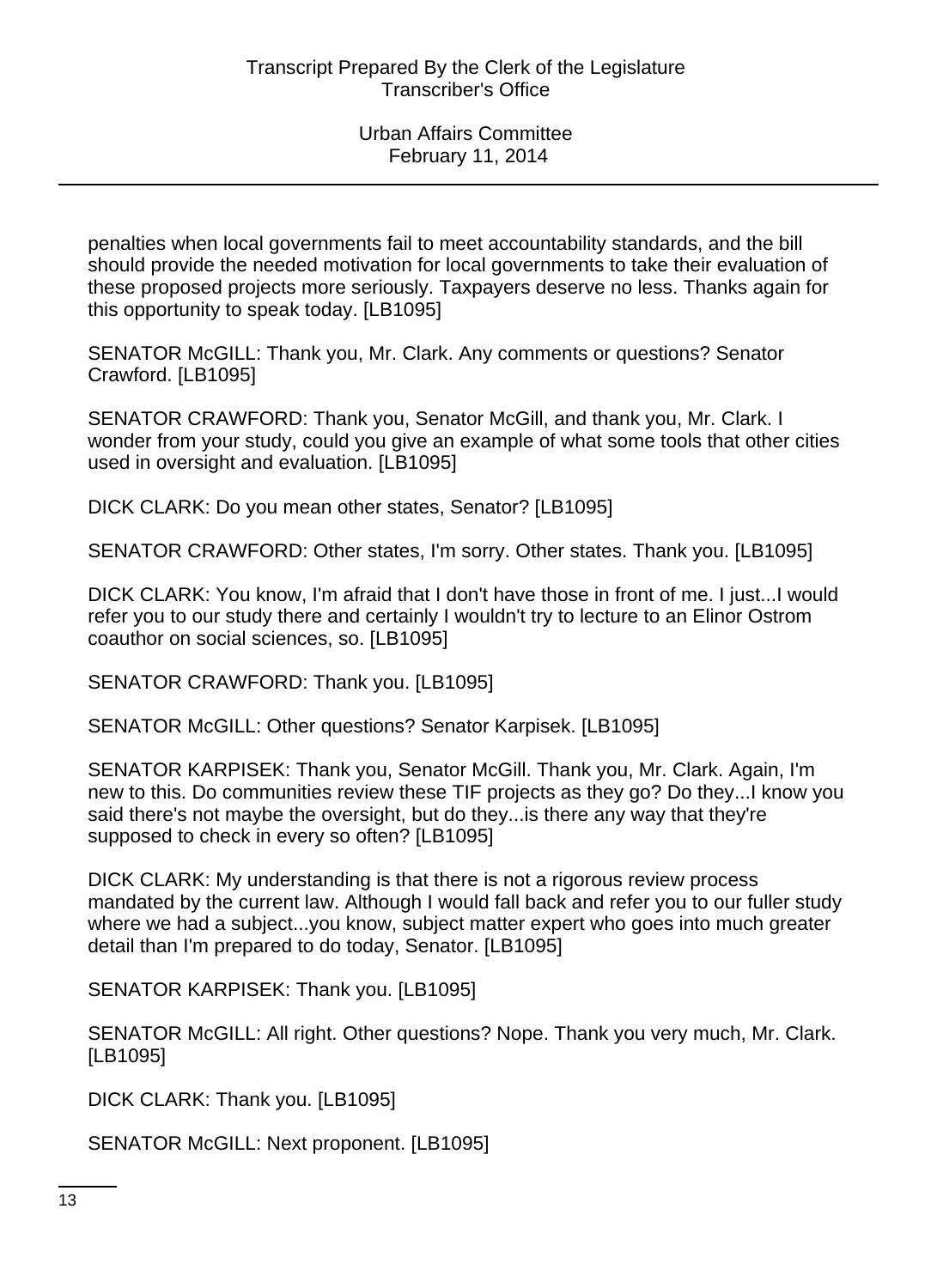Urban Affairs Committee February 11, 2014

MIKE GROENE: (Exhibit 5) Mike Groene, G-r-o-e-n-e, the Western Nebraska Taxpayers Association. Our organization goes back to 2003 or so when we first start looking into TIF in the North Platte area. I agree with Senator Davis. We need an oversight. It's being abused and it's being abused greatly. Let me read you the first sentence in the state constitution on this article. For the purpose of rehabilitating, acquiring, or redeveloping standards and blighted...for substandard and blighted property in a redevelopment project that's determined by law any city or village of the state may incur indebtedness whether by bond, loan, notes, advancement of money or otherwise. Pretty clear. I don't need a lawyer to tell me that. Nowhere in this law, in this amendment, or on the statutes govern it is the word economic development used--nowhere. This is not an economic development tool. If it was, it wouldn't be in the Urban Affairs Committee; it would be in the Revenue Committee. Remembered a time when we passed this in the '70s. Our inner cities were deteriorating. It was a method to get developers who were going to already build. The "but for" clause in this statute says, but for you're going to build it. We want you to build it here instead. It does not say that they would not build it all. Every TIF in North Platte was going to be built anywhere...anyway. Every one of them. It has been used. It is being abused greatly. It was originally a great idea and it still is. The Old Market, Haymarket, the Riverfront, Cargill, ConAgra on the Riverfront. Great idea. Look what it's did for us. But it's being abused now. These TIFs are being given to developers while really I have nothing against developer. They create jobs. It's being abused by real estate speculators. I'll give you a little short story that follow with TIF that happened in North Platte. Menards was coming to town. Menards was coming to all the cities our size. They came to Kearney, Hastings, Columbus, Scottsbluff. No TIFs were given. Some real estate developers bought an alfalfa field outside of town on prime real estate by the interstate for \$500,000. They got their good old boyfriends in the city council to blight it. Three years later they sold it to Menards for \$3.5 million, a blighted and substandard piece of land. No jobs were created, just a lot of money changed hands. Menards was coming to town already. They used it to have them put it here. Now I would have been for it. I would have supported it if the city would have said, Menards, instead of building on the interstate, you build on the north side of the tracks in downtown North Platte and take some old warehouses out. Boy, I would have been a cheerleader. That's what TIF is for. It's not an economic development tool. If you can show it to me in the law, that term, I'll listen to you. It's not in there. We have plenty of economic development tools to give to people to create jobs. Here's another abuse of it. In the law, you're supposed to do a study of how many jobs it creates. Do you know why? I've seen a lawyer stand in front of our city council, wink and nod and say we're going to get these jobs in town. You know what the actually the statute says? You're supposed to do a study on how many jobs because you need to know how many new people are going to move to town if it's going to overinfluence the school district, the county roads, the town's police department. You're supposed to turn it down because entities should not lose their tax base. It is not a jobs creating program. It's not an economic development program. It is a redevelopment. The "but for" is you build it here in the blighted area or you go ahead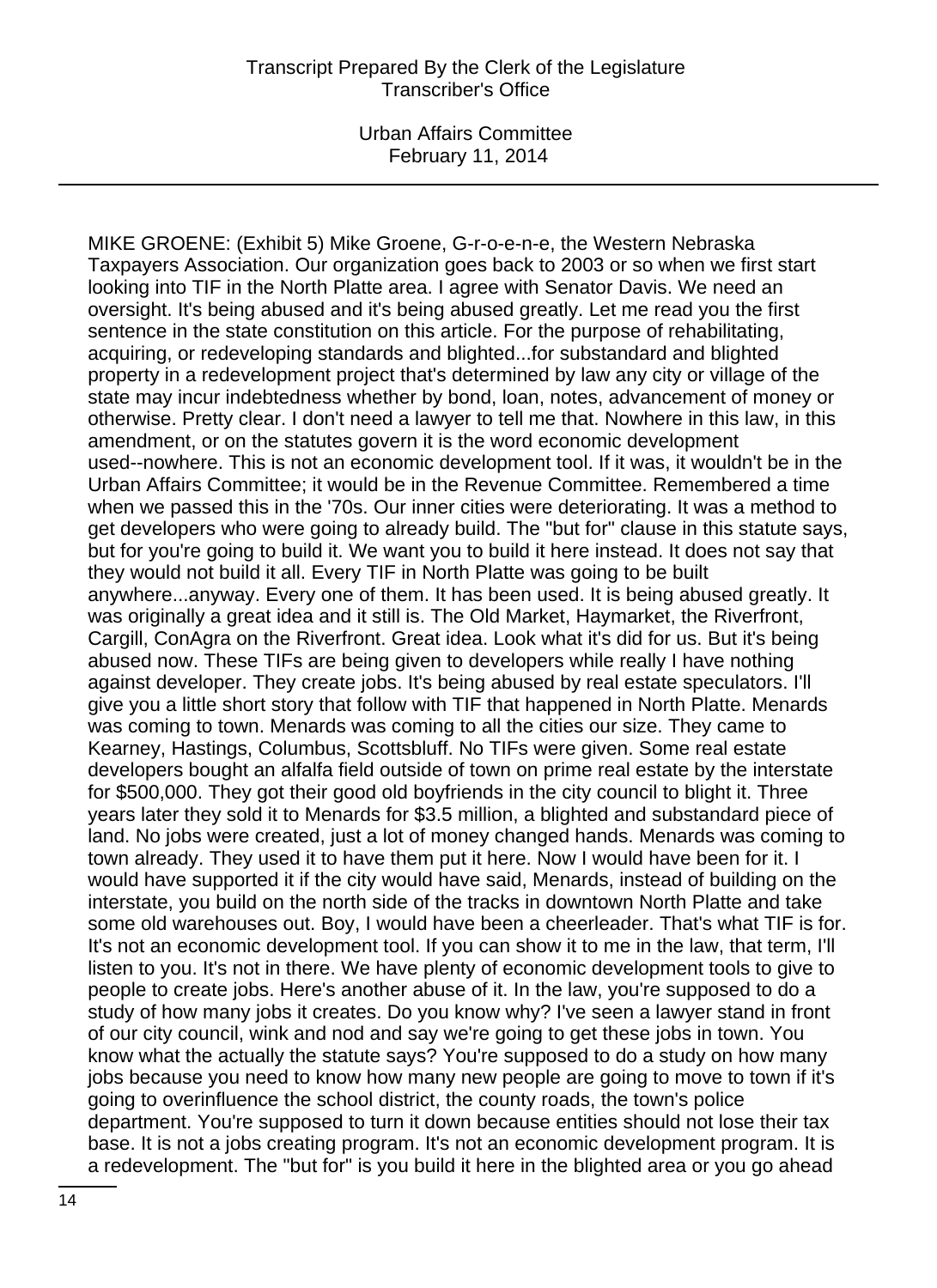Urban Affairs Committee February 11, 2014

on your own and you build it out on this prime real estate. Here's another example: the Omaha Crossroads. This one really...how bad it's becoming. The city is supposed to incur indebtedness. The reason the school and the county and the NRD is willing to give up their property taxes is because the city will incur a lot of debt. They have to redo the bad infrastructure, redo the sewer lines, redo the water lines, redo the electrical lines. They're supposed to bond that work. They're supposed to even buy the land if they have to and raze it, pay for that with bonding. And then the increment financing to taxes is supposed to pay those bonds off. I read in the paper the other day Omaha is going to bond \$50 million for infrastructure and make the taxpayers pay it, and then turn around and take \$53 million of tax increment finance and give it to the developer. The taxpayer is going to get hung twice. He's going to pay those bonds off and then he's also...and then he's giving away \$54 million of property taxes. This thing is so out of hand. So if you've been told it's a great economic development tool, you say so what. It's being abused if that's what you're using it for. It's a redevelopment tool. That's what it is. As far as school financing, the first time this came around in 1976 it was voted down. The public education people came up against it. The next time it came around in '78, a promise was made to them that their state aid would...they would not lose...the property taxes would be made up by state aid. But what they didn't realize is now their pie of state aid got smaller because some of that was going to people who were TIFed who were losing property taxes, and now each slice of their pie of state aid got smaller. I think they finally realize that. And then it's being abused. The city of Gothenburg where there's a lawyer there that found his ambulance and has been selling this all across the rural areas. Thirty percent of the valuation of the city of North...of Gothenburg is TIFed--30 percent. So now me and North Platte and every other taxpayer is helping to fund their schools with extra state aid to education of the matter of 30 percent, at least of the city. They have rural area, too, agricultural area. This is not an economic development tool; it's a redevelopment tool. If you want to do economic development, turn it over to the Revenue Committee. Let them come up with some more incentives for those folks. [LB1095]

SENATOR McGILL: Well, thank you, Mike, for being here today. [LB1095]

MIKE GROENE: One last thing. [LB1095]

SENATOR McGILL: Okay. One last thing real quick. [LB1095]

MIKE GROENE: One thing I disagree with is with Senator Davis, is this thing needs to not go to the Economic Development Department in Nebraska. That's like putting the fox ahead of the...in charge of the chicken coop. It needs to go to the Revenue Committee, Revenue Department under the property tax assessment department. They already are getting all the facts together. They already know every TIF that's out there. They do a TIF report every year that you can look. Fifty-four million was given away last year, by the way, and it's doubled in 20 years. It needs to go to the property tax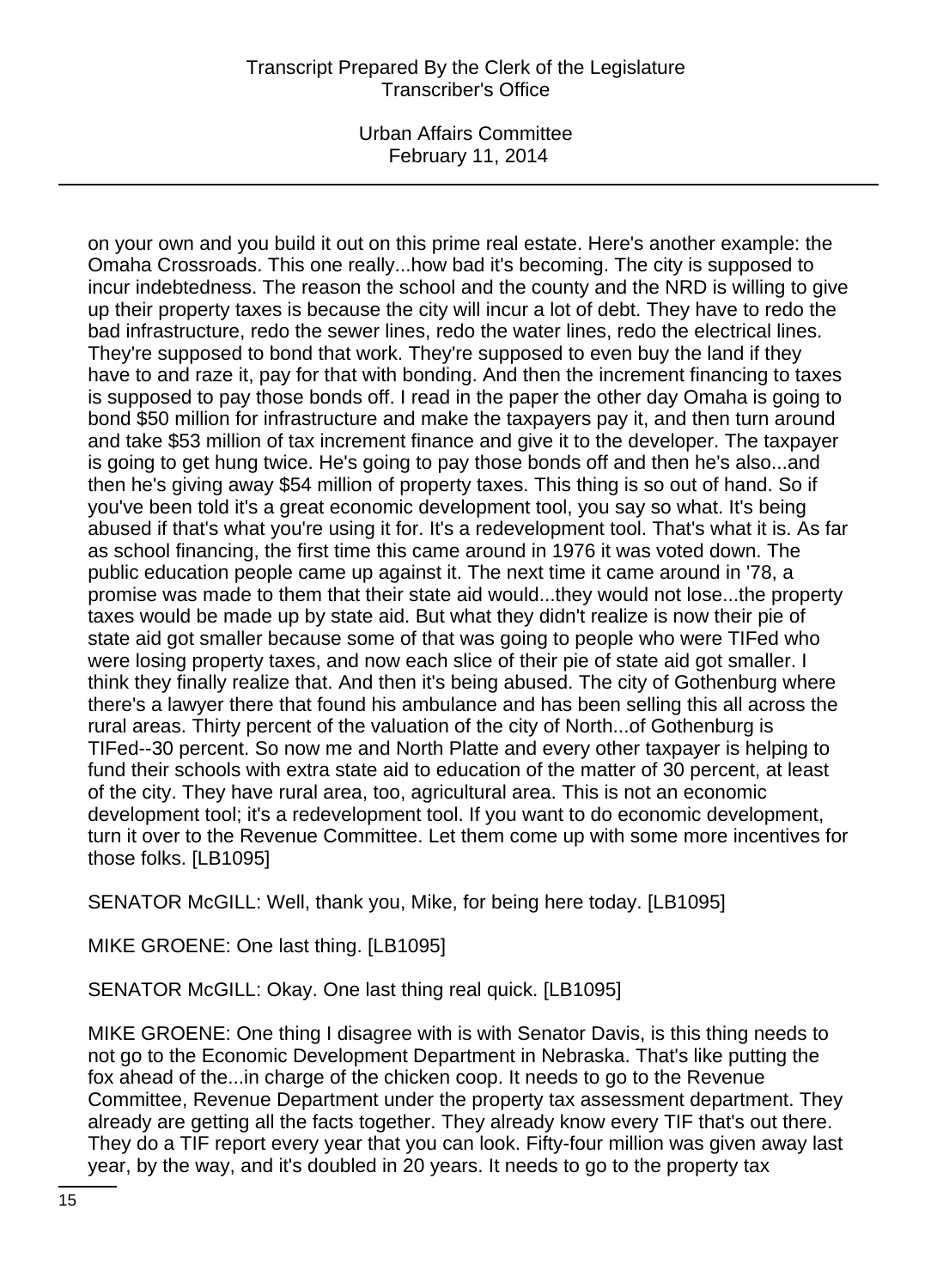assessment department. The Department of Revenue already has investigators. They know what they're doing. You could add one investigated, the recordkeeping is already taking place, and then you have an unbiased agency saying wait a second, North Platte. You do not create a blighted area in downtown North Platte, on the old side of North Platte, by allowing...giving a TIF to John Deere to go to the interstate. And actually it was reversed in North Platte. It created a blighted area by abandoning their old store and they were giving TIF on prime real estate on the interstate interchange. So anyway, it needs to be done. Don't get caught up in jobs. Don't get caught up in economic development. That isn't what you're doing here. You're urban renewal. You're saving the old downtowns. That's where this is supposed to be used. Any questions? [LB1095]

SENATOR McGILL: All right. Thank you very much. Are there any questions? You were pretty thorough, so we appreciate that testimony. [LB1095]

MIKE GROENE: I heard about the hearing at 10:00 this morning. And the other thing is, there's nobody...there's no oversight. I have a letter here I'd like to give you I've got from Attorney General Bruning... [LB1095]

SENATOR McGILL: Oh, yeah. [LB1095]

MIKE GROENE: ...a copy when I wrote him in 2003. You know what he told me? There's no oversight. If you think there's a problem, take your own money and hire a lawyer and have a civic action. [LB1095]

SENATOR McGILL: And I have wondered the same thing because as... [LB1095]

MIKE GROENE: But I knew there was a State Patrolman on the interstate enforcing the speed limit, so I didn't speed. If there's enforcement, you will see a change. [LB1095]

SENATOR McGILL: Yeah, certainly as I've been reading the statutes defining substandard and blighted, I...there are certainly some cases that could be made that they're not following in some of those cases. [LB1095]

MIKE GROENE: One other thing you can change, if it's truly blighted and substandard, you keep the real estate speculators out of it, the land cannot be sold for more than 10 percent over the assessed value. That would get that big money and those folks out of the game. And then really the people who create jobs, the developers, would be in charge. [LB1095]

SENATOR McGILL: Well, thank you for being here, Mike. Any other proponents? Going once. Going twice. All right. Then we'll start onto opposition for the bill. [LB1095]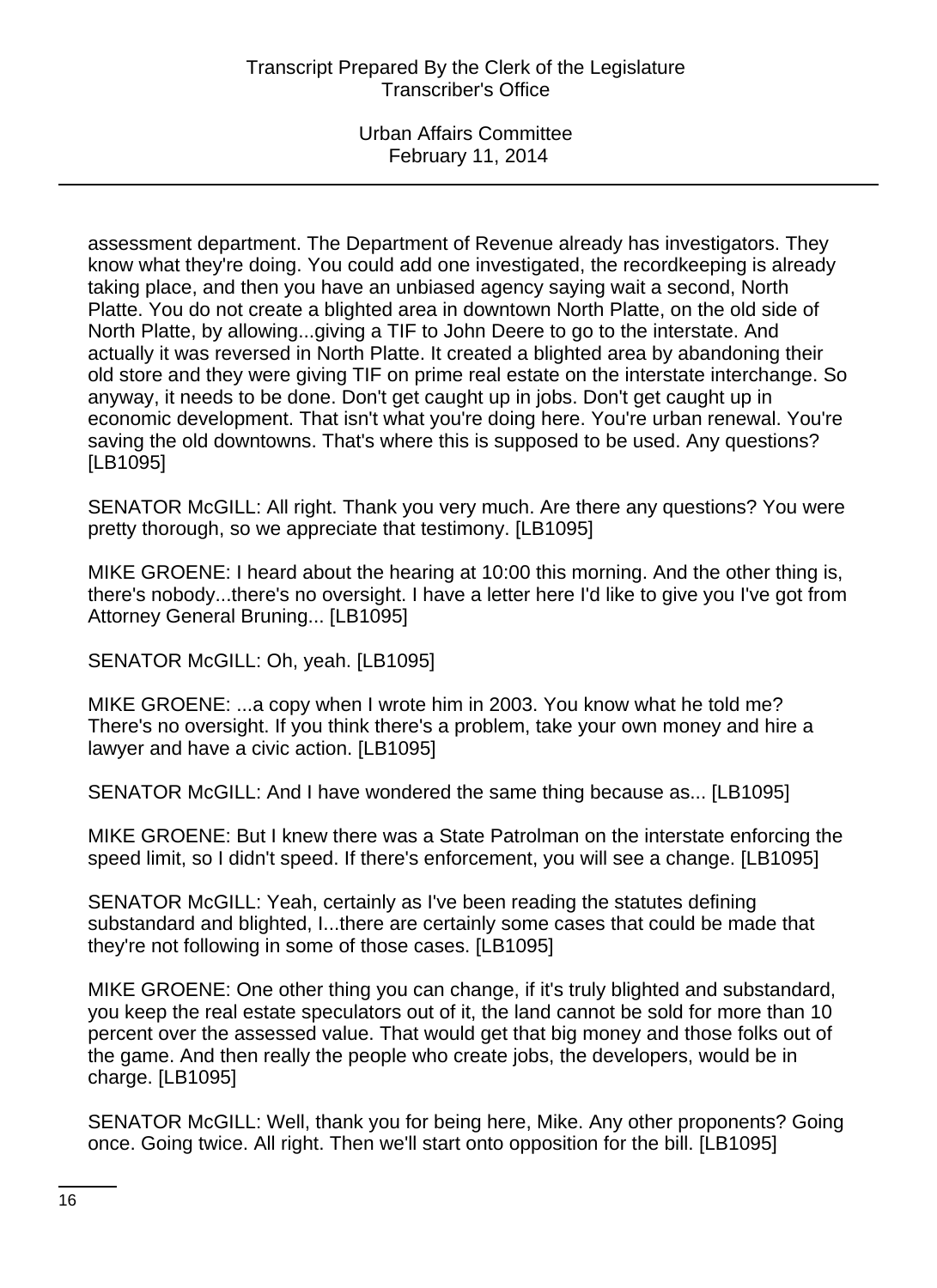Urban Affairs Committee February 11, 2014

ERVIN PORTIS: (Exhibit 6) Good afternoon, Senator McGill. I'm Ervin Portis, E-r-v-i-n, Portis, P-o-r-t-i-s. I'm the city administrator of Plattsmouth. Darn it. Senator Ashford left so I can't say something. He needs no introduction. But anyway, begin with the city of Plattsmouth does oppose the bill as it is currently written. We do want to say thank you to Senator Davis for sitting down and visiting with us earlier today to hear our concerns, our questions, and our input. And it is clear that the attempt is transparency. We will argue that there is significant transparency in the current process. But before I begin comments on transparency, is it an economic development tool? It is. Let's just use Plattsmouth as an illustration. We're a bedroom community, just 20 minutes south of downtown Omaha. Our last new major commercial development previous to recent a development was in 1991. Seventy percent of our people commute out for work. Seventy percent of our retail dollars are spent elsewhere. And with that happening, we have dire need to grow the community, to grow the tax base, to grow some support for our systems and to provide for the community or we're going to lose people, lose them even more. Now if achieving transparency is the object, I'm going to refer you to the attachment that I've given you along with a letter that illustrates the process, and it's a cumbersome, complex process. And that process requires multiple public meetings, all published notice, multiple public hearings. And then if an annexation occurs, an annexation is...or land must be annexed into the city to be TIFed, then there's even more public hearings and more readings of the ordinances. And I'll go through those here in just a moment. But any city that does its homework is going to right at the early start of a TIF process or a question to TIF is going to engage competent, reputable bond counsel. We certainly do. We contract with among the best and the folks at Baird Holm. But, anyway, the first...the request to designate has to first be submitted to the planning commission. So the planning commission holds a meeting, published notice. If it holds a public hearing on the substandard and blighted, then it has to send notice by mail to registered neighborhood associations, to the school districts, to the county, to the community college, the educational service unit, and the natural resources district. And then after planning commission makes a recommendation to the city council, again, the mayor and city council hold a public hearing, published notice. And prior to that public hearing, send mailed notice with a copy of the blighted and substandard study and any proposals to all of those taxing entities, notice of when the public hearing will be, notice of what the plan components might be. And then in regards to preparation and adoption of the redevelopment plan, again, prior to recommending any plan, the community development or redevelopment agency must submit that plan to the planning commission for review. So again we have more public meetings, published notice of those public meetings. And if there's a public hearing, then notice of the public hearing sent to any registered neighborhood association, to the chair or president or the county, county board, school district, community college, educational service unit, natural resources district, and others whose property taxes might be affected. And following receipt of the planning commission recommendation, the community development agency may then recommend the plan for approval by the meeting of mayor and council community development agency meets in a public meeting,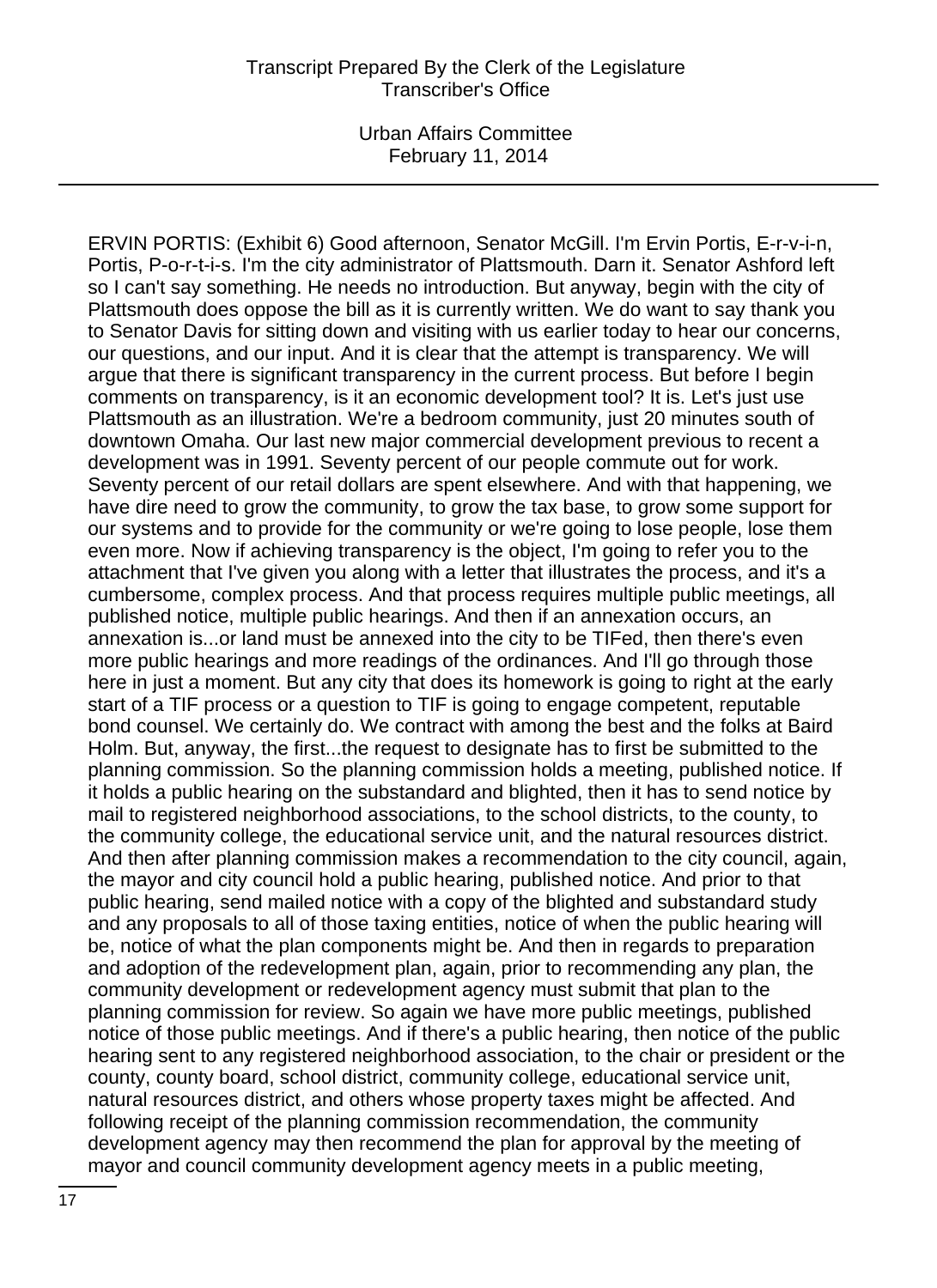Urban Affairs Committee February 11, 2014

published notice, mayor and council, hold public hearing. And if the public hearing is held, then notice is published at least ten days prior to the hearing notice. Also must be mailed to any registered neighborhood association, to the president or chairperson of the county, school district, community college, educational service unit, natural resources district. And then notice has to state the time of the hearing, date, place, purpose, also include a map of the redevelopment area. We give them a copy of the draft redevelopment plan. So there's no surprises, no secrets. We also reach out and talk to the school district, to the school board, certainly to county commissioners, to the NRD. And that's good practice, good communication. It's being respectful of those other boards. And then finally if an annexation is to occur concurrent with or with the TIF agreement or with the redevelopment plan, then again public hearing occurs before the planning commission. After recommendation is made by the planning commission to the city council, public hearing again. And then annexation in the statutes are quite clear that you cannot waive subsequent readings of an annexation ordinance. So all three readings of the annexation must occur and they must occur on subsequent meetings. So in our case, that's six weeks or something, depending on where the weeks fall, up to seven weeks, seven or eight weeks in between the first and the third city council meeting. Then finally in regards to oversight, most cities write their audits, write certified or annual financial reports, submit that audit to an independent auditor. I can promise you that if the auditor is doing his or her job, they're going to look at those TIF projects. GASB 34 rules require them to do so. And any inconsistencies are clearly illustrated. And is there...go back to our last project or our last major commercial development was 1991. In 2012, we completed the TIF project. It became operational 2013. Again, we're just a few moments south of downtown Omaha. We experience 70 percent retail leakage, 70 percent of our residents commute out for work. We've lost population the last 15 years. It's a tool we have to use. It's imperative all those trends be reversed. The TIF project that I'm talking about is commercial, most of it retail. One of it frankly, a big part of it, is a grocery store. Pretty darn important for a community the size of Plattsmouth. That grocery store, it would have been really, really easy for them to locate up in Cornhusker Highway or 370 in Bellevue or across the river in Glenwood, Iowa, but they chose to locate in Plattsmouth. That project increased the employment base by 392 total employees. That's 392 people not communicating...or commuting out to work. Eighty-seven of those are full time. Here's a really neat part of that. It's a grocery store and what do you expect to see working at grocery stores--students. Eighty-two of those employees are students working in their local community and the school district has established a relationship for their culinary arts program with Hy-Vee. That's a success. Thank you. [LB1095]

SENATOR McGILL: All right. Thank you very much. Are there questions from the committee? Senator Crawford. [LB1095]

SENATOR CRAWFORD: Thank you, Senator McGill, and thank you for your testimony and those examples. Could you respond to the concern that was raised about real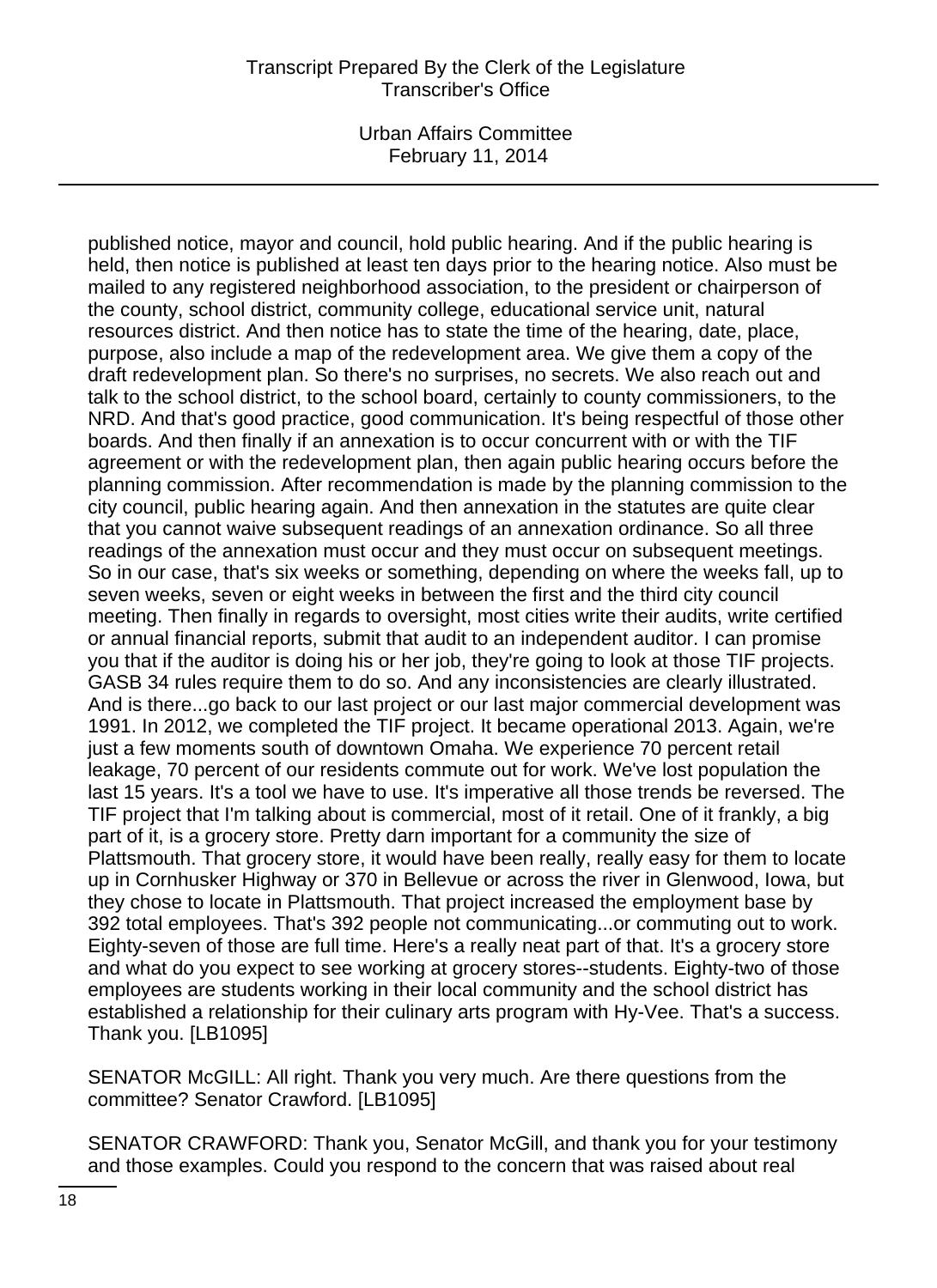estate speculations? So if somebody had a sense this Hy-Vee was coming and purchased the land and then sold the land after the...as part of this process, I mean, do you see any protections against that in our existing oversight and processes? [LB1095]

ERVIN PORTIS: Yeah, I think...honestly, I think the protections are, you know, from...in our case, the eight city council members and the mayor are all elected at the local level. There's no shortage of folks running for those local offices. We got three people running for mayor right now. All of those city council seats are contested elections. That's accountability at the local level. Senator Ashford needs no introduction. (Laughter) [LB1095]

SENATOR ASHFORD: Can we do another one? [LB1095]

ERVIN PORTIS: I have to get that in there. [LB1095]

SENATOR ASHFORD: I mean, I've never...thank you, thanks for that though. [LB1095]

SENATOR McGILL: You know, I do...having...you know, we've been discussing the constitutional amendment on substandard and blighted and changing the words to rehabilitation and redevelopment and, you know, you...I can't help but...you know, it...the language is clear in statute that it's substandard and blighted and there are all kinds of definitions, and there are cases out there that aren't falling into these definitions. Now it's our only tool for economic development and so it broadens the question should we be opening up the statutes so that cities aren't doing...acting illegally? I mean, because like the Attorney General, there is no course of action right now based on statute and I think a lot of cities are outside of their statutory authority with how they're using TIF. And so, you know, I think TIF is a great tool. [LB1095]

ERVIN PORTIS: It is a good tool. [LB1095]

SENATOR McGILL: You know, I want to see it maintained. How do we make sure that it's being...that its uses are in line with statute? And if we as a Legislature think it's an economic development tool, then maybe we need to start saying it's an economic development tool and have that particular debate. I don't know if you have any thoughts. Just...I'm just kind of throwing it out as a comment. [LB1095]

ERVIN PORTIS: Senator McGill, I've watched the work you and the committee have done over the last year on TIF and I think you're on track. That blighted and substandard, there's a lot wrong with the term itself, and it is an economic development tool. In Nebraska, we absolutely have to have it. [LB1095]

SENATOR McGILL: All right. Well, that's a much bigger debate that this is also about, so. All right. Thank you very much... [LB1095]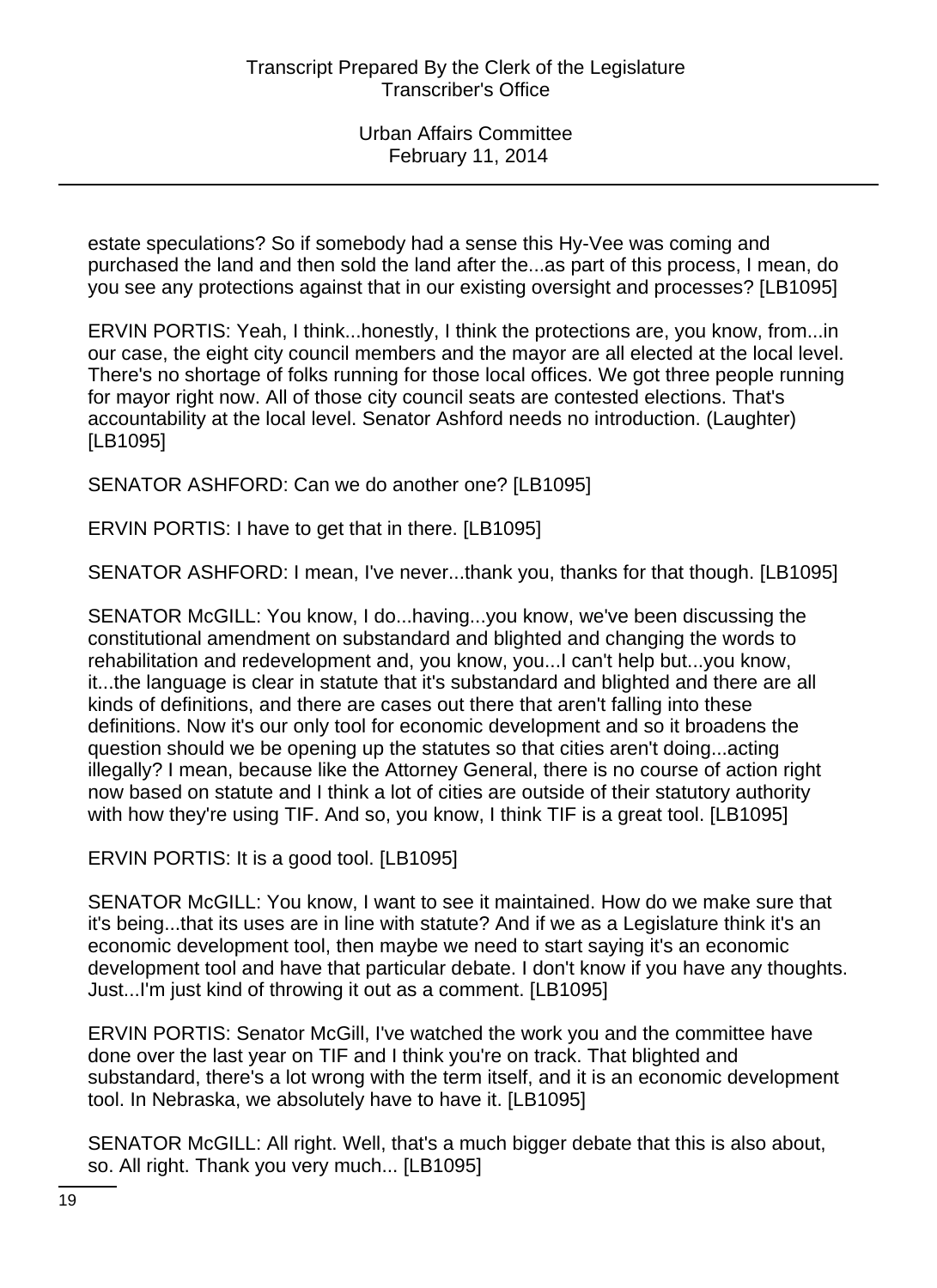ERVIN PORTIS: Thank you. [LB1095]

SENATOR McGILL: ...unless there are any other questions. No. We'll take the next opponent. [LB1095]

KEN BUNGER: Good afternoon, members of the committee, Chairman. My name is Ken Bunger, B-u-n-g-e-r. I'm testifying for myself I guess. My experience, I was city attorney in Omaha. Primary duties, redevelopment, economic development finance, represented the planning department from 1974 to 2002. After that, I became bond counsel and project counsel for cities varied as the city of Chicago, lots of projects there, Kansas City, the village of Potter, and the village of Waterloo, and a lot of things in between. So I've got I think a lot of experience in this area. I've also had the pleasure to draft most of the TIF legislation at some point over those last four decades or so. And I was happy one of the previous speakers complimented our projects downtown, and I drew a distinction between those and many of the other projects outstate. Well, there really isn't that distinction. I negotiated the ConAgra agreement and I can tell you that they would not be in Nebraska if we did not have TIF along with several of the other economic development tools. TIF was absolutely critical. It could be tailored to the project. It's absolutely critical in Potter, Nebraska. It just attracted a major national corporation that develops telephone poles using TIF and the annexation of the statute that allows for, and I hate this term, skip annexation. Now there are two very...and I'm sure that development is as important to Potter and Sidney as ConAgra was to Omaha and Nebraska as a whole. So...but they're very different situations and they have to be handled very differently locally. That's one of the really good things about TIF in all states, and particularly in Nebraska. It's in the constitution, by the way, wisely leaves it up to the cities to decide. It's not a state economic development tool. It's a local economic development tool that by its very nature grows the entire state. I was going to talk a little bit about hearings but I think you've heard enough about that. I have a client come in and I tell him they have to go through five hearings to get TIF. You know, they have two at the planning board level, three at the city council level or the village trustees level. You have a blighted and substandard, you have a redevelopment plan, and you have a redevelopment agreement which sets out all the obligations to the parties. So there's more than enough hearings. If you want to rezone something from residential to polluting industrial, you have one hearing. (Laugh) So in these cases, five hearings. So I think there's plenty of input and chances for citizens to make those comments. Getting back to the local interest, I think, you know, to move local decision making to a division of a state agency as to what the economic, you know, benefit is, the political benefit, the long-term benefit to a community varies so much from project to project and community to community, I don't really think it's appropriate to have any stricter state standards. I agree entirely with Senator McGill that the statute should be changed to recognize the fact that many of the communities in Nebraska, if not most of them, use it as an economic development tool. Lincoln and Omaha, and I've done 250 or so in Omaha,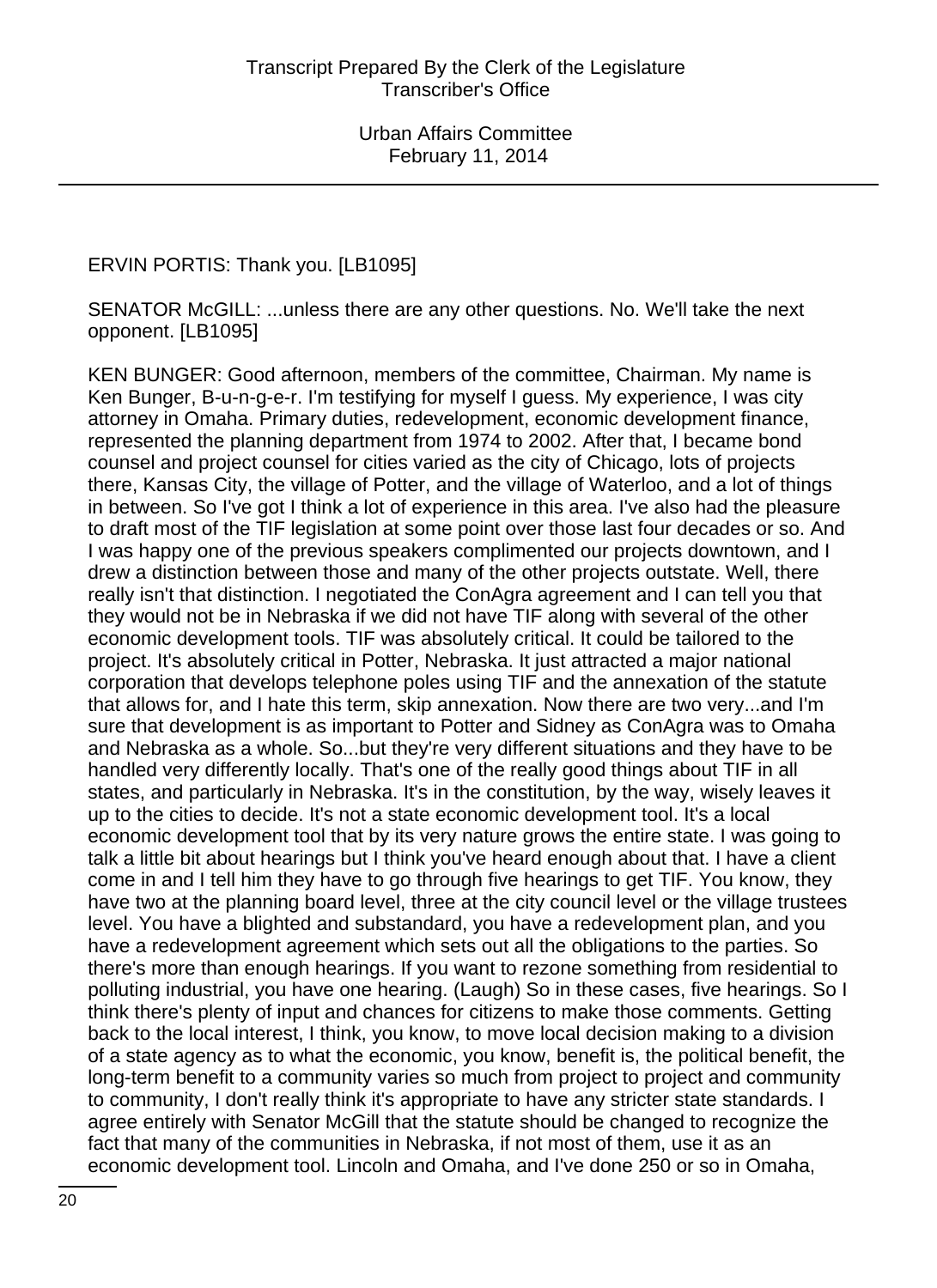Urban Affairs Committee February 11, 2014

use it more for...its original intent is to keep something from the outskirts and try to develop a certain portion of the city. Most of the communities in Nebraska don't have that luxury of having a large downtown area with multi jobs and everything. There's only so much land. So a lot of these tools for keeping industry there or growing industry is certainly the same statute. Blighted and substandard just as an aside, as some of you might remember the Micron project which didn't go forward. But we spent...I drafted a statute called the Redevelopment Act. It's still on the books. What we did is we redefined blighted and substandard from its traditional definition to a broader economic development definition. And to say that there was a need in Nebraska for large areas of land to attract national developers for large projects, in this case, it was going to be \$50 million and hundreds and hundreds of jobs. Nebraska passed that act. Still on the books. It sunsetted in that there has to be a project to kind of shoot some juice into it again. But we...Micron didn't come, and thank goodness because they went underwater, but we did use it for Ak-Sar-Ben when we did the Ak-Sar-Ben project in Omaha which was the University of Nebraska at Omaha and First Data Resources to develop that whole area. And the way we used it is we also blighted, if you use the term, under the act we called it something else, but in the constitution it was blighted and substandard into District 66. We cooperated with District 66 because part of First Data's project was computers, and that was huge personal property tax and that's allowed under that act. So we used that as a very tailored-to-the-project-type incentive. And that's what you can do with TIF when you leave it to the local entities. They can tailor these projects to specifically, you know, benefit whatever that area they see is necessary. You wouldn't, for instance, have a state agency deciding rezonings and all those other land use decisions that a city must make, and they're as big or a lot bigger than most TIF projects. TIF projects generally add maybe 10 percent to the deal. That's just enough to tip the balance sometimes. But it certainly is...nobody is getting rich on TIF. As to...and Senator McGill also mentioned this isn't lost revenue; it's growing the pot for everybody. The TIF projects, you know, sort of police themselves in way. Nebraska because we're very project oriented, we don't have a big pot of TIF like Missouri or even Chicago where they just gave \$50 million to downtown parks out of a big TIF pot. Our projects are very oriented that if the project doesn't happen, the bank doesn't get paid back. So if you put in your...the infrastructure, they have a nice big opening, the project goes down the tube, it's not paying the taxes they thought it was going to pay, you know, a lot of not great things happen. But the biggest not great thing that happens is the bank and the developer who usually guarantees the loan is out of luck. It's not subsidized by the public. Whereas Kansas, for instance, if you have a tax abatement project, the city puts in everything and they guarantee that developer doesn't pay taxes, developer...things don't happen. So the city is out the money that it took to put in that infrastructure. So TIF is a very sort of self-policing mechanism in almost all cases. You don't have project, if it doesn't perform, you don't have TIF. [LB1095]

SENATOR McGILL: I'm going to cut you off there. [LB1095]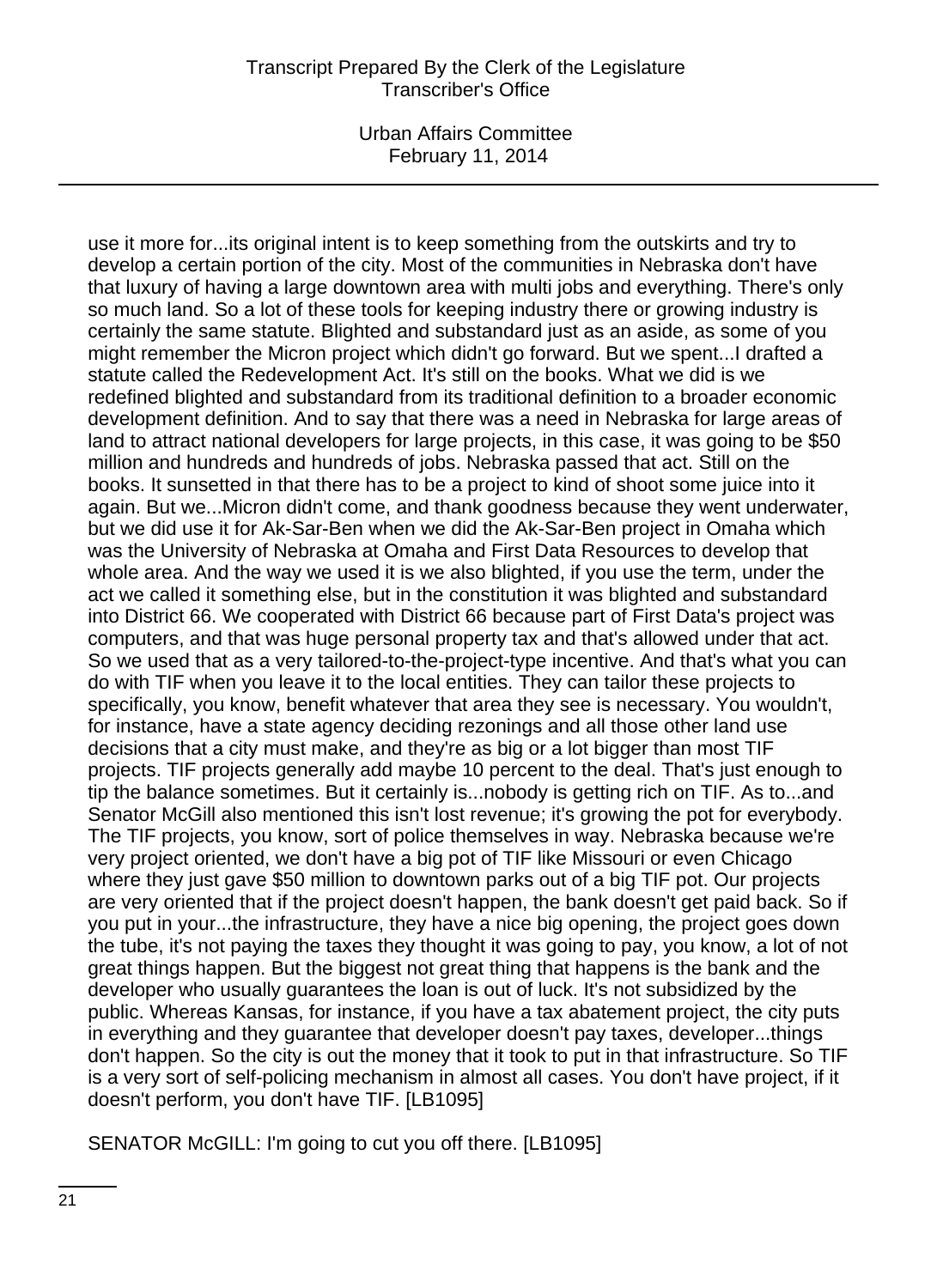#### KEN BUNGER: I'm done. [LB1095]

SENATOR McGILL: And just to clarify, I don't support an economic development free-for-all with TIF either, that I think it still should be used for redevelopment and rehabilitation. But I believe in just calling it what it is. [LB1095]

KEN BUNGER: Yes. [LB1095]

SENATOR McGILL: And I think statute should reflect...if that's the route that the Legislature wants to go, that we should just call it what it is or just have that debate... [LB1095]

KEN BUNGER: Yeah, exactly. [LB1095]

SENATOR McGILL: ...you know, fully over what is it and what should it be. Senator Karpisek, you have a question. [LB1095]

SENATOR KARPISEK: I do. Thank you, Senator McGill. Thank you for coming in, but the whole reason that we're even here is because it's not being self-policed. And so even to say that, I'm sorry, I have to completely disagree. It's not being self-policed very well. I think that it's being used when there's a cornfield that's used to bring somebody in, and that's self-policed? [LB1095]

KEN BUNGER: Yeah, I think what...there's two ways to look at that. One, when you say self-policed whether or not the project has occurred in a way that was said it was going to occur. In that instance if it doesn't occur, and that way you don't get the TIF. So the person on the hook is the bank or the developer. Your comment is correct in many instances that the project doesn't meet the initial standards for use. [LB1095]

SENATOR KARPISEK: Statute? [LB1095]

KEN BUNGER: Now the statute I think is as it's drafted for the most part gives pretty good guidance to the communities. But, I guess my view is that it's a local issue that the localities are much better equipped to decide whether or not that project, you know, pushes forward the economic development or rehabilitation, whatever you want to call it, interests that the localities see fit. The cornfield thing, most of those and not all, I agree with you there's been a couple of supermarkets out there probably, but most of it is specifically authorized by statute which is the ethanol plant statute. [LB1095]

SENATOR KARPISEK: And most of the time a lot of things go right but that doesn't mean we don't have oversight at the state level. You also said that it's growing the pot for everyone. How can it grow the pot for everyone if they're not paying tax...if it's TIFed? [LB1095]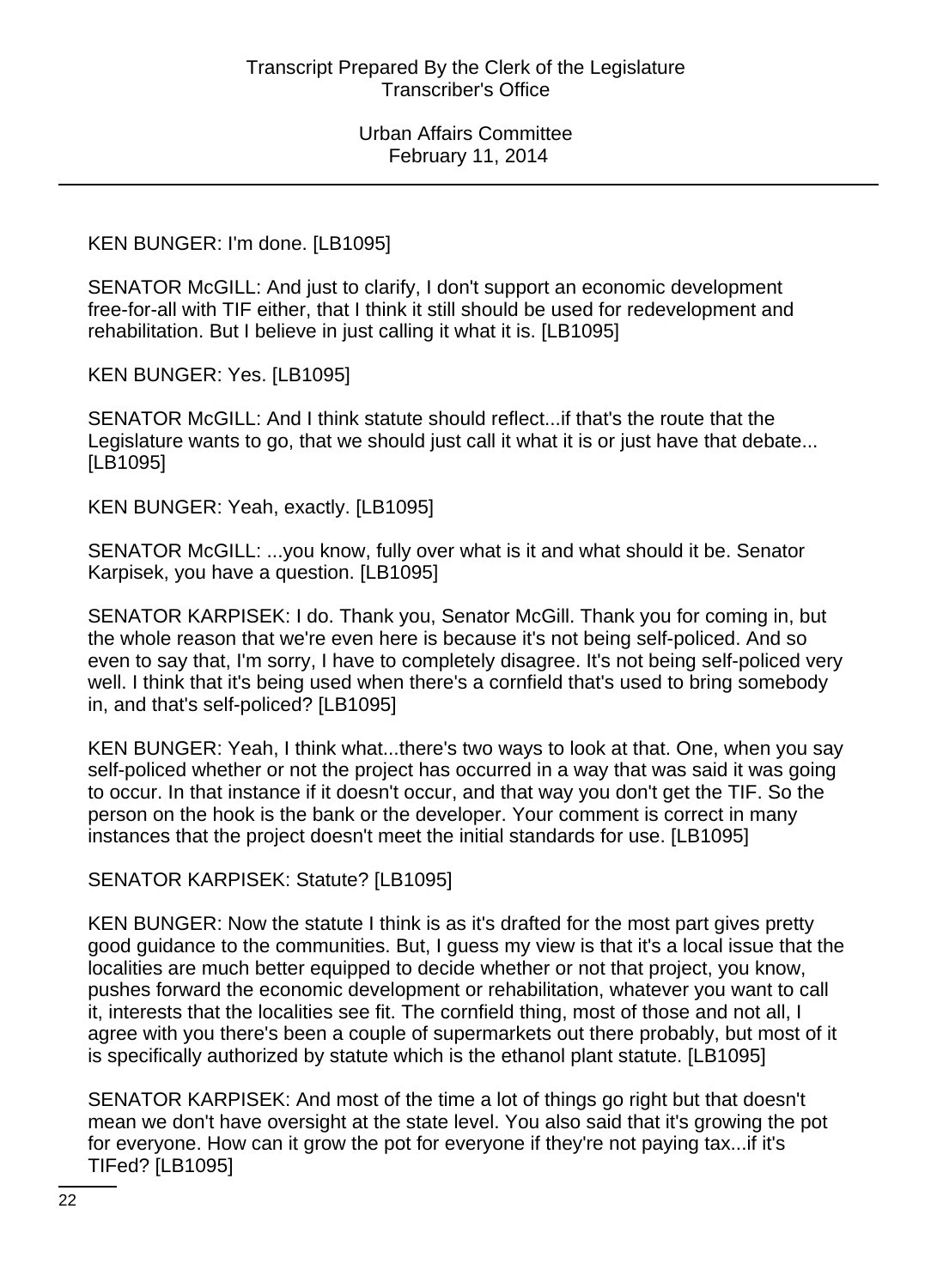KEN BUNGER: Well, those are job...that's, you know, the real estate taxes that you have existing before the projects stay, what you're developing is new real estate taxes that after the TIF is paid off, you know, go back to all the taxing entities. So you're not losing anything. [LB1095]

SENATOR KARPISEK: So after it's 20-whatever, 15-20 years over... [LB1095]

KEN BUNGER: Most projects there's a 15-year limitation on taxes. [LB1095]

SENATOR KARPISEK: And we just tried to bump that. [LB1095]

KEN BUNGER: Yeah, but if you sell bonds, you have what's...you have to sell bonds so that you actually only have like, you know, a ten-year payoff because you can't sell a bond unless you have 25, 50 percent what's called coverage, but nobody is going to buy it. So most projects, at least my experience in Omaha, is usually about eight years and it goes back on the tax rolls. But you got to remember those are taxes you didn't have in the first place. [LB1095]

SENATOR KARPISEK: Well, and I think your experience in Omaha is not what we see out in other parts of the state. And I think what happens is a lot of this stuff is getting put back on property tax people, and that's exactly what we're trying to deal with in the Legislature. [LB1095]

KEN BUNGER: Well, I think I agree with you and a lot of the issues I think outstate are different than Omaha because I represent a lot of communities outstate. One of the things that happens outstate is you have a new project that for sure wouldn't happen unless you had some incentives. [LB1095]

SENATOR KARPISEK: Well, I don't know about that. We can argue about that all day. [LB1095]

KEN BUNGER: But who makes that decision? The elected official or a government subdivision? [LB1095]

SENATOR KARPISEK: I was a mayor for 12 years. I understand that there's a lot of state oversight. Thank you for coming in. Please let's keep this...let's not blow so much smoke. [LB1095]

KEN BUNGER: Okay. I didn't mean to do that. [LB1095]

SENATOR McGILL: There are good and bad uses, I guess. That's a subjective... [LB1095]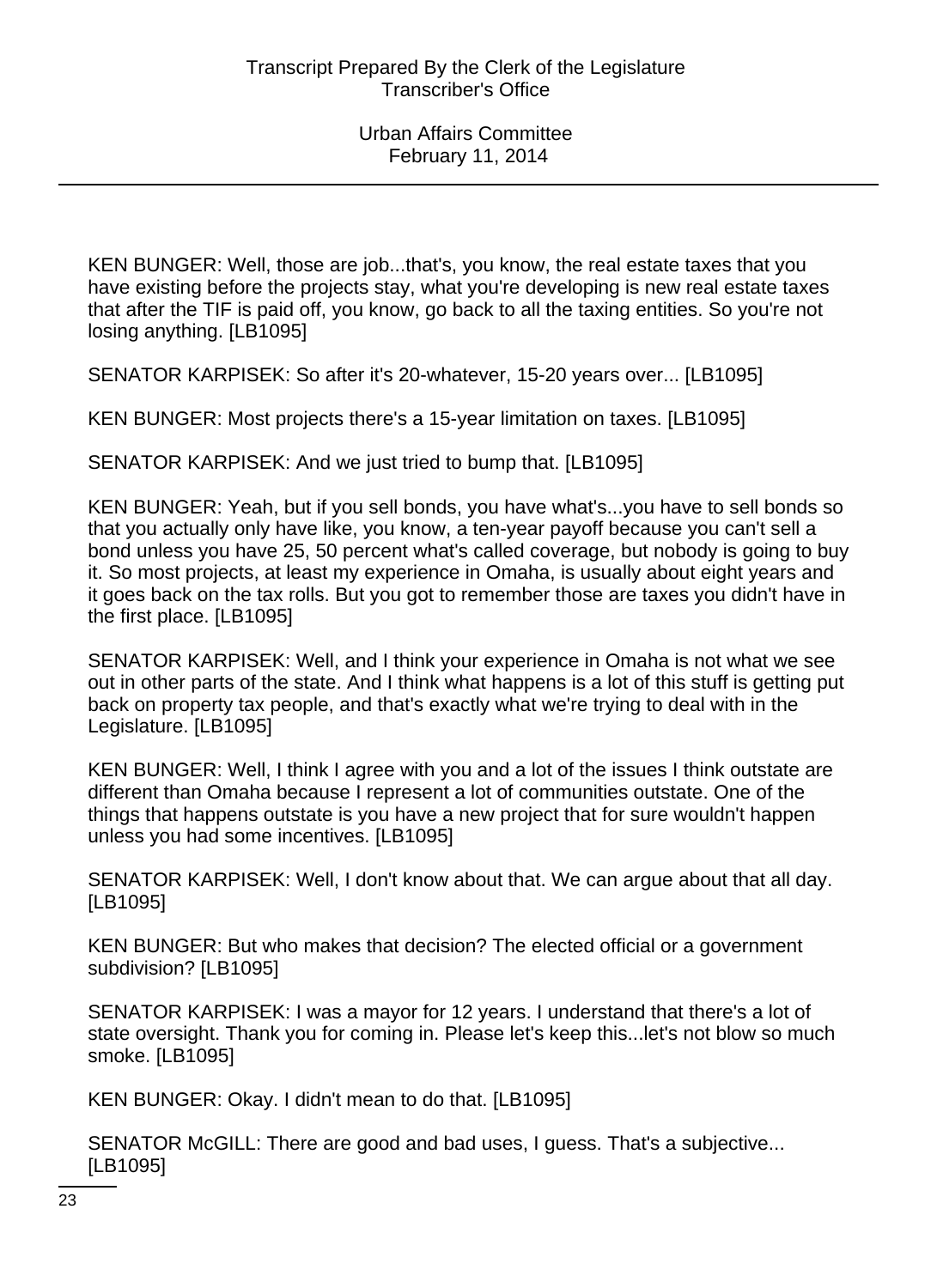SENATOR KARPISEK: That you are...I'm not against TIF, but I think it's been very much abused. So I think there needs to be some oversight. [LB1095]

SENATOR McGILL: All right. Well, Senator Crawford, you had a question. [LB1095]

SENATOR CRAWFORD: Thank you, Senator McGill. I guess you raised a question and then maybe a two-part question. One is you talked about how important it is for it to be local because there might be different goals and different projects. And you said, you know, those were like a something in Omaha versus something in a very small town might be different. But now, so the first part is maybe an example of that. But now then the second part is one of our challenges when we're talking about development is a competition that happens between local entities which then pits them against one another. And so even if you had every local entity there, you heard the school folks say they're not going to stand in the way of it because it's us or someone else. So that's where I think some sense of this is not just local money but it's also state money, some sense of discussion to help that problem of cities competing against one another where they are in that situation, especially with...if this is the only tool. That's I guess an area where we have to ask what is our role to try to put some boundaries around that competition. [LB1095]

KEN BUNGER: Yeah, and that's a real problem nationally as well. And look at all the...that's your whole purpose of Nebraska Advantage Act. I mean, that which is super secret, you know. So that's...but I think guidance from the state is there already in the statute. This Legislature can maybe re-look at some of those standards, but I still think the decision as to specifically when you get into those very important specifics need to be a local matter, I really do. [LB1095]

SENATOR CRAWFORD: I think that would be a balance, right? [LB1095]

KEN BUNGER: Oh, yeah. Absolutely. [LB1095]

SENATOR CRAWFORD: I mean, you might have general standards but they'd be applied differently in an urban project than maybe a local project. But there might still be some standards we might talk about. [LB1095]

KEN BUNGER: Yeah, and I think the exceptions are what makes the rule and, you know, you can...there's two...you can always pick out a couple that you can disagree with. But vast majority of these are done within the statute and, you know, I think for good reason for the most part. That's why people get elected. [LB1095]

SENATOR McGILL: All right. I think we're done with questions from you. Thank you very much, Ken. [LB1095]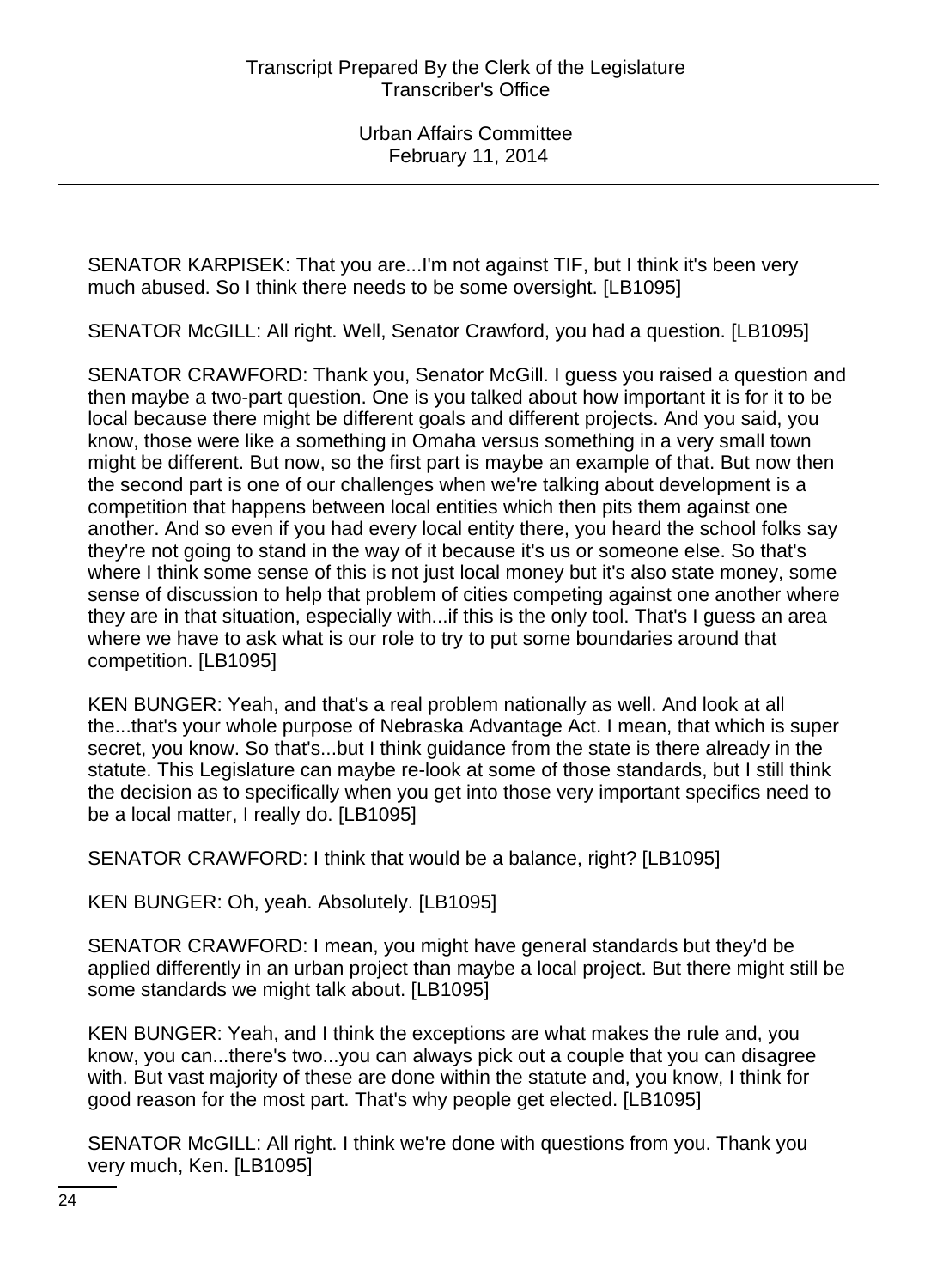#### KEN BUNGER: Thanks. [LB1095]

SENATOR McGILL: Next opposition testifier. Hello, Mayor. [LB1095]

ROGER FOSTER: (Exhibit 7) Hello, Senator McGill and members of the Urban Affairs Committee. My name is Roger Foster, R-o-g-e-r F-o-s-t-e-r, and I have the pleasure of serving as Crete's mayor. And I'm here to testify in opposition to LB1095. I won't read my entire testimony, but I will just touch on some of the different things and how it affects Crete. Crete has recently just declared a corridor as blighted and substandard and in need of redevelopment and restoration. And we've taken great strides to hold public hearings through our planning commission, through our city council, and also through articles in the newspaper to inform our public. Just to touch on some of the things...well, first off, I'll start that our council and our advisory boards work very closely with our schools, and any area considered for TIF financing we would definitely consult with them. We would make sure that part of the cost-benefit analysis that we took into effect, any effect it would have on school funding or on enrollment. Just to touch on some of the things. Well, Senator Karpisek asked a few questions about how does it grow the pot. Well, in Crete, the corridor that we developed, we have yet to grant any TIF project, but along that corridor we currently have three developments going and we only know of one of the three that will actually request TIF funding. Now on that note, there's two nuisance properties that are currently being torn down for some of that redevelopment in that area. So we have kind of killed, you know, two birds with one stone with this. We were able to abate some nuisance properties and also there will be a building project of a bank that will go in there that will not request TIF. They have no intention of requesting TIF financing. That's just one way, and I would envision the corridor that we have, some of the things the city will have to deal with in the future, one of them is our old hospital. That's part of the corridor. Currently Tabitha is using a small portion of that, but as we go into the future, that property itself will basically become a nuisance to the city. And having them in that corridor gives us a way to give incentive to get somebody to at lease tear it down to the point that it could be leveled for redevelopment or parks or whatever the need would be. And we were also able to include our entire downtown, which like most downtowns our size have older buildings, you know, in hundreds-plus years that are deteriorating, need redevelopment, and quite honestly the value of them is very low. So it's tough to get people to invest in those low-valued properties. Some of the other things that we envision and, like I say, we don't envision the entire corridor to be a TIF corridor, every project to be a TIF corridor. But I can tell you it sparked more interest from local and outside entities to look at that corridor because there will be some options for TIF, some things that we wouldn't get otherwise that we feel as community leaders we needed for a long time. And the way our council looks at it is we're not just giving dollars away. We look at it as the community itself as a partner in any project that would be TIFed. So we would have some control over how it's developed. You know, and it goes back to the "but for" test.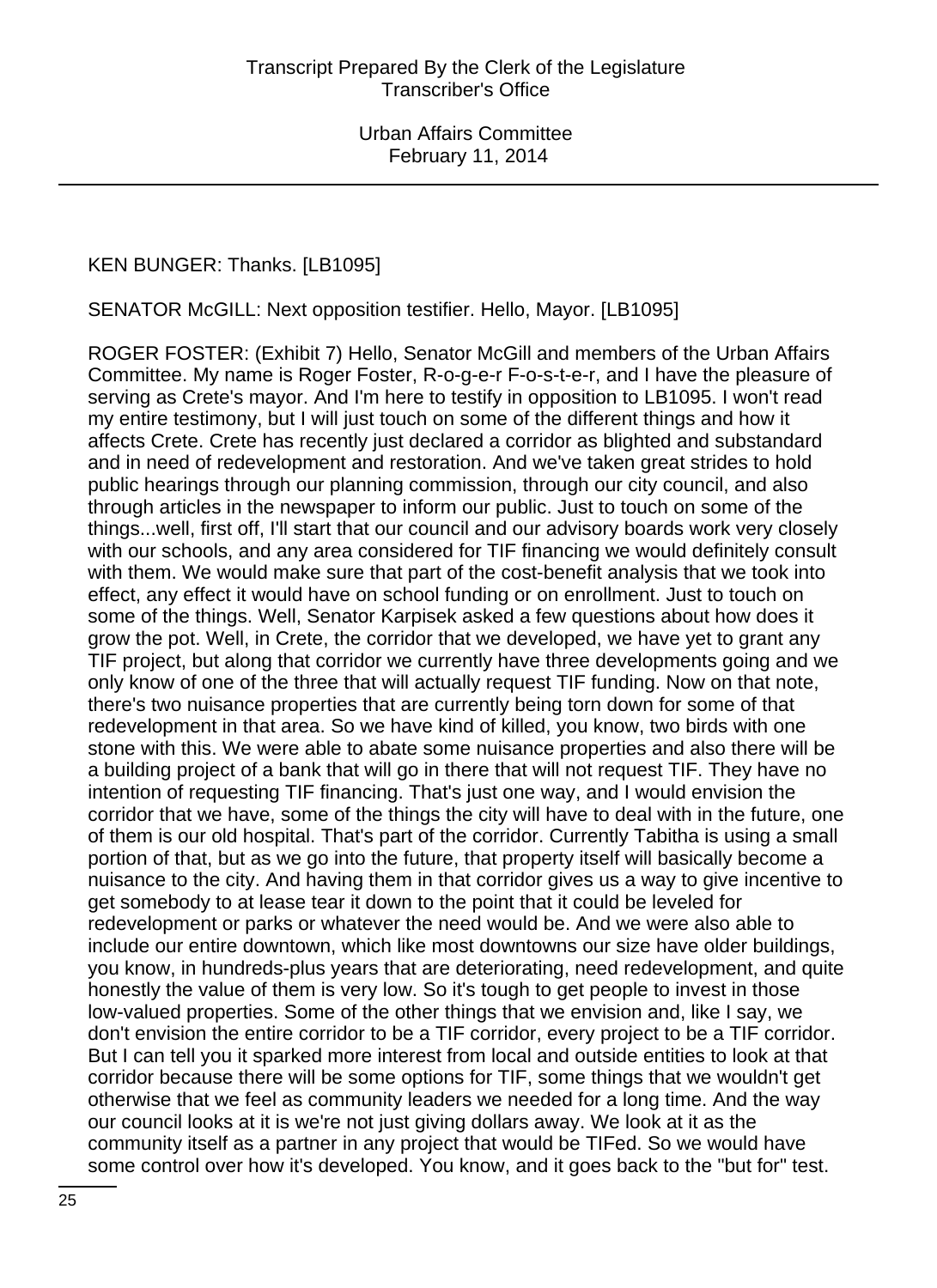Urban Affairs Committee February 11, 2014

The council, and I've told them when we look at these we need to keep in mind the cost-benefit analysis. Those numbers have to add up in order for it to be good for the community and it needs to be good for the community. We...something that would go in otherwise, something that piggybacks because of a TIF project, because just simply it fits in the area. If it was going to come in anyway, I mean, that's our council's...that's our responsibility to make sure locally that those dollars are used wisely. Because like most communities, our schools are the foundation of our community and we know how important they are. We work very closely with them and we would obviously take them into great consideration. And like I said, the relationship we have, they would feel comfortable expressing their problems with a particular project or their support of a particular project and to what level if any that would be funded. Because it's not just a blanket tool to give away, you know, 15 percent or 17 percent of a project. The local municipality has some authority or the CDA has some authority to decide what level that is. And I would look at...we would gauge each project on merit as to how we did that. So I think in our case which we have yet to grant one yet, I mean, I think this is going to do some things for some properties that have been problems for quite some time in our community. But that's all I have and I'd take any questions. [LB1095]

SENATOR McGILL: All right. Questions? Senator Crawford. [LB1095]

SENATOR CRAWFORD: Thank you. And thank you for being here and for your service. Could you tell us how you decide or how you make that discussion with your council in terms of whether this would have likely come without the TIF, like what criteria do you use or what does that discussion look like? [LB1095]

ROGER FOSTER: Well, and as I said, we haven't granted a TIF project yet, and that discussion will probably evolve a little bit. But the first step in the process that I see and that I've discussed with the council is that cost-benefit analysis that it tells us, is it good for the community, does it take care of other problems other than just, you know, a nuisance property or a, you know, a redevelopment of the area? You know, I wouldn't argue that it's not an economic development tool because state highway funds could be an economic development tool. I mean, I don't know how you can differentiate the difference of anything that's going to improve your economic situation whether it be through sales tax or through the removal of nuisance property that actually raises the value of the properties around it. So as far as how we determine, I mean, I guess that's up for the local elected officials with the input of the public what's good for the community. Would it have come otherwise? Well, would it have come to that area otherwise? In most cases I would say no. Would it come otherwise? We're going to have some of those. You know, if something goes in that another project fits well next to it, they're obviously going to probably try and request funds if they can get them. But if it's obvious to the local elected officials and I guess if I was using an example. If they came in and they bought a property without even consulting anyone about if TIF is even available, I guess that would be an indicator to me that they were intending on building,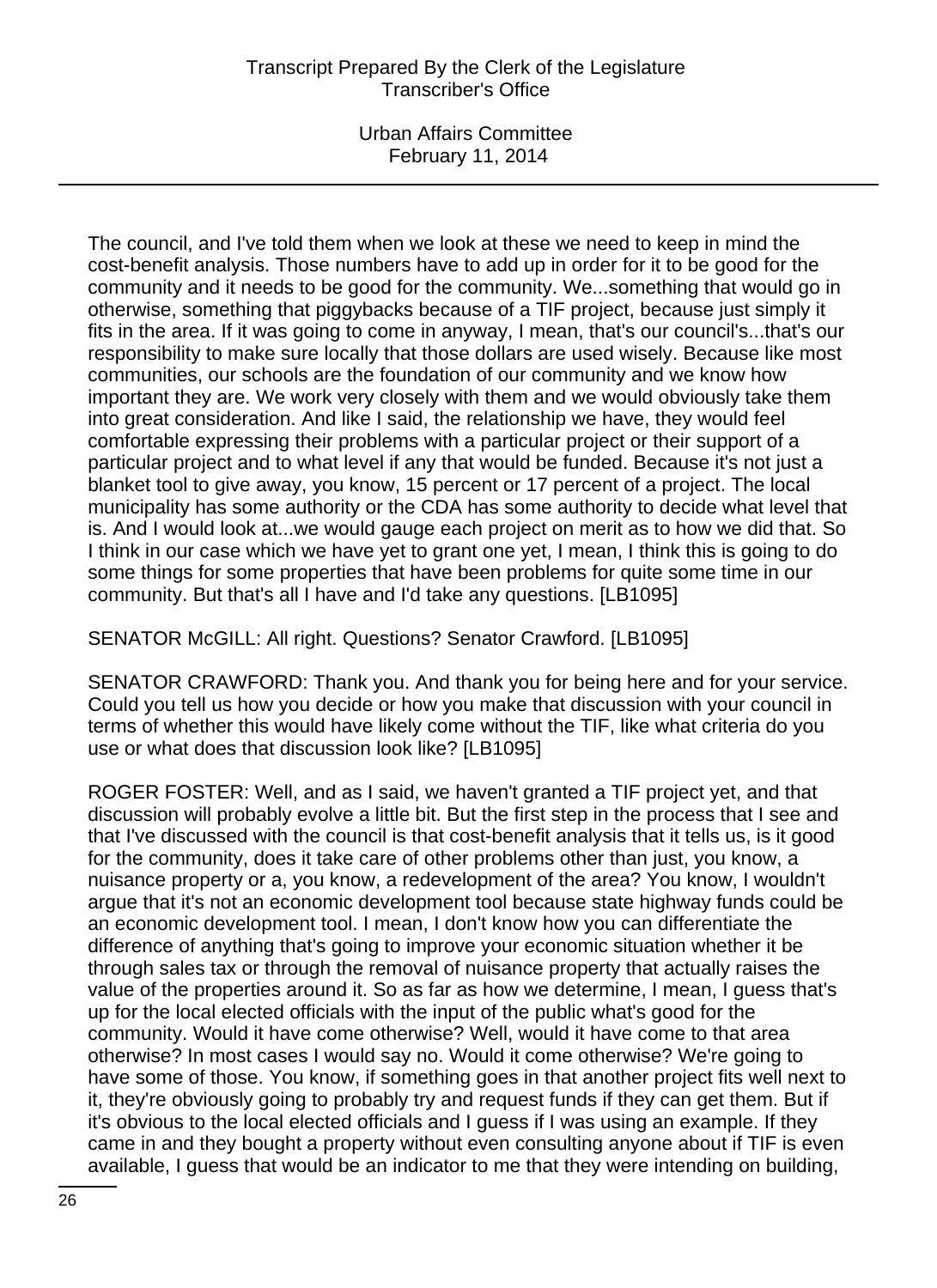especially if they're an outstate or outside the community developer, that they were intending on developing there anyway or they don't walk in and buy property from Wisconsin or Minnesota or Maine or wherever just to own property in Crete. I don't think there's quite that demand there as much as I wish there was at times. [LB1095]

SENATOR CRAWFORD: So it might be inquiries about TIF would be something you would consider evidence of that. [LB1095]

ROGER FOSTER: Right. [LB1095]

SENATOR McGILL: All right. Senator Karpisek has a question for you. [LB1095]

SENATOR KARPISEK: Thank you, Senator McGill. Mayor, thanks for coming. I have to say the way you're using TIF is exactly the way it was meant to be used. You're redeveloping, you're...you are doing things that are blighted. You and I have worked on the downtown for eight years trying to get some things done. I think you're doing all that right and it's a smart move. My...tell me real quick why would this be such an hindrance for you? [LB1095]

ROGER FOSTER: Well, I mean, I think it at first it's going to add some bureaucracy to the system and it's going to slow down an already fairly extensive system between, I want to say we started back in the spring doing the blight and substandard study and passed that I think by the time that was finally...all the hearings were held, everything was finalized it was into January. So you're...I mean, you're looking at a nine-month process just to create the corridor. That's not even the TIF projects themselves. So as far as how long from start to finish a TIF project will take, I mean I can tell you one developer we've been working with, started this summer and we still have yet to receive a redevelopment plan from them. Now I know sometimes that's going to move quicker depending on the developer, sometimes it's going to move slower. But I think that's an added...I guess an added, I won't call it an inconvenience, an added expense to the public or to the developer. I just, I feel like it's easy to say the developer or the real estate agent is going to pay those costs, but I think the reality is if the community values the project for their community, they're probably going to be absorbing some of those costs. And we currently already have for some of the areas in the TIF corridor because we know how important they will be to our community. [LB1095]

SENATOR KARPISEK: I guess my question then, too, is how do we police, for a better word, that communities are going to do it right because we've got enough evidence that people haven't done it right? [LB1095]

ROGER FOSTER: Well, and I guess that's a good example. I guess it's easy for me to say you should be able to trust your local elected officials, and if they're...if they're...if they're... [LB1095]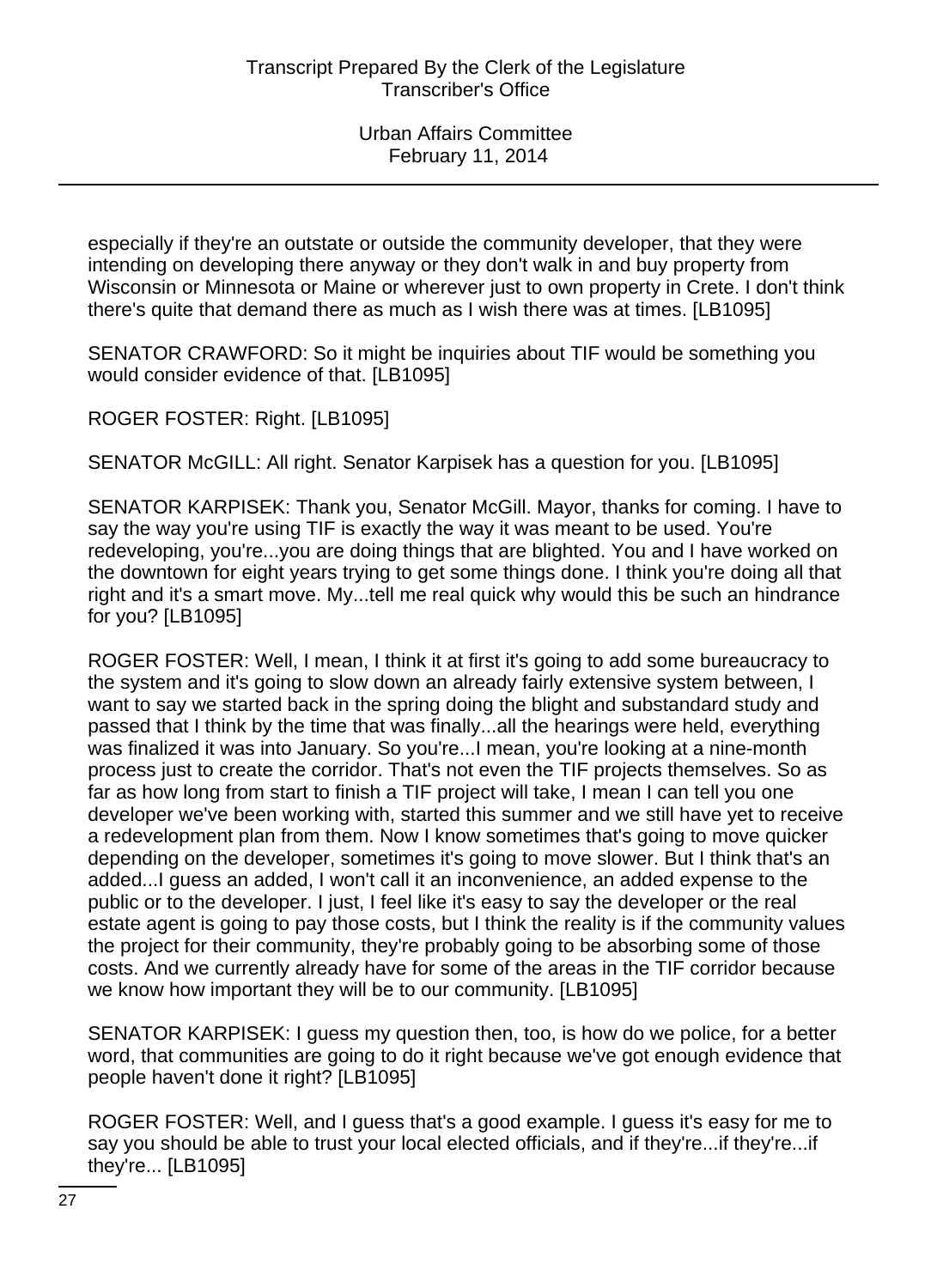SENATOR KARPISEK: Heck, I was one. (Laughter) I know better than that. [LB1095]

ROGER FOSTER: But if they're, you know, if there are... [LB1095]

SENATOR KARPISEK: And I know you. [LB1095]

ROGER FOSTER: If there are bad actors out there I guess they, you know, there probably should be some...probably should be some added transparency to the project or the process itself. But I guess I don't want it to become a hindrance on a community, especially a smaller one. Sometimes, you know, we try the one-size-fits-all project and you get, we'll just say, a community the size of Denton and they're just not even going to do TIF because their obligation to the state process will be such a hindrance that it's not worth their effort and their tax dollars to spend it. [LB1095]

SENATOR KARPISEK: They're making enough money on keno. [LB1095]

ROGER FOSTER: Well, okay. [LB1095]

SENATOR KARPISEK: But, hey, I just want to say again, I think what you're doing is smart, makes sense, and what it's meant for. I mean, I think it's a great idea but I just feel that it is being abused and there's just not enough oversight, so. [LB1095]

ROGER FOSTER: Well, and I guess I'd just encourage the committee not to...to not take a one-size-fits-all approach so that each community still has the ability to use it. So we...especially we don't punish the smaller communities if...you know, or any other community as far as that goes if they're doing the things they need to do. But I think some of us don't have the funds to go to the extensive work that may be required if this goes as presented. [LB1095]

SENATOR KARPISEK: All right. Thank you, Mayor. [LB1095]

ROGER FOSTER: Thank you. [LB1095]

SENATOR McGILL: All right. I don't see any other questions. Thank you very much. Next opponent. How many more people do we have here to testify on this bill? I see three more, four, five. Oh, man! Okay. Five more. I'll just ask that people be as concise as possible. This committee has a lot of questions. "Karpy" is saying he's going to shush, but. (Laughter) You know the concerns. [LB1095]

LARRY D. BURKS: Good afternoon, Senator McGill, members of the committee. I'm Larry Burks, it's L-a-r-r-y B-u-r-k-s. I'm the assistant city administrator for the city of Bellevue. I'm here to speak in opposition of LB1095. First, I would like to talk about the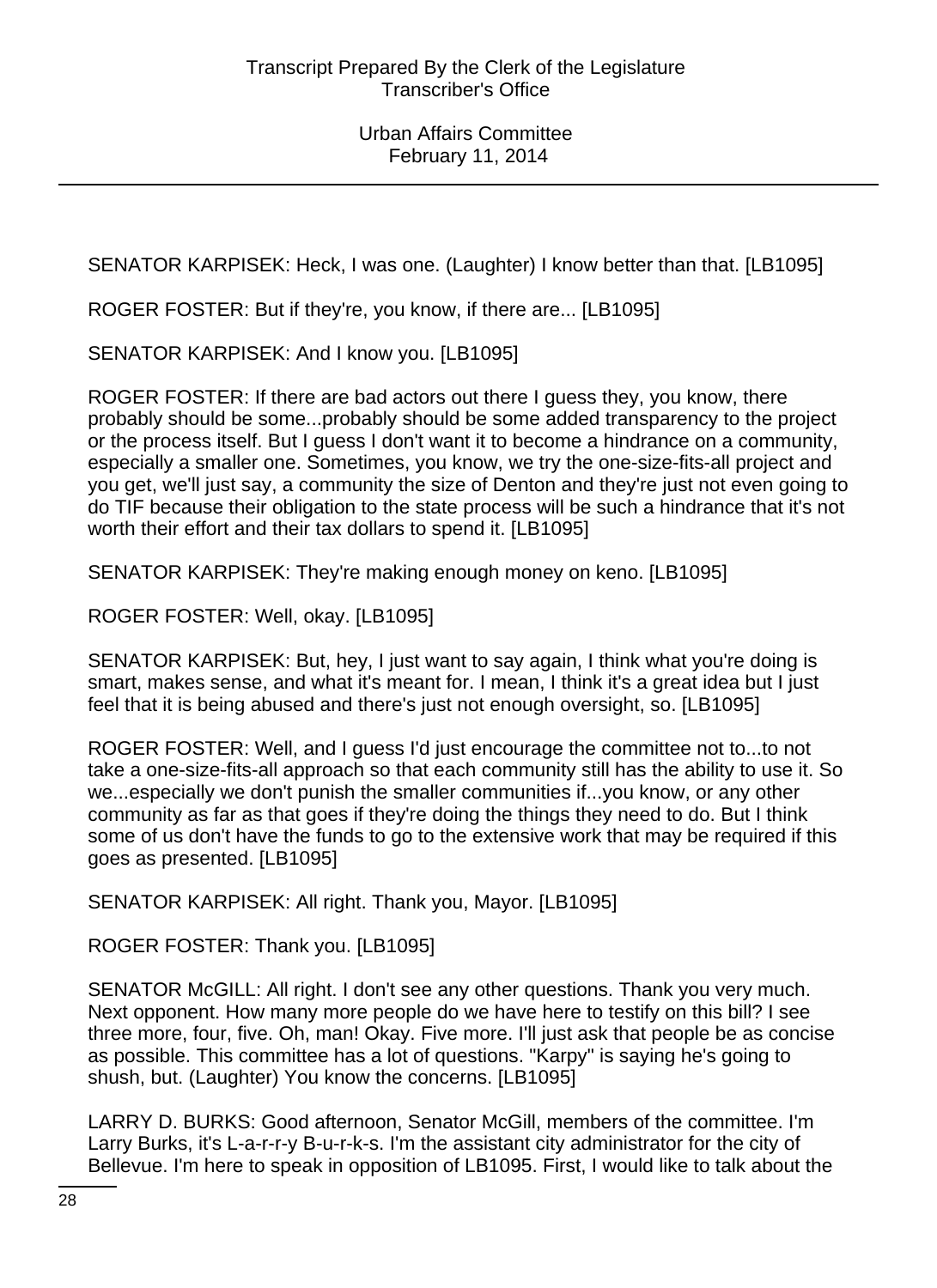Urban Affairs Committee February 11, 2014

fundamentals of economic development is to build the tax base. Expansion increased revenue through expanding the tax base is good for all taxing entities, not just the city. And I believe TIF does a good job of doing that. After 10 to 15 years of paying off a project, all of the revenues are generated to the taxing entities. Of course the base always remains the same and I think it's important to keep reiterating the fact that the base valuation will always remain the same and then after the TIF payments are completed, then the valuations are much higher and then the revenues are much higher. So there is really hard...it's really hard to understand how there is a loss when it comes to tax revenue. As far as transparency goes, the city of Bellevue takes on the same processes as Mr. Portis described early in his testimony. Multiple public hearings, also the publications are in the local paper as well. I'm not sure if that was mentioned. I missed that. So you're looking at four publications in a paper, not to mention some of the larger communities have these notices on their Web sites. The agreements are also on their Web sites as part of the agenda packets. So the city of Bellevue has all the contracts and TIF agreements on their Web site through the agenda packets. Now... [LB1095]

SENATOR McGILL: If you could even try to speak up a little louder. [LB1095]

LARRY D. BURKS: Okay. [LB1095]

SENATOR McGILL: I don't know what's going on outside. (Laughter) There's snow blowing or something. Jackhammering, I don't know. [LB1095]

LARRY D. BURKS: As far as transparency goes, LB1095, Section 1(5)(b) states that all TIF projects need to be listed on a Web site. However, the town I grew up in doesn't have a Web site. The city of Hyannis does not have a Web site. Ceresco, Nebraska, does not have a Web site. So that would be difficult for them. Just food for thought when looking at the bill. Just something to keep in mind. And then related to Dr. Kriz's study, I know Ken very well. He was one of my professors at UNO. He may have taught some of you in the room. But, I do know Ken's analysis. We used him at the city of Bellevue. It was very narrow in scope. I mean, he sets a good scope but it may be very narrow. My question is did Professor Kriz contact the bond attorneys for each of these communities and ask them about the TIF projects? I have a graduate degree in public administration and an undergraduate degree in public geography and planning. However, it would be very difficult for me to explain TIF to you all. Even though I understand it in my head, it's difficult to understand for some people when you try and explain it over and over again. So that is just another thing to keep in mind. To check to see if those individuals were contacted, the legal departments for the cities were contacted related to the TIF and its benefits. Let me see. I think that is about all I wanted to emphasize other than the fact that TIF is an important part of economic development not because we have chosen it to be, it is because it is part of the national competitive culture in economic development. If you cannot use tax increment financing, you lose a competitive edge.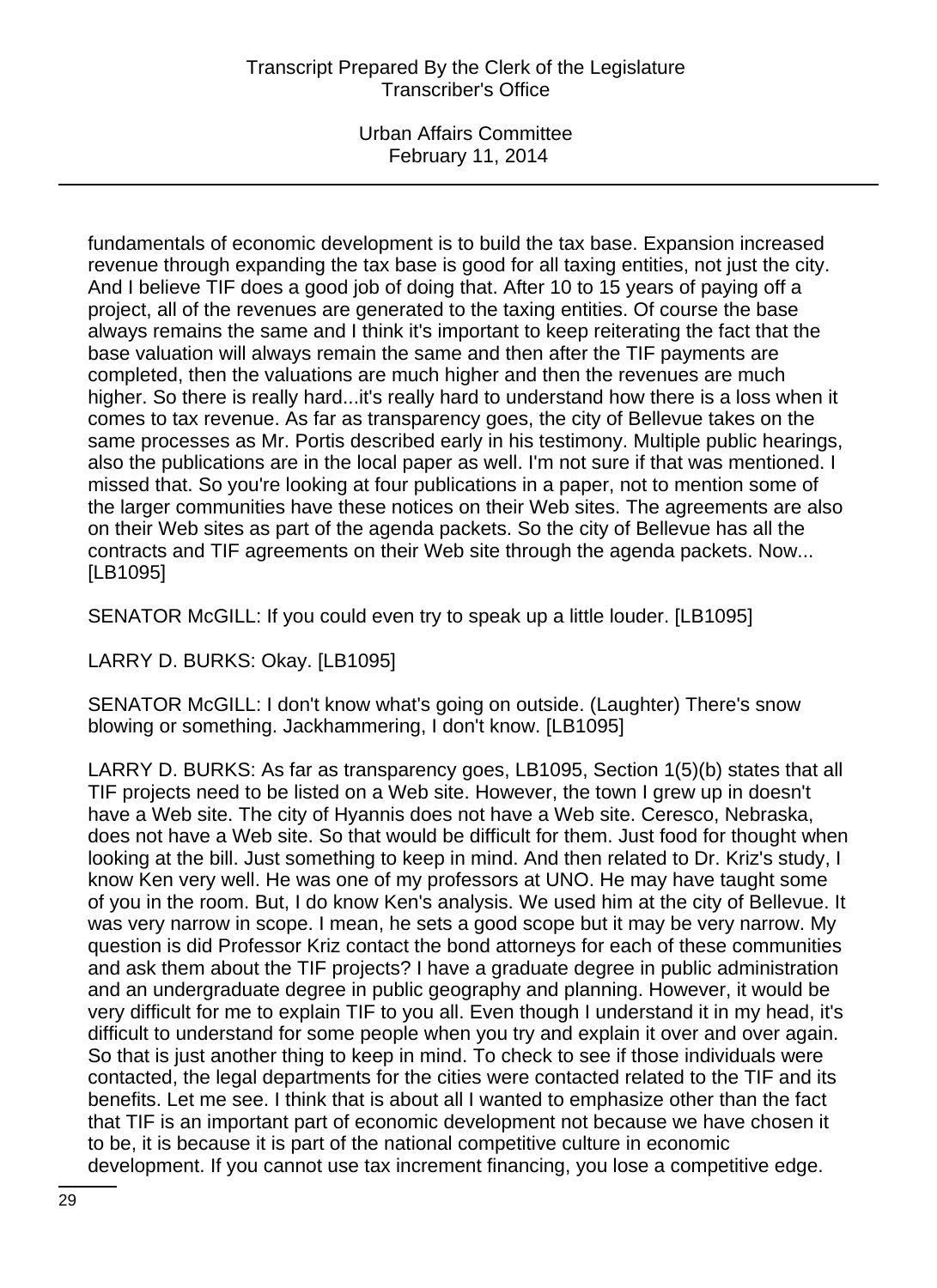Now in relationship to a cornfield, part of the issue is is not that it's in the middle of a cornfield. The issue is what's surrounding it as well as part of the substandard process or blighted process. If you have a cornfield between two factories or at the edge of town that is low to moderate income or below low to moderate income, that will impact the blight and substandard classification as well. Just to get a little picture of how a cornfield could be part of that area. [LB1095]

SENATOR McGILL: All right. Thank you. I think we need to get some high school students on building Web sites for all of our towns that don't have them already. Good high school project I think. [LB1095]

LARRY D. BURKS: I don't think posting it on Facebook would qualify as a transparent... [LB1095]

SENATOR McGILL: Hey, those kids can build Web sites though. That's what's impressive. Questions? Senator Ashford. [LB1095]

SENATOR ASHFORD: You know, I worked with Ken Bunger on a lot of the development in downtown Omaha, so I am fully aware of what it does. So the one thing that I...and I agree with what you're saying about the benefits of TIF. The one thing that though that I think we always have to be careful as public officials is the public is paying for this. It is a loss of property tax dollars because obviously property tax would incrementally go up over a period of years and the school districts and the cities are losing that revenue. So we have to be extremely careful about how...to Senator Karpisek's point, how that money is spent. But so when we talk about economic development and the cost of economic development, it's not just all...to your point, it's not...there's a lot of good that comes from it but there is a public cost. And I think it's better when talking about this stuff to the public is to say you're paying for this. For 15 years, you're paying for this because it's just like any time we do a tax bill here that gives an incentive for a company to move here. Ken was talking about the Micron legislation which I recall. We're paying for that. So it's as if we were paying a tax, as if we were actually writing a check to the state. We're paying for the TIF. We're paying for Micron, which Ken is right, we're lucky it didn't come. But, you know, we're paying for ConAgra, so forth and so on. I'm not suggesting that therefore we ought not to do it. But I think it's better to say to taxpayers, hey, you're paying for this. You're paying for this. But you're paying for this with the...you're investing your property tax dollars or property tax receipts that you would have otherwise gotten in a project that's going to generate additional income. And they do...once in a while the projects do fail. And Ken is right. I mean, we do have...it's somewhat limited to the project itself. The failure, the bond holders, the banks, whomever, the developer loses. But the citizens have lost 15 years of tax if that's how long the project goes, 15 years of incremental tax, property tax receipts, so. [LB1095]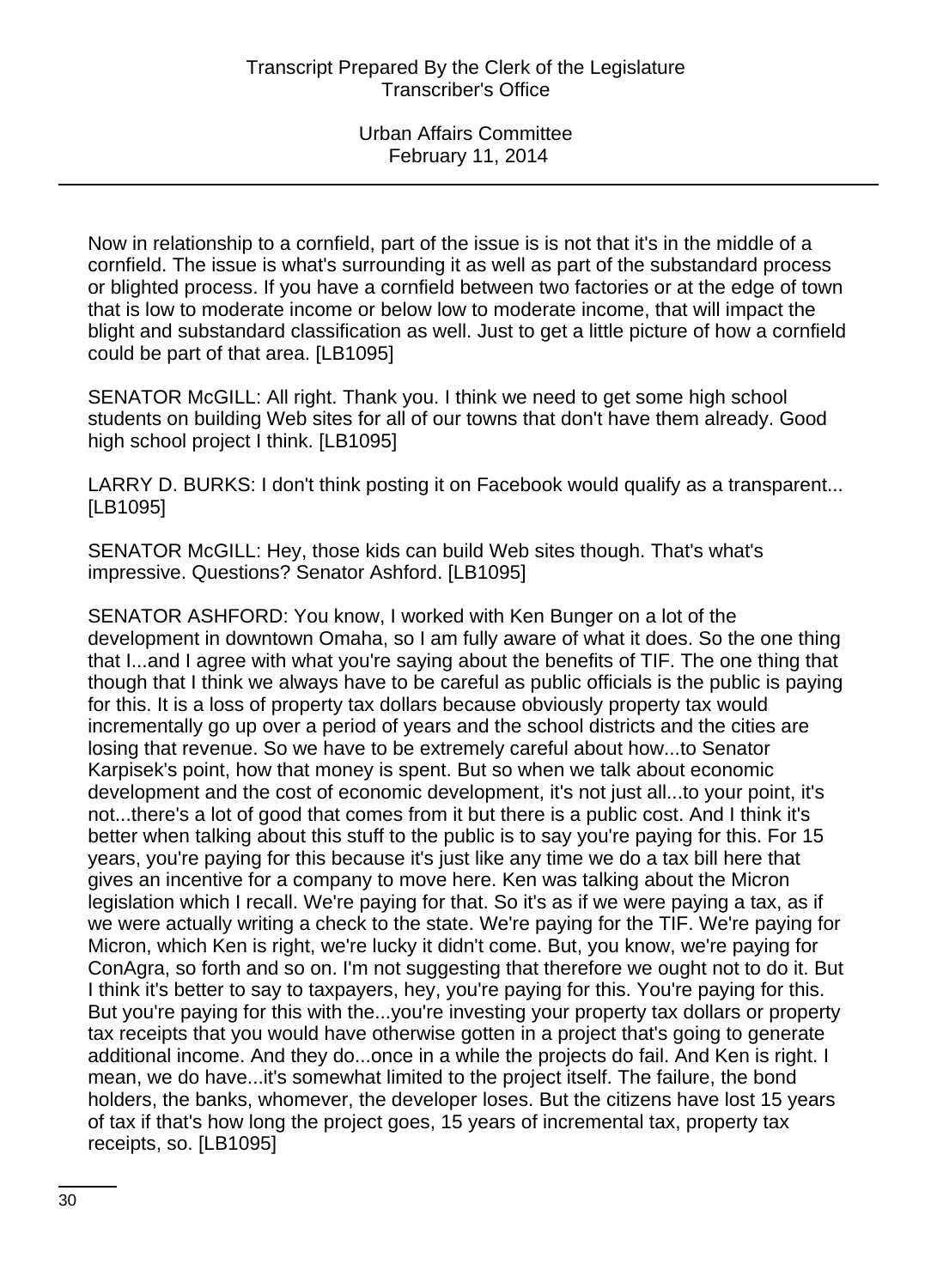LARRY D. BURKS: Yes, if I may. [LB1095]

SENATOR ASHFORD: Yeah. And I'm not critical. I'm just saying there is a cost. [LB1095]

LARRY D. BURKS: The community also is reaping the benefits of that investment as well. [LB1095]

SENATOR ASHFORD: They are, but they're...but taxpayers are funny the way that, you know, because they're reaping the benefits but they see what they see is the incremental loss of tax revenue. They can see that. The economic benefit is a little bit harder to calculate. [LB1095]

LARRY D. BURKS: Well, not when you take into account the jobs created and the revenue generated from income tax and... [LB1095]

SENATOR ASHFORD: I think all I'm saying is I think we're better off if we tell taxpayers you're paying a down payment. That's all I'm saying. [LB1095]

LARRY D. BURKS: Yeah, and you're right. You hit the nail on the head. Local public officials need to make sure that they tell their constituents that they're paying for this and these are expected benefits. [LB1095]

SENATOR ASHFORD: And when we did the Ameritrade building in Omaha, and that project to me there's a real "but for" issue there because that project was really, was built before they got the tax increment financing. So that Ameritrade would have gone there. And there's...and what was upsetting to taxpayers in Omaha was that a lot of that money was used for sewer infrastructure which was never disclosed to anybody. So to Senator Karpisek's point is you got to be really, really careful about these things. [LB1095]

LARRY D. BURKS: Senator Ashford, I really wish you would have said something to TD Ameritrade because we would have loved to still have them in Bellevue. (Laughter) [LB1095]

SENATOR ASHFORD: You know, and...but they might have gone...but they didn't go to Omaha because of TIF. They went...and so that's all I'm saying. And they were a good... [LB1095]

LARRY D. BURKS: And part of the issue is also I believe someone mentioned a county at the state line. Well, we have major metropolitan areas, Bellevue, Omaha, you know. We're at a state line as well and we're up against Iowa and they have very liberal TIF policies there. They also have...yeah. [LB1095]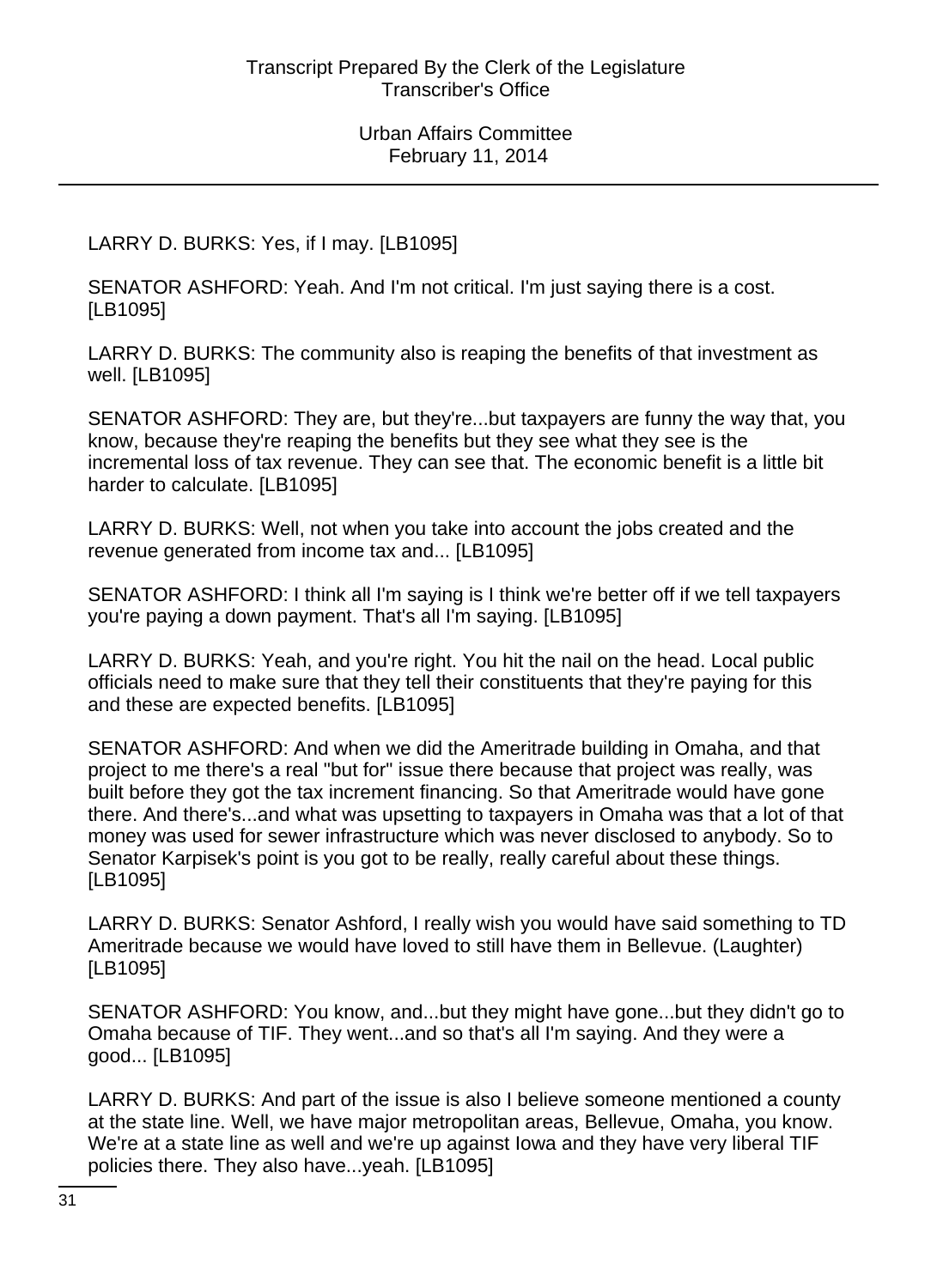SENATOR ASHFORD: And I'm not necessarily saying...I'm agreeing with everything you say about TIF. All I'm saying is that it does go at times, number one, it's not necessary to do it. Number two, the taxpayer is paying for it, at least in the short term part of it. They're investing tax dollars in this. It may be a very small amount of tax dollars per each individual taxpayer, but it's still an investment. And if they don't have to make it, then in the business is going to go anywhere anyway and the jobs are going to be there anyway. Anyway, it's just a point of... [LB1095]

LARRY D. BURKS: Right. [LB1095]

SENATOR McGILL: All right. Oh, one more question. [LB1095]

SENATOR KARPISEK: I just have to say a quick one. If they have really liberal TIF financing and so we have to compete with that. They also have casinos, so I think we should (laughter) have them too. [LB1095]

LARRY D. BURKS: You know, we... [LB1095]

SENATOR ASHFORD: It's just a liberal state. They got liberal everything over there. [LB1095]

SENATOR KARPISEK: I'm just saying if we want to compete with them... [LB1095]

LARRY D. BURKS: You know, we have keno. [LB1095]

SENATOR ASHFORD: We do have keno, but what's that mean? [LB1095]

LARRY D. BURKS: You bring up a good point. And I think it goes into the transparency issue. We're not opposed to transparency. In fact, we're doing much of the transparency that you described in LB1095 here. We're doing much of it already. I know the city of Bellevue is. So that's not a big deal to me personally and I don't know...I can't speak for all the other communities, but smaller communities might have a problem again with the Web sites or maybe they can do that some other way. But it's not a...transparency is good. But other than five public hearings and four publications of it in the newspaper and... [LB1095]

SENATOR ASHFORD: It has exploded though. And in the '70s when I started working with Ken on the Old Market, TIF was very, very narrowly used. I promise you I will not go into the Crossroads (laughter). But, you know, it was...I remember Crossroads in '61. No, but basically it was very narrowly used. And now it's much more prolific. [LB1095]

LARRY D. BURKS: Yeah, it's part of that national competitive environment that we have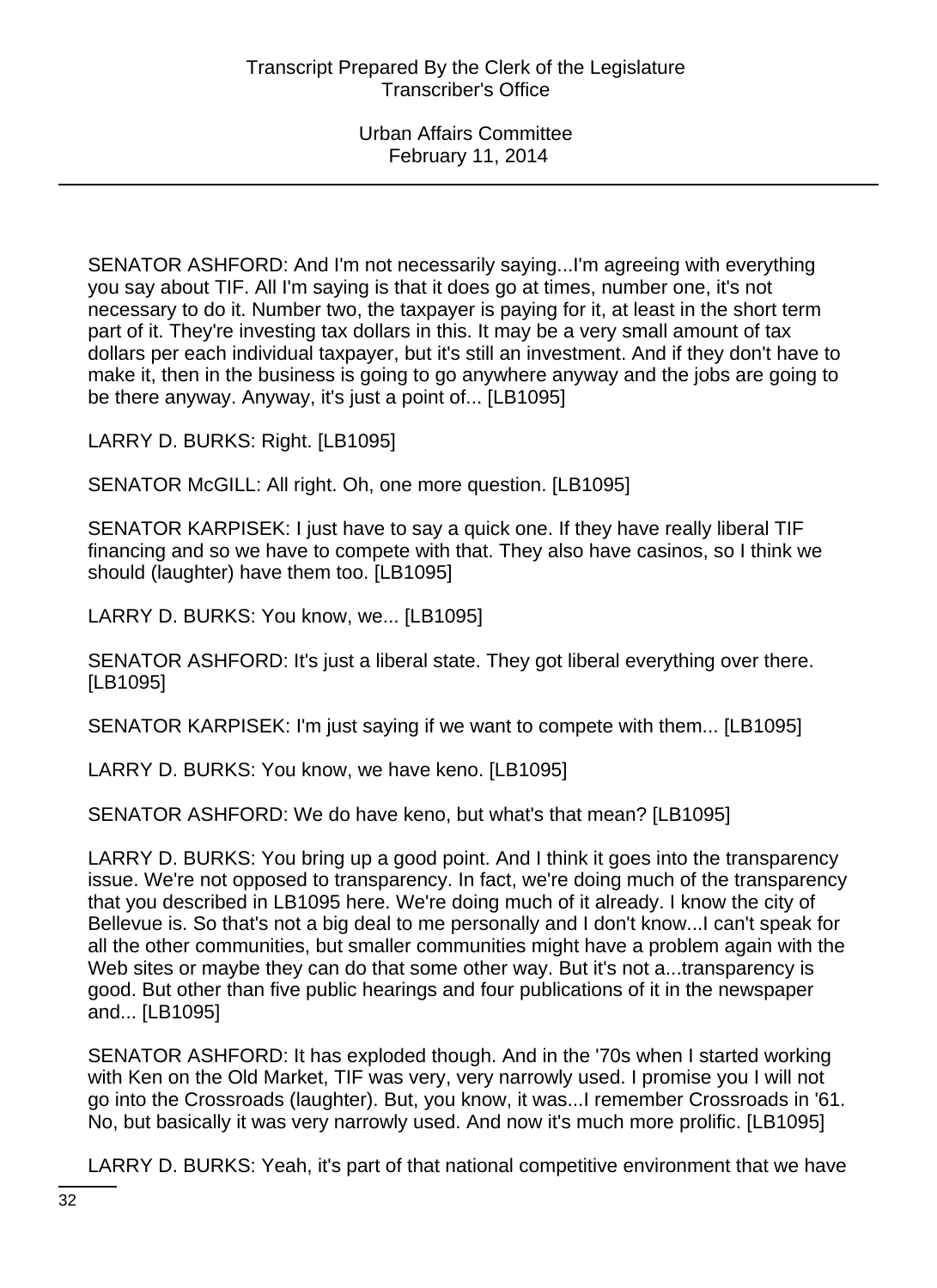to deal with, improving an investor or developer's ROI. You know, the best ROI and the best community usually wins. And we're really confident that we have the best communities in Nebraska. But we really have to improve on the developer's ROI, and this is our best tool we have at this time. [LB1095]

SENATOR McGILL: All right. Thank you very much. Next proponent...opponent. I'm becoming Senator Ashford in Judiciary. We never know who's for or against over there. [LB1095]

SENATOR ASHFORD: We like to mix it up, Senator McGill. [LB1095]

SENATOR McGILL: Welcome. [LB1095]

JOE JOHNSON: Good afternoon. My name is Joe Johnson, J-o-e J-o-h-n-s-o-n. I'm the city administrator of Nebraska City, one of the best and earliest communities of the state of Nebraska I will add. I wasn't going to testify but there's two critical points that needs to be brought to light. And one is the town of Nebraska City size, 7,200, seems to get lost in the shuffle when we talk about state agencies running things. So when I hear key words of guidance and oversight, rules and procedures, it tends to leave out communities of Nebraska City size. We don't have the staff to perform analysis of what the state is doing to see if they're giving us all the right opportunities. We don't have the legal staff to go against the state and to ensure that the state is allowing us full flexibility when doing projects locally. And it just really leaves us at an extreme disadvantage. So that's what it means for small towns in the state of Nebraska. And I will say that Nebraska City has been very overconcerned when it comes to TIF. I mean, we don't do TIF projects that often. And when we a TIF project comes up, we have to blow off the state statutes, and then our city attorney line by line goes through it and makes sure that we're following everything that's laid out in state statute. But I'll give you an example, and this is the other point that hasn't been hit on. We now have a bicycle and sports shop in Nebraska City. And if you drive down 11th Street, you'll see what I'm talking about. But before that was a bicycle and sports shop, it was a gas station. And it was an abandoned gas station with tanks under the ground that were leaking and no one wanted this property. But back when it was a gas station, the valuation of that property was much higher. But allowing it to sit vacant for years, that property valuation decreased. We all lost. The school district, the county, the city. We all lost because of the decrease in valuation of that property going downhill. We use TIF. Now it's this property that produces local activity, it produces local sales tax, and yes, one day it will go back on the property tax rolls for everybody and we will all get that. Right now, the St. Mary's Community Hospital is building a brand new \$50 million new hospital on virgin ground. It's in a cornfield. They're not asking for tax increment financing, but their old five-story building that was built in the 1930s, what are we going to do with that thing. I mean, that's going to get put back on in some development sort of fashion, and the city really has two options. We can promote that facility with tax increment financing,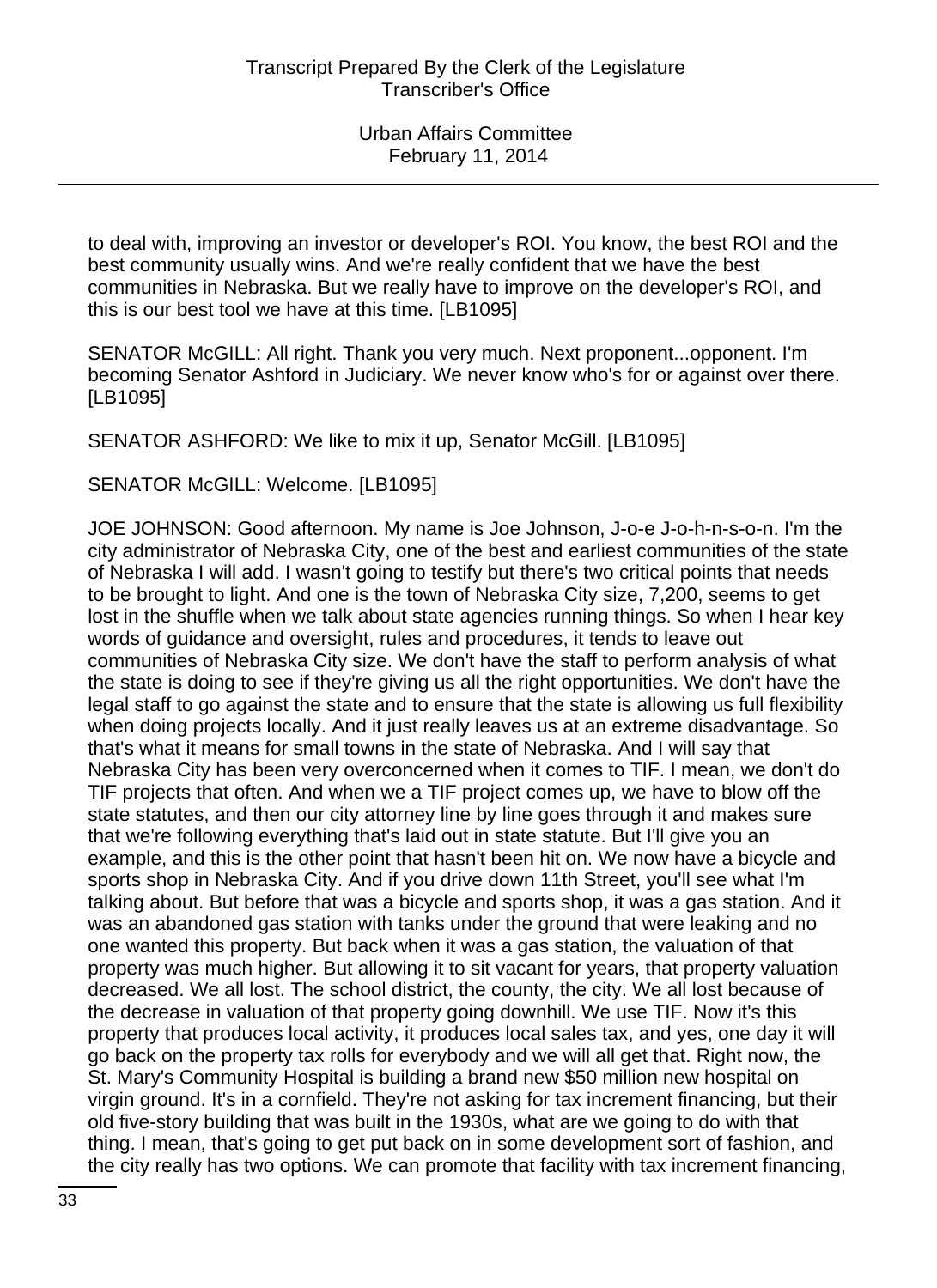Urban Affairs Committee February 11, 2014

our local LB840 funds, our economic development and reuse funds, Nebraska Advantage, or we can simply just let it go downhill. And then some day somebody is going to walk away from it and the city of Nebraska City will be stuck tearing it down. We need all of these tools. We're not abusing anything in Nebraska City and nor will we. We don't do it enough to find the in-outs and the loopholes to do those things. So don't put additional hardships on communities like Nebraska City and Crete. We're doing everything right, and this is a fantastic development tool for us and redevelopment tool. And, I mean, just for...I'll give you another example. There are three buildings downtown, but which downtown was blighted and substandard and we went through a whole overlay district downtown. And three old buildings that had no life in them, there was nothing in them, so the property valuation decreased from their heyday and we all lost. Now it has the...a bank sitting there that's a productive anchor in downtown Nebraska City. So I'll just close with that, and please don't hurt small communities with whatever is going on. [LB1095]

SENATOR McGILL: Thank you, Mr. Johnson. [LB1095]

JOE JOHNSON: Absolutely. [LB1095]

SENATOR McGILL: Questions? Senator Karpisek. [LB1095]

SENATOR KARPISEK: Thank you. Thank you, and I understand, but what changes with this bill? You're telling us why TIF is good and I agree, but so what would change with this bill? We're not trying to take it away. [LB1095]

JOE JOHNSON: Sure. The major change is putting TIF into a state agency. Right now, we have local control over TIF. [LB1095]

SENATOR KARPISEK: And I think you still would. There's just some oversight here. [LB1095]

JOE JOHNSON: Yeah, and oversight means that we lose. I mean, we've been through oversight before. And what oversight means in small communities in the state of Nebraska is we lose, because we don't have the legal power... [LB1095]

SENATOR KARPISEK: I'm from a town of 1,800. I understand that. But when we see these sort of things happening, what do we do? I'm not saying that it's you. I'm not saying that it's Crete. [LB1095]

JOE JOHNSON: Absolutely. [LB1095]

SENATOR KARPISEK: But to say that...I hate to go back, but that 80 acres is substandard and blighted because of things around it, a cornfield right now is going for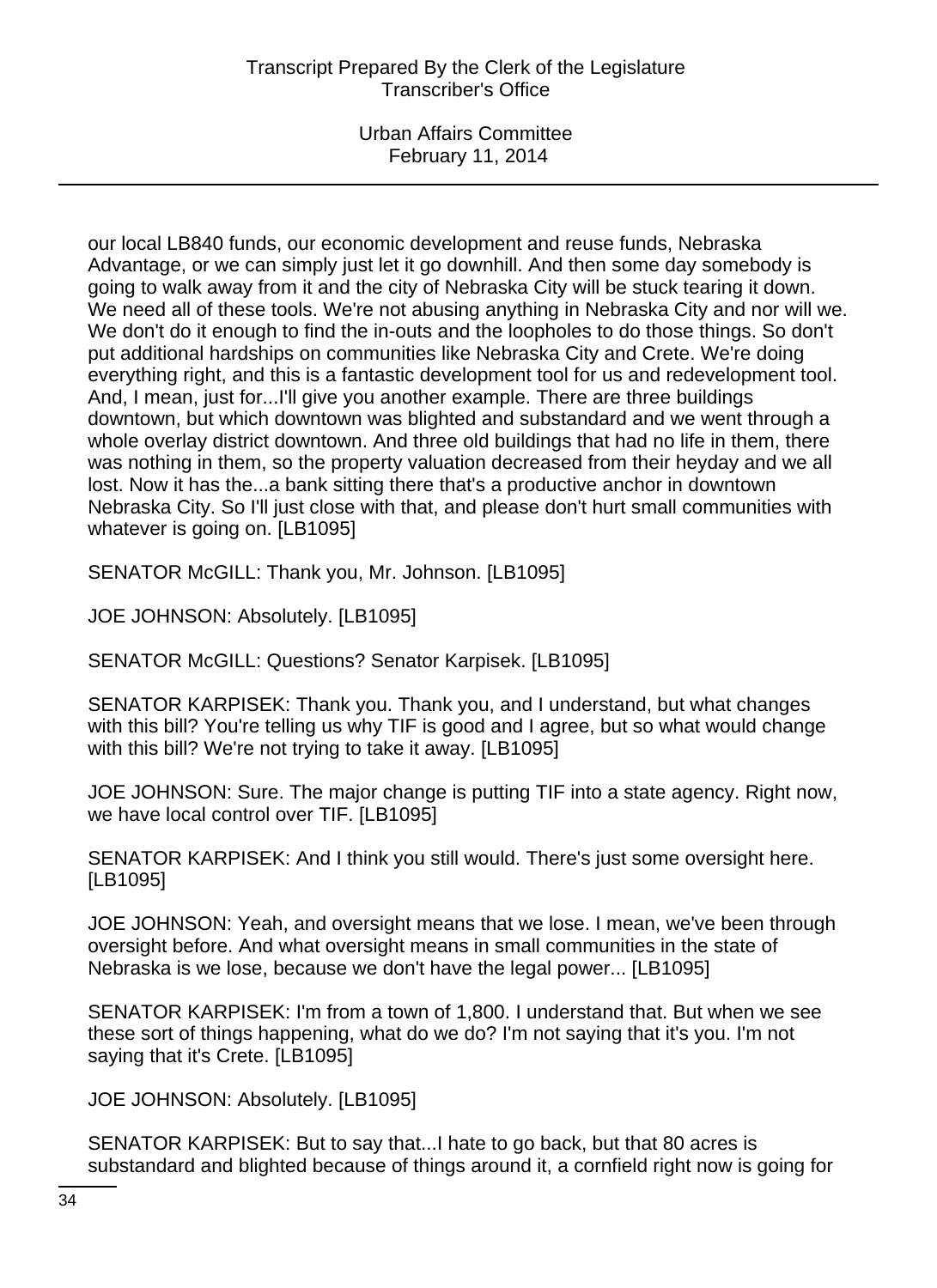close to \$10,000 an acre, so how can you...or more, so how on earth can you say that? I'm not arguing with you at all and I don't want to take anything away from you. One reason I ran for this position because I was so hacked off at the state for the way they tie our hands. But I think it's affecting other parts of the community too. [LB1095]

JOE JOHNSON: Sure, and we're okay with transparency. I mean, anything to make the process more transparent we're fine with. Like I said, when we do a tax increment financing project, we have to blow off the dust of the state statute. And then our city attorney painfully goes line by line, so much that, I mean, that alone will tell anybody, well, you know, this is probably too much of a hoops and hurdles that we probably shouldn't use this. [LB1095]

SENATOR KARPISEK: Well, he should call the legal counsel. [LB1095]

JOE JACKSON: I know, but he wants to make sure. He wants to make sure everything is done appropriately. [LB1095]

SENATOR KARPISEK: He's finally making his...earning his money. Thank you. [LB1095]

JOE JOHNSON: You're welcome. [LB1095]

SENATOR McGILL: Thank you very much. Were there any other questions? I don't see any. Thank you very much, Mr. Johnson. [LB1095]

JOE JOHNSON: Thank you, guys. [LB1095]

SENATOR McGILL: Next opponent. Jack. [LB1095]

JACK CHELOHA: (Exhibits 8 and 9) Good afternoon, Senator McGill, members of the Urban Affairs Committee. My name is Jack Cheloha, that's J-a-c-k, and then the last name is spelled C-h-e-l-o-h-a. I'm the registered lobbyist for the city of Omaha, and I want to testify in opposition to LB1095 this afternoon. We've heard from a lot of witnesses today, so I'll try not to be repetitive. What the page is handing out right now is kind of a comprehensive study that the city of Omaha did back in 2011 relative to TIF. I think it was requested through that summer by an interim study held by the Urban Affairs Committee, and then also I think we had some presentations maybe to the Revenue Committee that year and some year subsequent after that. So I want to make sure these get out. Basically the city of Omaha takes and utilizes TIF in a responsible manner. We take it very seriously relative to all of the pre-planning for it and the vetting for it, etcetera. So the first sheet, the one that has about five pages, that if you will kind of explains everything that goes into our TIF planning and then the various stages. But then ultimately it'll take you through some of our TIF success stories within Omaha and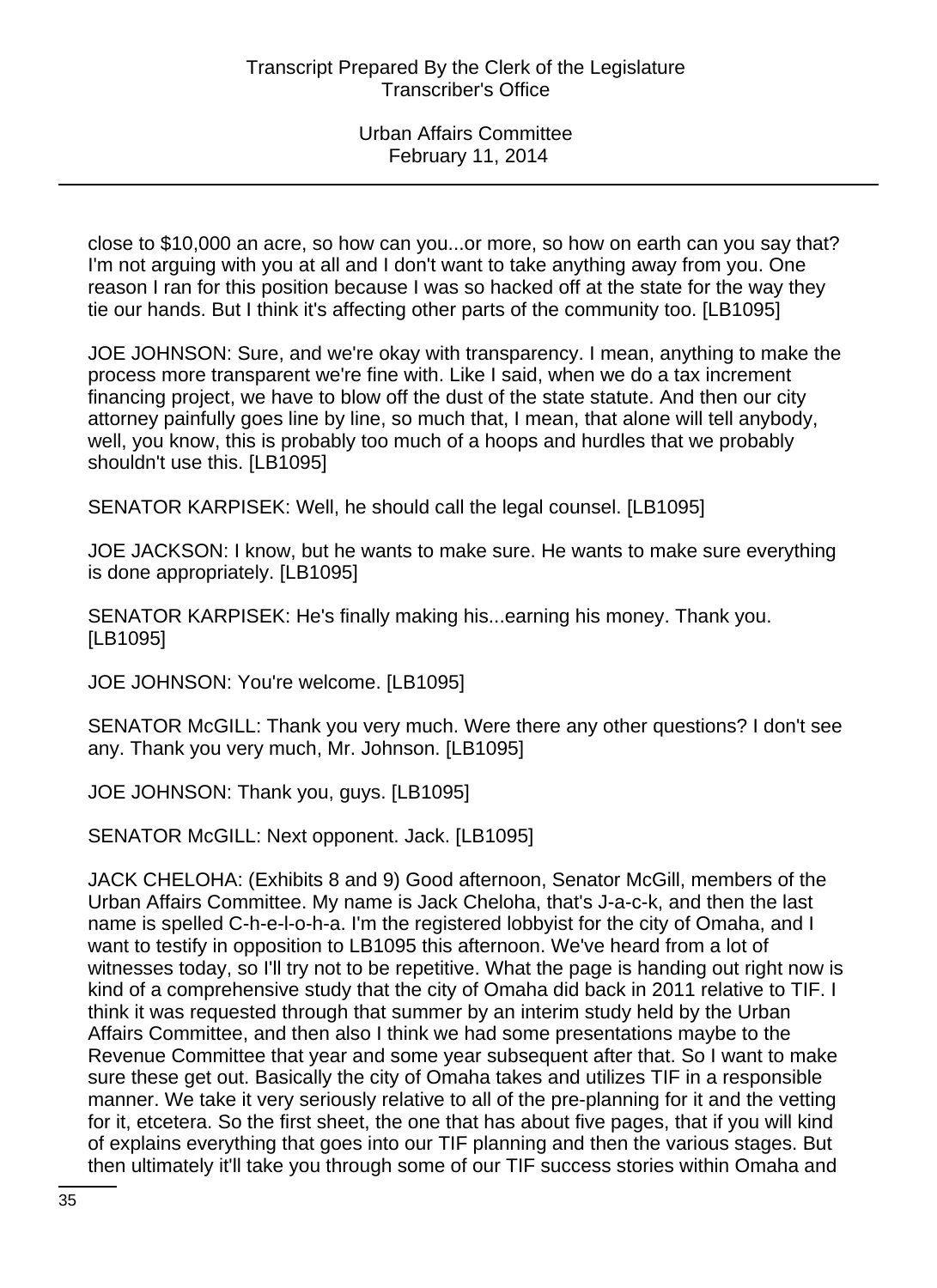Urban Affairs Committee February 11, 2014

talk about all of the benefits that you can reap as a result of the redevelopment, everything from job growth and sustainability growth and planning, etcetera. So I wanted to make sure that was available to you. Likewise, then our second handout, the one with the color, if you will, that's the Paul Harvey story, is obviously our former planning director's title for it. But basically what he wanted to show was out of the analysis of 67 of former TIF projects, these were ones that were started, authorized, went through as you heard from the other people, the four or five public hearings and then ran their course. Most of them were paid off prior to the 15 years which is allowed. And we wanted to show you that...what the growth in valuation came about as a result of TIF. And then on page 2 of there what I really wanted to draw to your attention is our...as we did this analysis in 2011, we were also able to work with our county assessor and we were able to determine valuation increases outside of the TIF area but near or adjacent or if you will to the TIF designated areas. And of those, we saw significant growth as a result that these projects that were eligible and drew on the TIF brought in more development, if you will, and they brought in more growth. And then he put over on the right-hand side that basically about 70...overall, 70 percent of the TIF diverted tax revenue was covered by the increase in surrounding property tax revenue alone. Not only that but then after the 10 to 15 years ran, you also got the incremental growth on the underlying property itself. So I wanted to make you aware of what a tremendous success TIF can be and what a great value it is and we appreciate that. I just want to reiterate a couple of points that I think is very important. It's important to let people know and to let schools know and others that the base of a property tax is absolutely the same. There's no loss to these tax entities. As you know, I mean, when you look at your property tax statement, most of your levy comes from schools and then you get a certain part goes to the counties, cities, if you have the ESU, other taxing entities. By far and away most of us know that schools get the bulk of the property tax yet, even though we still have a significant amount of state aid that goes to schools. So I wanted to let you know that. During the course of the public hearings, our elected officials try to be responsible. We try to have...they have joint meetings. We have various task force. We have groups that meet. The former superintendent of Westside used to have his community development group that met I think monthly. And so, you know, you try to get the word out, as well as you got the publications, and we try to do the best we can. Additionally, the largest circulation of newspaper in the state usually does a good job on reporting what the city of Omaha is doing relative to development. And so the news gets out, at least in our community as to what's going on. So I wanted to let you know that. Let's see, I've talked about the growth and the 67 projects. You know, the other thing I thought I'd bring up. I don't know a lot about TEEOSA and your school funding formula, but it seems interesting to me that if, you know, as we went through this and the Legislature has written that and rewritten that and that we can take into account, you know, the amount of money that is forgone, if you know, for the amount of TIF and then you try to make some of it up, that at the same time, you know, I think we also factor in that there's growth in surrounding properties, there's growth after TIF projects are paid off, etcetera. So I'm trying to tell you I guess in a polite way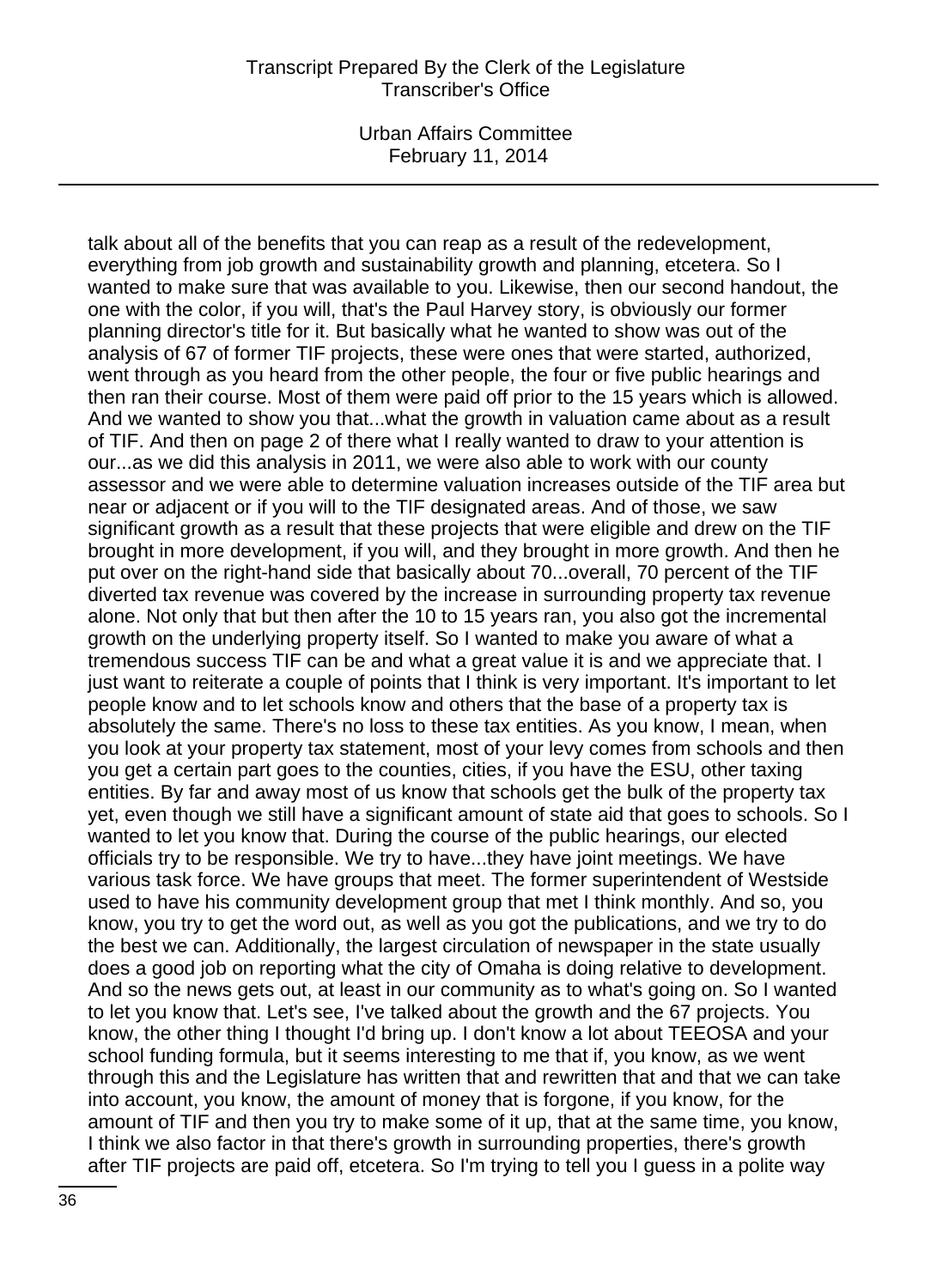that somehow the formula accounts for this and it takes it into account and, therefore, it's...I don't want to diminish anything they're saying but I want to reassure them that it's accounted for, that they're really not losing tax revenue or revenue from the state, if you will. It seems the way the state has run school aid is you have a pool of money and basically you kind of backfit it under your formula to spend the amount allocated instead of...I know the dream is to figure out a formula and figure out what the needs are and pay accordingly, but economics tell us that sometimes we have to do it the other way. And I just wanted to reassure, you know, schools and others that (a) we'll try to communicate, we'll do our best to keep these projects open and public. We want to let them know that this growth and development and the good benefits that are there are something we all gain from and we want to work together as partners. So, that's all I have to say. [LB1095]

SENATOR McGILL: All right. Are there questions from the committee? Senator Ashford. [LB1095]

SENATOR ASHFORD: Jack, just to be...Senator Davis' district, many of those districts don't have state aid, get state aid. So I'm not sure that applies to schools that are nonequalized. [LB1095]

JACK CHELOHA: Right. [LB1095]

SENATOR ASHFORD: I mean, you're right in Omaha. I mean, Westside gets state aid, and so the fact that Fairacres was blighted shouldn't bother them. [LB1095]

JACK CHELOHA: Actually, Senator, that brings up another good point though about the transparency because when we dropped... [LB1095]

SENATOR ASHFORD: Right, I mean, Fairacres did not realize they were blighted until you told them that. [LB1095]

JACK CHELOHA: Right, but right, but then when you bring it up it just shows you that what's in place now works, that the public finds out and then you scale it back. [LB1095]

SENATOR ASHFORD: That's fine. No, they... [LB1095]

SENATOR McGILL: They find out and they freak out. [LB1095]

SENATOR ASHFORD: And they reacted viscerally to that. [LB1095]

SENATOR McGILL: Well, I appreciate you bringing your charts. I know that in the past Dave Landis brought similar charts for the city of Lincoln showing data in a similar format and I appreciate that. [LB1095]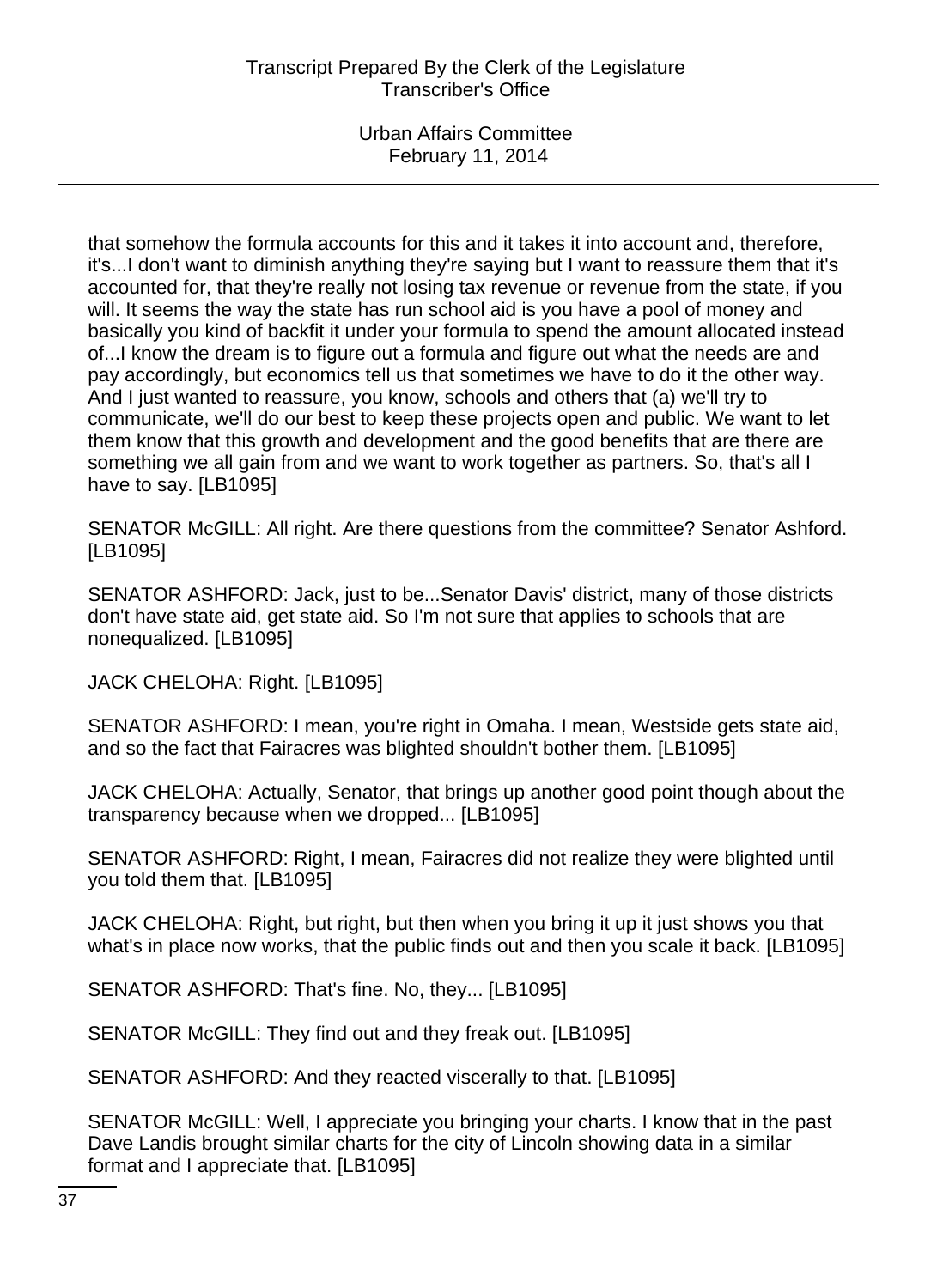## JACK CHELOHA: Okay. You're welcome. [LB1095]

SENATOR McGILL: All right. I don't see any other questions. Thank you very much. [LB1095]

LYNN REX: (Exhibits 10, 11, 12, and 13) Senator McGill, members of the committee, my name is Lynn Rex, L-y-n-n R-e-x, representing the League of Nebraska Municipalities. We are here today in strong opposition to this measure. However, I'd like to underscore two things. First, I'd like to begin with the fact that we are more than willing to sit down and discuss with this committee, Senator Davis, or any others that are interested how municipalities can provide more transparency when we're dealing with tax increment financing on the local level. We're happy to do that. We think there's already plenty of transparency. I think that's been outlined to you with five public hearings here, there, and everywhere, communications, letters going forth. But if we need to do more and perhaps the schools would have some ideas on how they would like cities to better communicate with them and villages as well, we're happy to sit down and talk about that on the local level. We strongly oppose any effort to have the state of Nebraska, whether it's the executive branch or a constitutional officer have any type of, I don't know what you want to say, additional role in this. We think it's obviously very appropriate that the Legislature itself sets standards, and there are standards in state law in Chapter 18, Article 21. And I would like to review with you, right now it's being passed out for you, is the report that is done on an annual basis. And this is done by the Department of Revenue Property Assessment Division. This is the entire report I've provided you and I will leave this. It's one copy for you. It's roughly 300 pages. I think 288 pages plus. I'm just giving you excerpts from it. So I'd like to review those with you at this time because I think it's very valuable and perhaps to underscore the point that's already been made. But there's no lost tax revenue for schools, counties, or others during a TIF project. They don't lose anything from what they previously had. And certainly the schools are the biggest winners of TIF projects because as we all know, typically 70 to 75 percent or cents rather of any tax dollar is going to go to the schools and should. We're not saying it shouldn't. But in any event in the end certainly they don't lose anything on their current base. And then after the TIF is over, they certainly are the primary beneficiaries. So with that, if you'd be kind enough to look...I just want to walk you through what's provided here: a nice letter from Ruth Sorensen, who's an incredibly capable Property Tax Administrator; an overview of the TIF process, what it applies to, how it doesn't. And then if you look on the page of two small i's, and I'd also like you to if you don't mind, I hate to do the acrobatics and I should have done this a little bit differently as I prepared this, but if you also look at page 4 which are the first four pages, and it just happens to be the city of Hastings because the first county up is Adams County. So on the 2012 report, I'd just like to review with you because I think this will be demonstrative of what we're talking about today. And I'm going to read from the two small i's what the definition is, and then what you have here is numbers.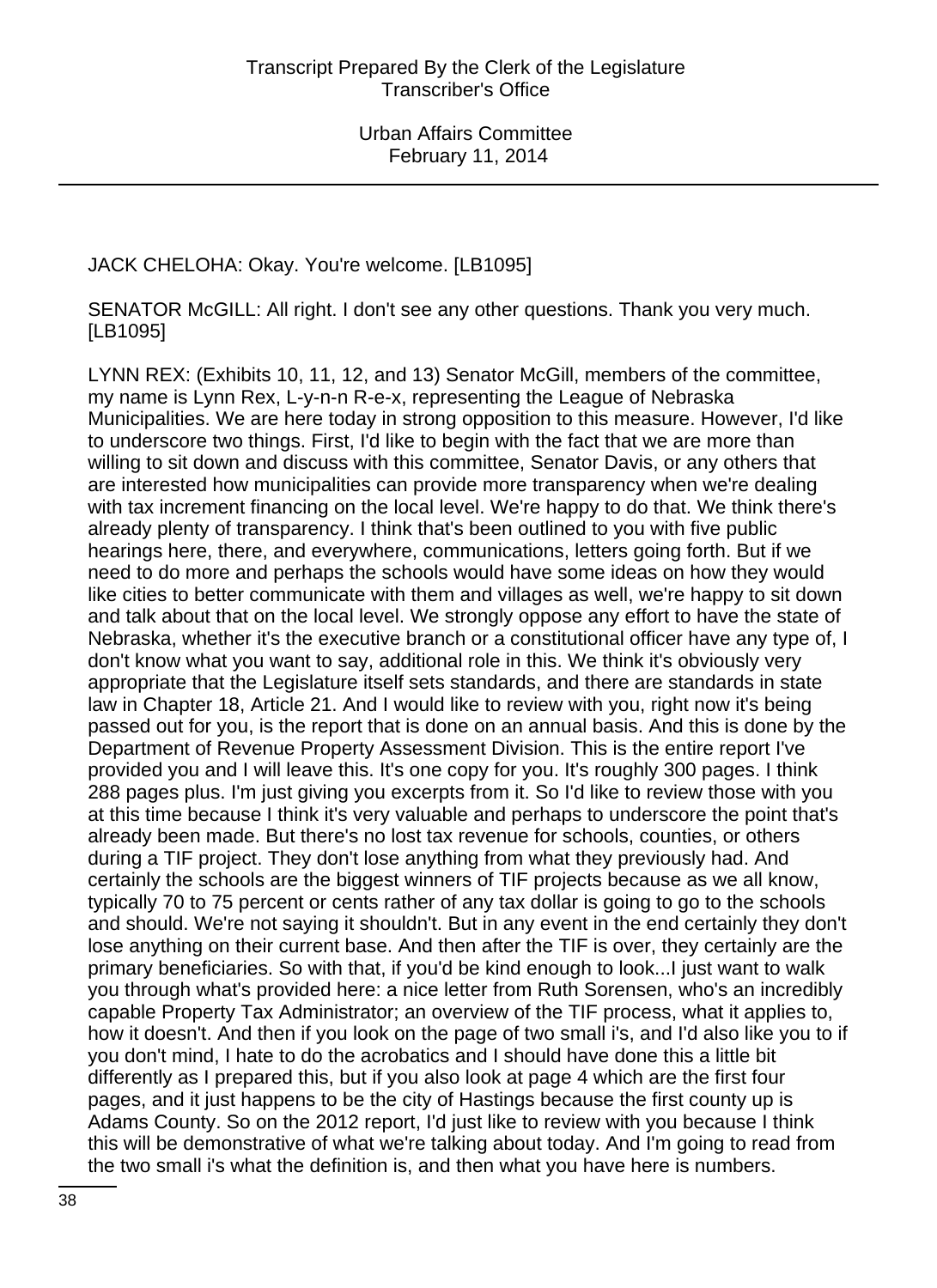Urban Affairs Committee February 11, 2014

Redevelopment project valuation also known as the base value means the assessed value of the taxable real property in a redevelopment project last certified to the political subdivision in the year prior to the effective date of the provision authorizing the dividing of ad valorem tax. This means the taxable value for the real property last certified by the county assessor as of August 20 in the prior year. So if you go to page 4, and I'm just picking this because I think the numbers are more compelling, this was a project, by the way, for those in the audience in Hastings, Nebraska. It's the Crosier redevelopment project. It was TIF used to correct deficiencies in the 100-year-old Crosier Monastery to convert the property to a multi-tenant professional building. And the city apparently is still working with the assessor's office to resolve some actual value issues. You'll note that I picked this one because of...it started in 2002 and it ended here in 2012. Actually it may even be going a little bit longer, but in any event you kind of...it's gone for some time. So you can see what the base value is. So the base value if \$32,500 for 2012, and then it talks about what the excess valuation is. Again, going back to the page with the two small i's, page 2. Redevelopment project excess valuation, with an e-x-c-e-s-s, means the total assessed value of the real property in a redevelopment project for the current year less the redevelopment project base valuation. What is that? The excess value, the base value is \$32,500 for this project. The excess value from 2002 to 2012 is \$2,775,075. Then it goes on and talks about that portion of the base that's attributable to the taxes, and you can see basically the TIF base rate on taxes of \$761 and then the TIF excess tax rate of \$64,979.10. Now taxes are being paid. So when someone says taxes aren't paid, all the taxpayers are paying. The person paying the taxes for the TIF project is the person that owns the land. Now predominately that's going to be the developer. So what occurs is that the base is being distributed and this is report is...this is explained I think very well in this document prepared by Ruth Sorensen. So the base, the original base, goes back to the political subdivisions. No one has lost anything. They're not losing anything. But they stand to have a huge gain at the end of the TIF project. The additional taxes paid essentially by the developer, the owner of the land of the TIF project, the owner, that person gets that revenue to pay off the bonds. And it is required by statute to pay off the bonds. So I think that it's kind of a misnomer to talk about lost tax base. This is about generating tax base. And again we think that's extremely important. And we just again want to underscore, we are more than happy to sit down with all involved and talk about if there's a need for more transparency, and the introduction of this bill may seem to imply that it certainly is, that then we want to know how would the schools, how would others, have cities communicate with them, how would they like to be more involved in the front end other than the notifications and everything else involved in all of this because I will tell you that we have cities right now. We had a meeting by telephone conference call last Friday to discuss this issue with our members. They have discussions. You know, sometimes a superintendent will pick up the phone to call them vice versa. People are...they're in continual discussions with them. So in those cities and villages where that's not happening we'd like to know where that's not happening and what we can do here to make sure that that does occur. One of the issues which I think is highly problematic and has been referred to as abuses. I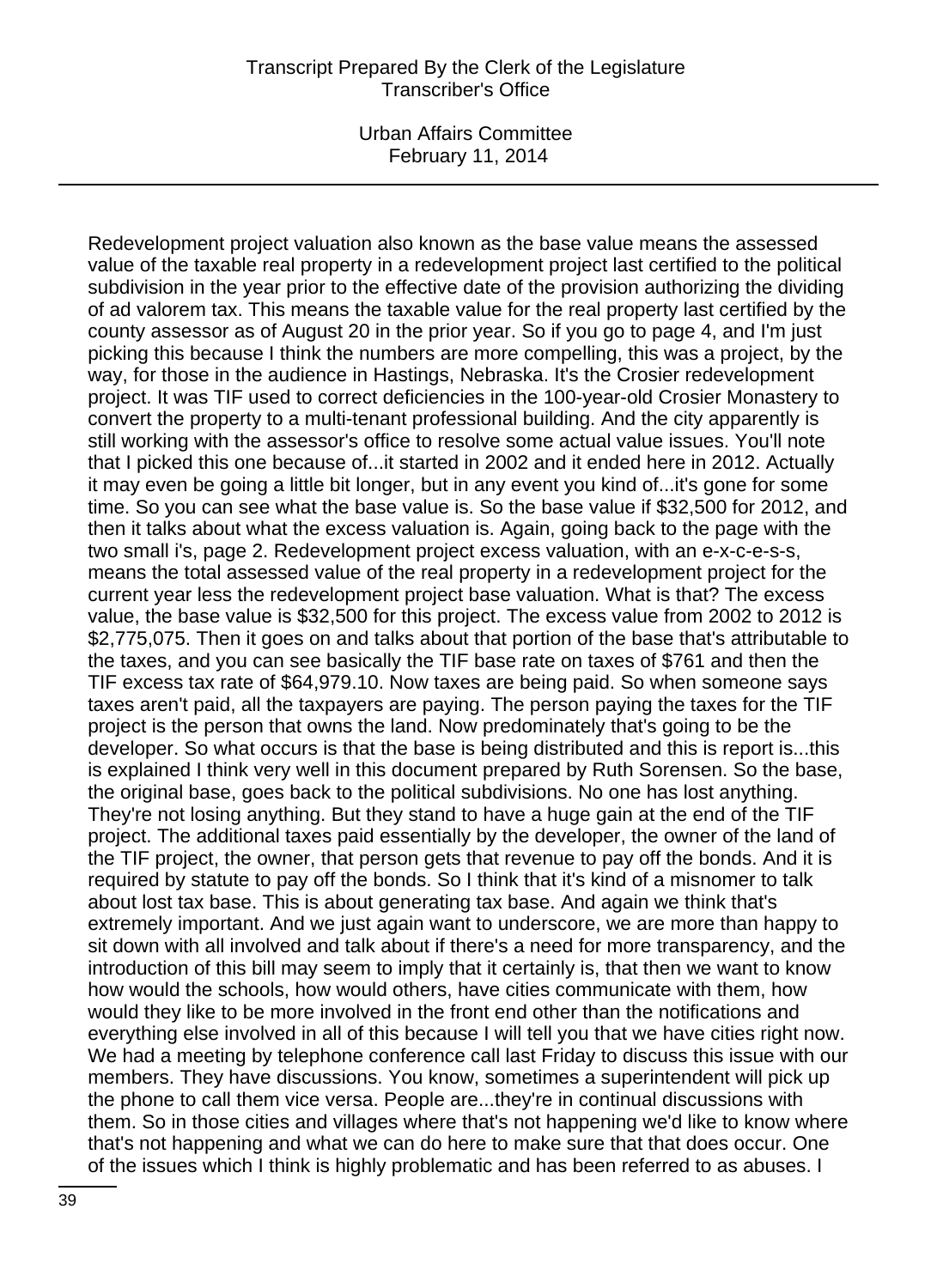Urban Affairs Committee February 11, 2014

would agree that if you're looking at a cornfield that is located outside of a municipality and a city is going to annex that cornfield, they're going to declare it substandard and blighted, and then they're going to put something on it. I know over 20-some years ago, I know of one instance where that occurred. Absolutely, in my view, not permissible. But I do want to underscore what Erv Portis and others have said in terms of how this plays into where you could have land--and, Senator Karpisek, I think this may involve the issue you're raising--and if you need to change the statute in terms of what the requirements are for cities, again, we're happy to discuss with you what you'd do prospectively to change those statutes. But looking at 18-2103 which is the definition of substandard, blighted, and all terms in the Community Development Law, I'm just going to read to you a little bit of this. I know it's very...you're very familiar as this committee with this, but blighted area, and again it's got to be substandard and blighted, I'm going to focus on the definition of blighted area because it addresses, Senator Karpisek, the issues that you've raised here today. Blighted area means an area which by reason of the presence of a substantial number of deteriorated or deteriorating structures, existence of defective or inadequate street layout, faulty layout, and size relation to accessibility, and it goes on and on and on. And it says, and in which there is at least one of the following conditions. And I will read to you all of these because I think it's important to get it on the record. (1) they have to have one of these. In addition to everything else above plus meet the requirement of substandard. Unemployment in the designated area that's at least 120 percent of the state or national average. (2) the average age of the residential or commercial units in the area is at least 40 years. (3) and this is what's I think extremely important, more than half of the plotted and subdivided property in an area is unimproved land that has been within the city for 40 years and has remained unimproved during that time. Translation: Nobody or their brother is going to develop it. It's been there since the first coming. What are you going to do with it and how does that fit into another substandard and blighted area? And that's where you do have some cornfields that rightfully belong in a substandard and blighted area. (4) the per capita income of the area is lower than the average per capita income of the city or village in which the area is designated. Or (5) the area has had either stable or decreasing population based on the last two decennial censuses. So in any event what we have here is and I will also be leaving with you a letter from NEDA that's been sent to all senators, the Nebraska Economic Developers Association--and I always want to say development association but it's developers association--opposing this bill as well. There are a number of bills and I...because of time I would love the opportunity to go through and walk you through the bill page by page and point out some issues that we think are here that make the bill simply unworkable. If you would like me to do that now, I'd be happy to do that. Otherwise...I'd be happy to do it because I am prepared to do so. However, I can tell you the overall mission of our testimony today by all the cities is to indicate to you that if you think there needs to be a change of the many and numerous standards in Chapter 18, Article 21, please, let's work together and find out what those are. I think there's a fundamental misunderstanding of what current law provides not just by some of those that testified in favor of this bill but I'm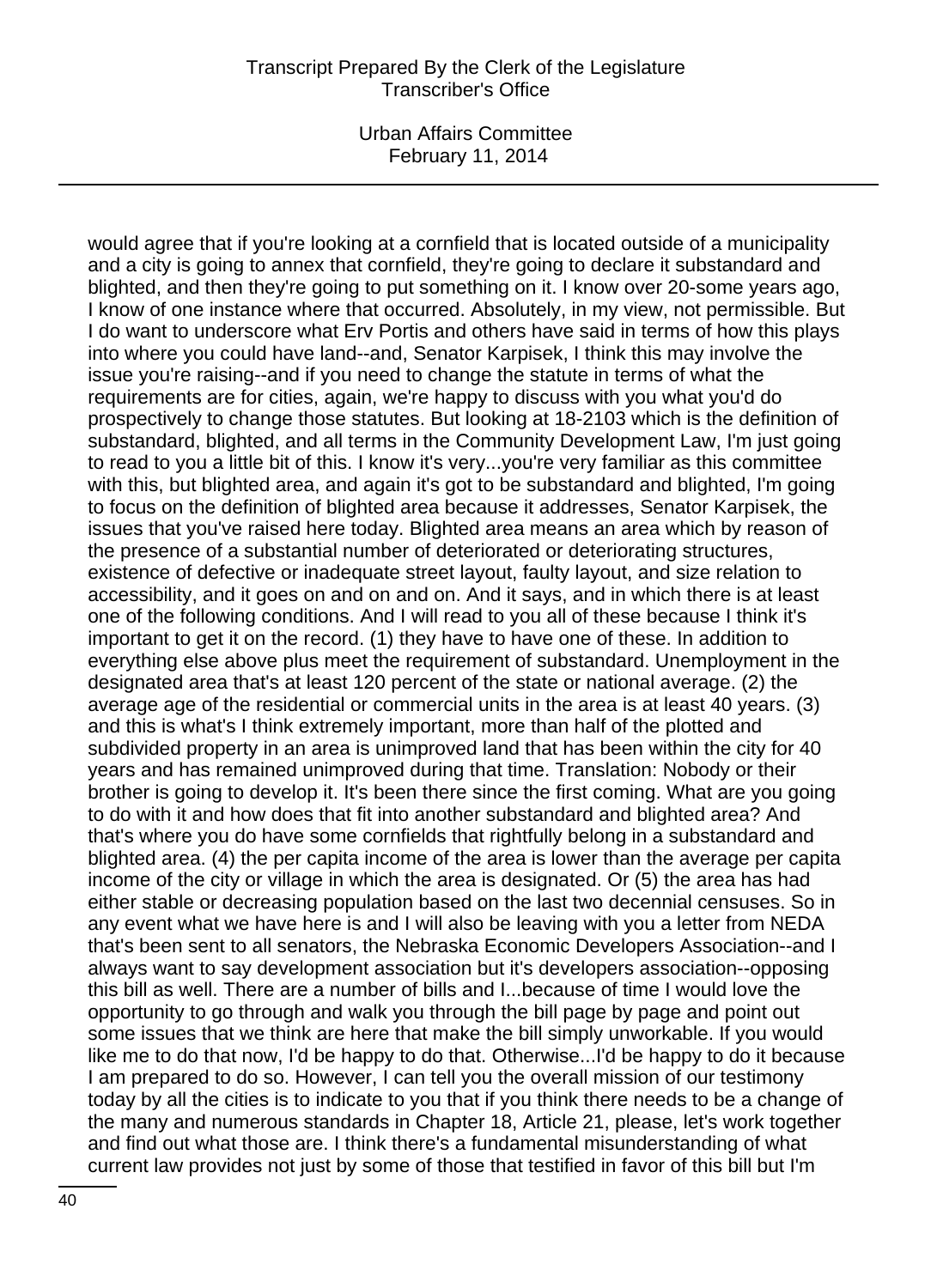sure by others, too, who have a different sense of what substandard and blighted really means in the state of Nebraska. [LB1095]

SENATOR McGILL: Can I interrupt real quick? [LB1095]

LYNN REX: I'm sorry? [LB1095]

SENATOR McGILL: Oh, I was just going to ask if I could interrupt real quick. [LB1095]

LYNN REX: Yes, of course. [LB1095]

SENATOR McGILL: I know one of the things that the Speaker and I had been talking about while discussing TIF was right now that list says at least one of the following and maybe increasing it to two or three of the following I think would be a way to maybe tighten up the language a little bit more. And most of the projects, I mean, you heard the list, most of them overlap and would already currently probably fall under more than one of those things. But what would you say, I know Senator Chambers...Ashford is out of the room now, but he brought up the TD Ameritrade project which is what I hear a lot from my colleagues in terms of this was happening anyway and what we can do to make sure that it's not being used in situations where it's not needed. [LB1095]

LYNN REX: Well, there are two things that come to mind. One with respect to that specific project, Senator, and I've heard that, too, I frankly am embarrassed to say I don't know enough about that project to respond to that. [LB1095]

SENATOR McGILL: Okay. [LB1095]

LYNN REX: I can get more information for you... [LB1095]

SENATOR McGILL: Fair enough. [LB1095]

LYNN REX: ...and come back to you. But I want to underscore a point. Bond counsel has got to put their signature and the credibility of their law firm on the dotted line before bonds can be issued. They don't do that with reckless disregard because there are liabilities that are attached to them. This is not a situation where cities are going out willy-nilly declaring things substandard and blighted. And I do think, Senator Karpisek, in response to you that there have been abuses and I want to say that in my view having been with the league since 1978 that indeed those were early on. I have been here probably every...oh, every few years we've been dealing with one issue after another where a city has had an issue where they push the envelop and the Legislature has pushed back. And that is why the state of Nebraska has one of the most restrictive tax increment financing laws in the country, not just the region, in the country. Other city managers and administrators that come into this state who have practiced in Texas,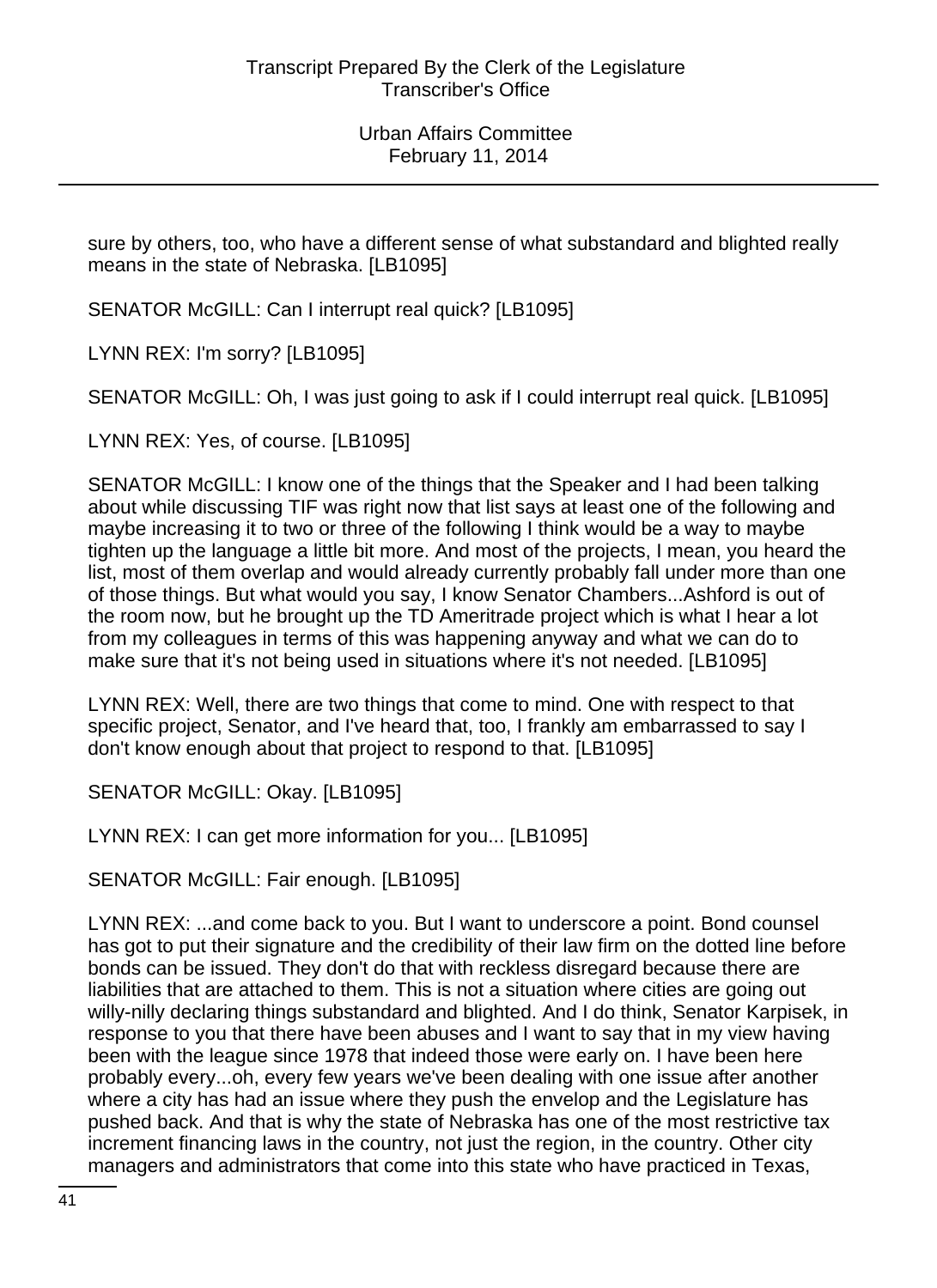Urban Affairs Committee February 11, 2014

Kansas, you name it, they come here and they just can't simply believe it because this is so restrictive. So, again, we're always open to work on more transparency. And, Senator, I guess what I'm trying to say in terms of the TD Ameritrade issue is that had to at least in the view of the bond counsel prepare to put his or her signature on it and the law firm itself had to meet the "but for" test. But I can get more information to you about that. But it has to...and it is that "but for" this, this project would not happen. But, you know, that is also problematic and I understand that. It's problematic in this context. It's somewhat similar to the Nebraska Advantage Act. You know, would it have happened anyway? Well, I don't know. With respect to sometimes, probably, and in this case I would say with TIF projects probably sometimes. But I can assure you not all of the time. And if you go through this and by the way to show you what a pitiful life I have, I did, (laughter) page by page, that indeed you will see that this is not fraught with abuses. It simply isn't. And I agree with Larry Burks who testified from Bellevue who said that the professor who may have said that he talked to people and no one could explain the TIF project or no one could go into any detail about it or whatever obviously never sat down with the city administrator and/or bond counsel because, again take a look at Chapter 18, Article 21. I just read you little parts of it. There are standards upon standards upon standards which have to be met. So we know that cities across the state are busting their backsides to in fact do that. The testimony today from Nebraska City, Crete, Plattsmouth, and others, is exactly right. To have the staff to then be able to go try to interface with a state agency or a constitutional officer I think is untenable. And it is your role as a Legislature to set the policy, not the executive branch. It is your role to do that. And we're prepared to work with you to set whatever policies are appropriate. We're more than prepared to work with the schools and/or others to have more transparency, and that includes Senator Davis. And we appreciate the opportunity today. [LB1095]

SENATOR McGILL: Thank you, Lynn. Senator Crawford has a question. [LB1095]

SENATOR CRAWFORD: Thank you, Senator McGill, and thank you, Lynn, for your testimony. So, could you explain then to us and for the record how...what...I think you mentioned it was the bonds person that's accountable, but what is the mechanism by which someone checks or gets held accountable for whether or not the projects meet the standards we set in statute. What's that check or mechanism? [LB1095]

LYNN REX: Well, for example, the bond counsel goes through and makes sure that all the...literally the t's are crossed, dot...you know, the i's are dotted rather, and indeed we try to get one of the most premier bond counsel here today. I think we're very pleased to have Ken Bunger here because he also is bond counsel. There are bond counsel for the Baird Holm and other firms, too, that have done just an outstanding job in this state. But they have to literally go through it. In fact, with LR29CA which is a proposal that this committee was...we're pleased that you put that forward last year and that's sitting on General File. One of the issues relative to that was the whole issue of substandard and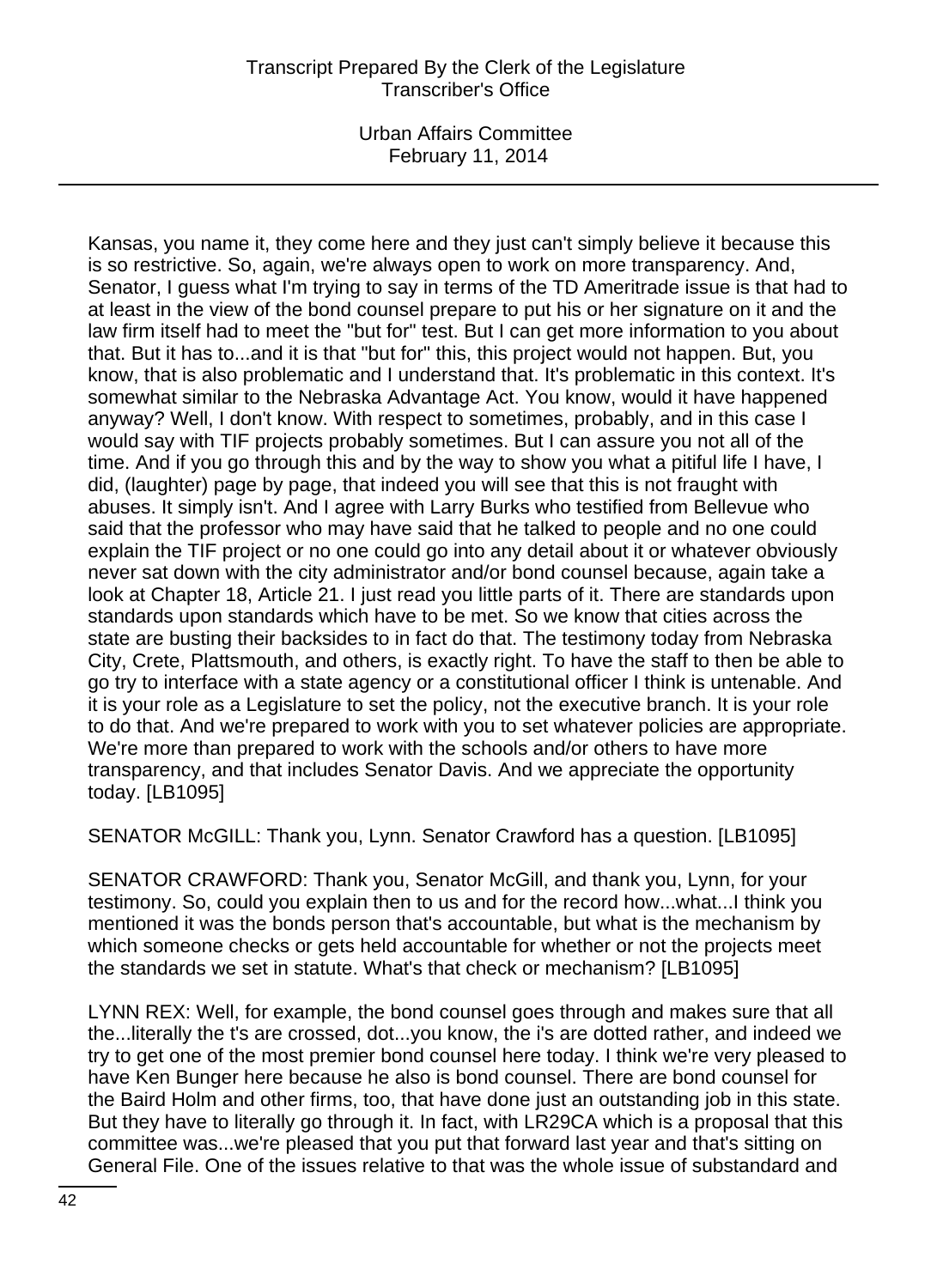Urban Affairs Committee February 11, 2014

blighted, and originally you may remember that as advanced from committee and as originally introduced, LR29CA would have stricken the words substandard and blighted. And then after considerations raised by Senator Schumacher during General File debate, we worked with committee counsel, others, and suggested to Senator McGill and Speaker Adams who introduced the bill the possibility of having a sentence that would say substandard and blighted may also be referred to as property that is in need of rehabilitation or redevelopment. Because actually in the original proposal we were striking those words and then putting in those words. And so as to not confuse anyone to leave in the word substandard and blighted. In talking to bond counsel on that as an example, Richard Pedersen from Baird Holm law firm told me, he said make no mistake, with the word substandard and blighted there, the bond opinion will have that as part of our checkoff list that it was substandard and blighted and, yes, we'll repeat the words property in need of rehabilitation, redevelopment. But that stays. So in any event...but in terms of the who is making sure everything has been met, bond counsel is there, the city administrator is there. A city is subject to a writ of mandamus if they've not done something right. They've got taxpayer suits if they've done something wrong. And if people simply don't like the policies and the way that they're being implemented, then they simply don't have to reelect people back on the local level. But we think this is a local issue. We think you as a state Legislature certainly are the ones to set the policy but not the executive branch, not a constitutional officer. [LB1095]

SENATOR CRAWFORD: So just to clarify the...if someone feels that the...what is the mechanism by which...what happens to a bond counsel if they do something...if they are too loose with the statutes? [LB1095]

LYNN REX: Well, I would... [LB1095]

SENATOR CRAWFORD: What would happen to them? [LB1095]

LYNN REX: Well, let me...I will pose that question to Richard Pedersen. [LB1095]

SENATOR CRAWFORD: Okay. [LB1095]

LYNN REX: I know that there are some technical things that happen probably within the bar as well. And so I will...but also it has...I will tell you there's serious consequences if they just wanted to punt and look the other way. [LB1095]

SENATOR CRAWFORD: At least that was my question. Right, what is the...yeah. [LB1095]

LYNN REX: They're not doing that. I can assure you they are not doing that. [LB1095]

SENATOR CRAWFORD: I'm not saying they are. [LB1095]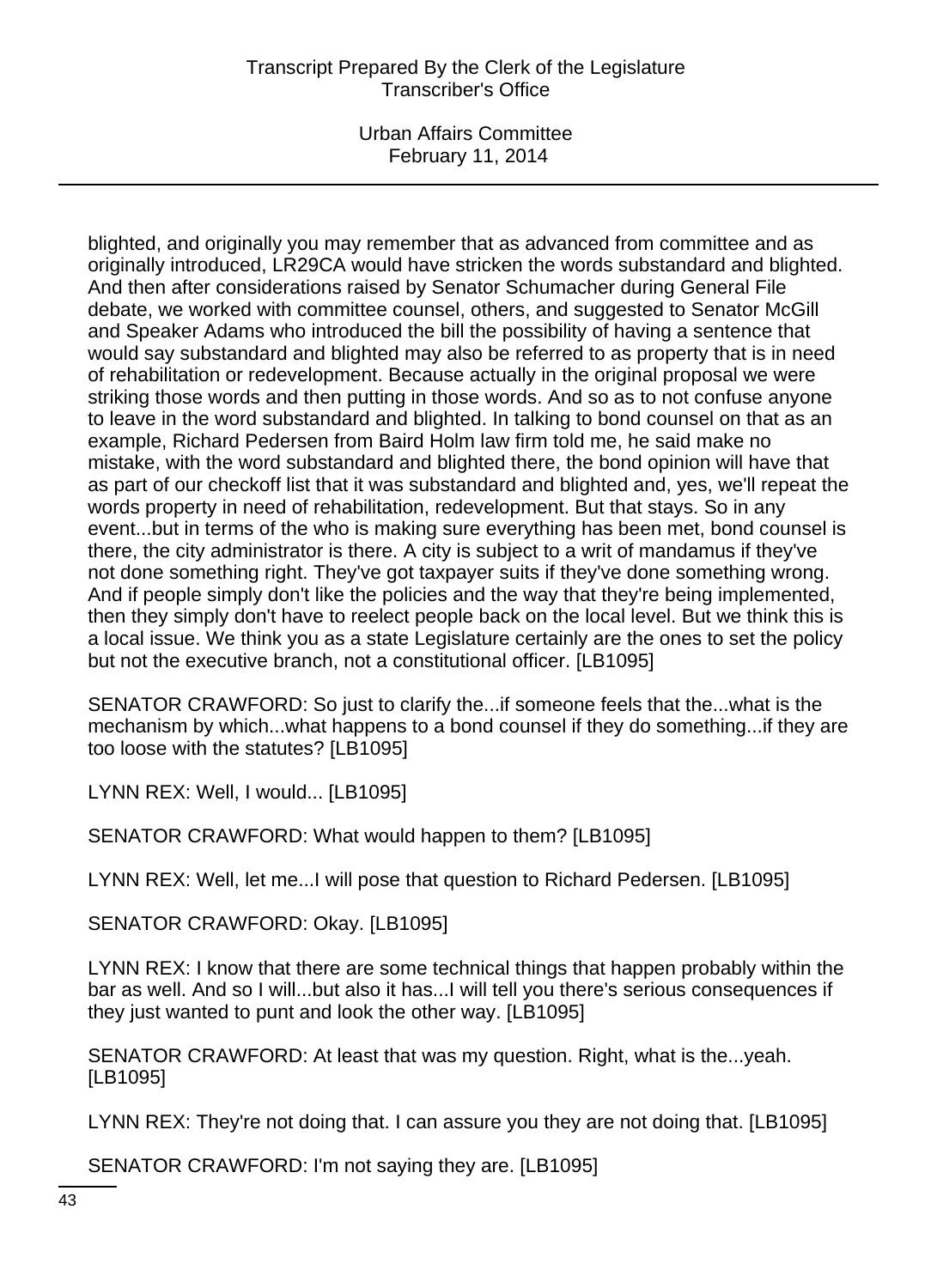LYNN REX: Yeah. [LB1095]

SENATOR CRAWFORD: I guess I'm just wanting to know... [LB1095]

LYNN REX: Yes. [LB1095]

SENATOR CRAWFORD: ...for the sake of understanding what the accountability mechanisms are, what that does look like. [LB1095]

LYNN REX: Yes. [LB1095]

SENATOR CRAWFORD: And so I appreciate that. Thank you. [LB1095]

LYNN REX: Yes. And of course...and we've never had this circumstance and I don't think that we ever will because we've made sure I think the bond counsel are doing a very good job in the state of Nebraska. You don't read about bonds failing in the state. Doesn't happen here. Any other questions? [LB1095]

SENATOR McGILL: All right. Senator Karpisek. [LB1095]

SENATOR KARPISEK: Thank you, Lynn. If you would have come up first, we would have been out of here probably. Just say we'll work with him to do something and there wouldn't...I wouldn't have had so many questions. Can you re-TIF after the 15 years turnaround and re-TIF it? [LB1095]

LYNN REX: Re-TIF that same property? [LB1095]

SENATOR KARPISEK: Yeah. [LB1095]

LYNN REX: Oh my! Well, it would have to be substandard and blighted, so I don't see how you could...I don't see how. And I also want to clarify something. And Rick Cunningham when he was planning director of the city of Omaha made this very clear when as a committee the Urban Affairs Committee held one of many Urban Affairs interim studies that addressed the TIF issue over the last 30-some years. But one of the things that he said is, for example, if you declare the entire block, hypothetically, okay, you declare an entire block as substandard and blighted, you may only TIF one building. Just because the entire block is declared substandard and blighted doesn't mean that the whole thing...everything is getting TIFed. It's just...it's not...that's not what happens at all. [LB1095]

SENATOR KARPISEK: Right. [LB1095]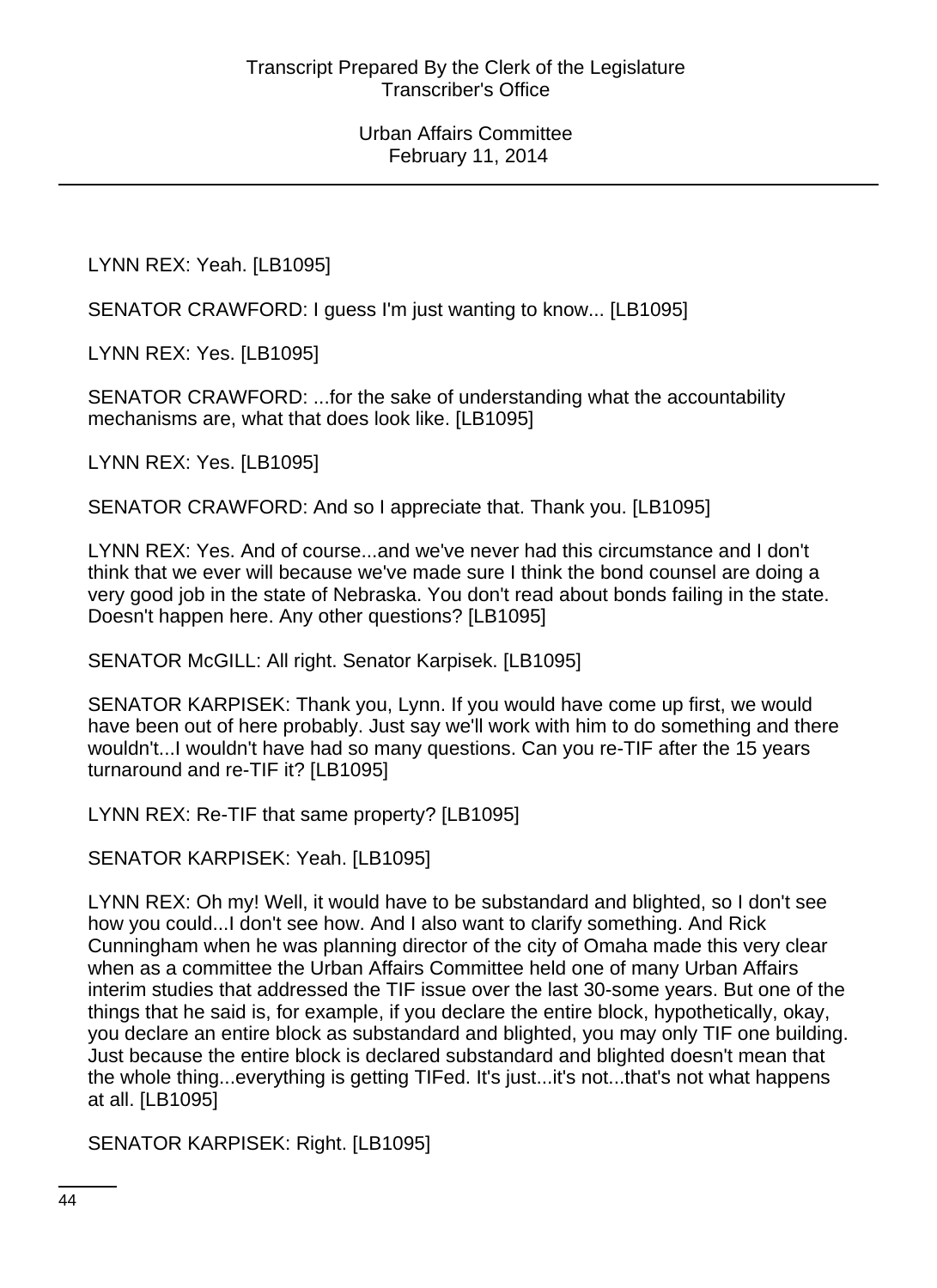LYNN REX: So I don't know if that's responsive to what you're asking about. [LB1095]

SENATOR KARPISEK: Well, I just thought that I have heard of... [LB1095]

LYNN REX: But the short answer is really no. Now... [LB1095]

SENATOR KARPISEK: I thought I had heard of places turning around and doing it again. [LB1095]

LYNN REX: I could see that if years down the...now let me put this in perspective. In the same area that's been declared substandard and blighted, you may be looking very well at a different building there. Absolutely. [LB1095]

SENATOR KARPISEK: Right, right. Yeah, no I thought I had heard the same building. [LB1095]

LYNN REX: So, like for example let me share this with you. Okay. So, hypothetically you have a block. It's usually a bigger area, but for my purposes today a block. You have 30 buildings on that block. One building is declared substandard and blighted--TIFed. It's going to be TIFed. Well, the whole block is declared substandard and blighted, you're going to TIF one. That's the one that's going to be demolished. That's the one that's full of asbestos that nobody will touch with a ten-foot pole. That's the one you're going to address. Well, now it may be that 10 years down the road, 15 years down the road you've got two or three more buildings in that area. And so at that point you're probably going to go back and do another substandard and blighted study. That area again is going to be declared substandard and blighted, and you're going to go do that, those other two buildings. [LB1095]

SENATOR KARPISEK: And I think that's exactly what it's meant for, so. [LB1095]

LYNN REX: I think that is what it's meant for. Yes. [LB1095]

SENATOR KARPISEK: Now the other thing is, okay, nobody loses taxes but you still pay, but does that appreciate over the 15 years? Because my house seems to keep going up year after year. So... [LB1095]

LYNN REX: Well, let me give you an example. By the way, if you look on page 2, and I'm glad you asked that question, this gives me a chance to refer to an excellent letter prepared by Joe Mangiamelli. And he's also included for you sections from draft of the draft statements of the audit for the city of Columbus because these TIF projects are also included in a municipalities audit statement. On page 2, I'm reading from this letter from Joe Mangiamelli, the city administrator of Columbus, Nebraska, he says: Obviously, I would be remiss if I didn't also advise of the impact of these projects for our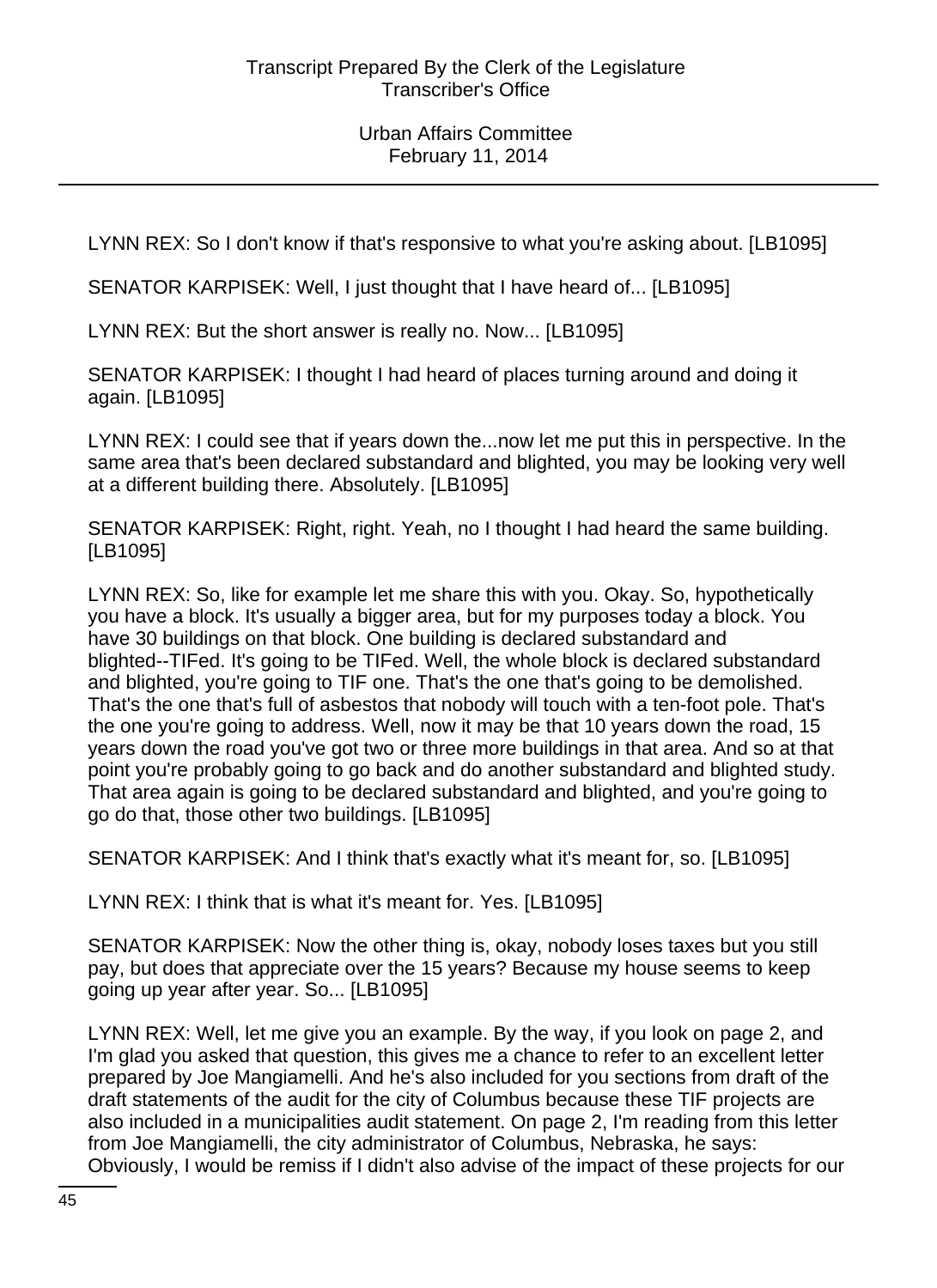community. The project cited in the audit letter, which he's...audit draft which he's attached, had and initial valuation of \$1,094,090. After the project was completed, a new valuation of \$24,574,415. Look at the growth in that. And as I know Rick Cunningham has prepared for you, Dave Landis has prepared for you, and city after city, this is very typical. You will see where the turnaround in valuation is well over 1,000 percent in many cases. And so basically it broadened the base for everyone. [LB1095]

SENATOR KARPISEK: I understand that, Lynn, but in that 15 years you're still lagging behind if that value...if that property would have appreciated. [LB1095]

LYNN REX: But that's the point, Senator, that...excellent point. But, because of the "but for" test, because of all the other requirements, I mean, I'm prepared to say look through these projects, they wouldn't have happened but for TIF. And the cities and the bond counsel standing behind them will tell you they don't think they would have happened but for TIF. Now could some of them have happened but for TIF? Well, maybe. But at the end of the day, you look at the growth, and again I take you back to this handout, and you look at on page 4 which is just the Hastings example here, but I think they're good examples, and they do another one here of demolition of substandard property, clearing of land, landfill fees, parking for public use, and landscaping for public "terrance" on the..."terrancing," rather, whatever... [LB1095]

SENATOR KARPISEK: Terracing. [LB1095]

LYNN REX: ...terracing, I can't even read that, for the construction of a new commercial building that will house three to five new businesses. And you can see how the base grows. And again look on page 4, you can see how the base grows. By geometric progressions it's growing, which means that at the end, the schools, the community colleges, including the city or the village, yes, for that period of time. And, by the way, when we did a study for Senator Adams last year on how many cities went to the full 15 years, only a handful ever went to the full 15 years. So if they can do it in ten years, they do it in ten. If they can do it in 12, they do it in 12. And you have some of those examples in this handout. [LB1095]

SENATOR KARPISEK: And again I'm not trying to argue against TIF. I'm just saying that there's... [LB1095]

LYNN REX: No, I understand that. [LB1095]

SENATOR KARPISEK: ...there's...some of the projects just...the public if nothing else thinks, wow, that just doesn't quite smell right. [LB1095]

LYNN REX: I think that there's no question that all of us and the League, too, can do a better job in educating voters and citizens on what tax increment financing is all about.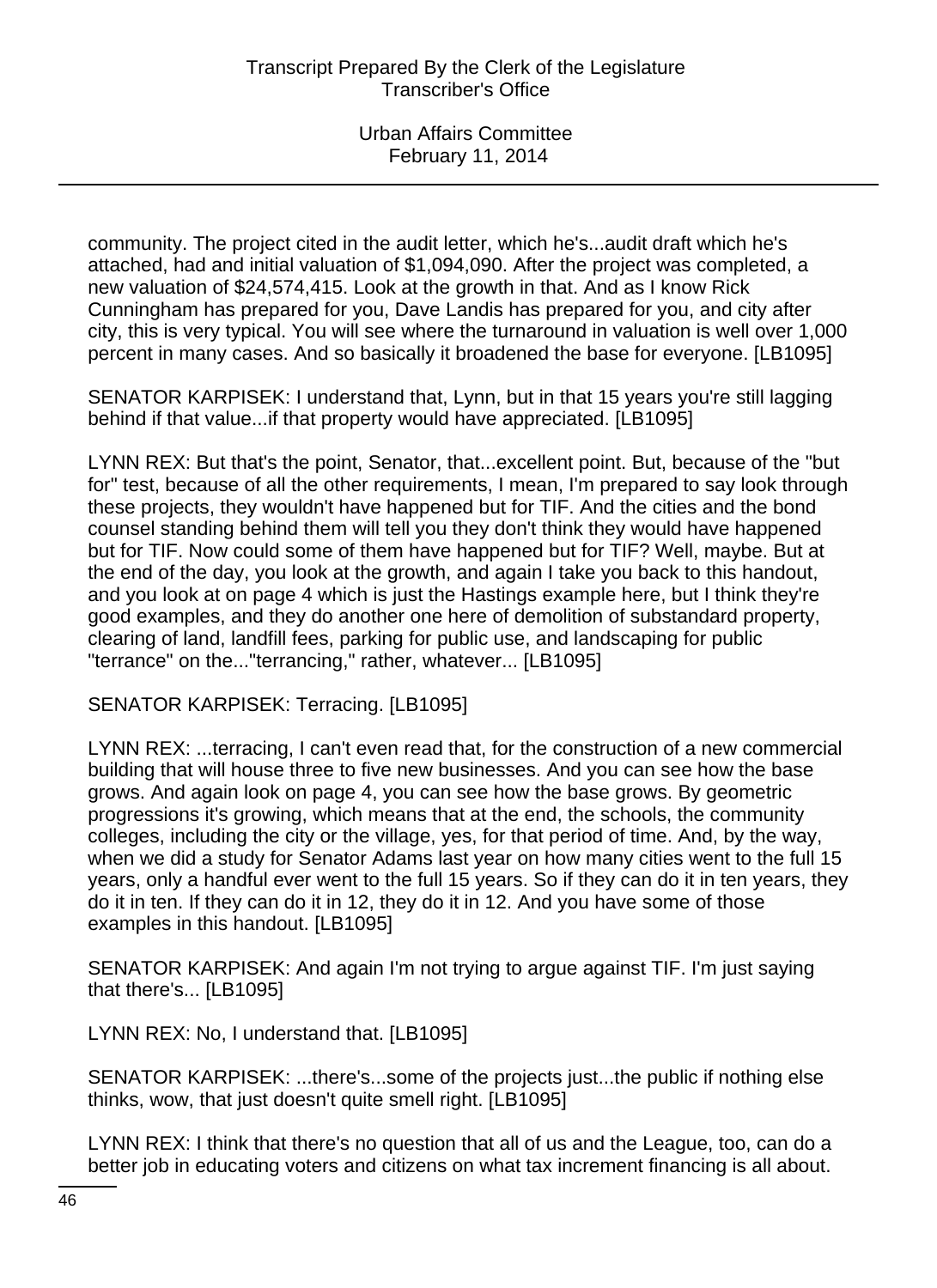And we have continual seminars and workshops at our League conferences on how to use tax increment financing, what's the appropriate way, what's substandard and blighted, what isn't. At our county finance conference, that's likely to be the actual preconference seminar which will be a three-hour workshop. So people are always trying to keep up with this. And I know that there have been some abuses in the past, but I would submit to you it is a very, very small percentage. And it might be, I guess the analogy I would use is it's a similar thing when, you know, folks get criticized for any level of government. You get criticized for the things that you may do wrong. That seems to stick in everybody's head. But the 99 out of 100 things that go right, people tend to not take note of. [LB1095]

## SENATOR KARPISEK: All right. Thanks, Lynn. [LB1095]

SENATOR McGILL: Well, one thing I'd like to see is an extension on what the city of Omaha prepared for us a couple of years ago in looking at not only the base valuation of the TIFed area but that surrounding property. I know they went within 300 feet of the TIFed project and they were showing the valuation increase there being 14 percent, 22 percent. In the case of the livestock exchange building, 76 percent. [LB1095]

# LYNN REX: Right. [LB1095]

SENATOR McGILL: And I'd like to...and I have no idea if that was taken into consideration in the study that was quoted from the proponents, but looking to see how much that increased valuation that's very likely due to the TIF project helps offset any of that other loss and, you know, just looking more comprehensively at that if it isn't already done somewhere. [LB1095]

LYNN REX: I mean, for example, do take the Ralston Arena and the area around that which has things that...the mayor of Ralston has conveyed to me that there are things happening around that arena that never, ever would have happened but for the arena being there. And so those projects coming in adds just what you're saying, Senator McGill, adds to the overall base for the schools,... [LB1095]

SENATOR McGILL: Yeah, the added value outside of the thing. Yeah. [LB1095]

LYNN REX: ...the counties, the cities that never would have been there and that those properties are not being TIFed. [LB1095]

SENATOR McGILL: And it'd be interesting in some of the more rural areas since we have some Omaha examples... [LB1095]

LYNN REX: Yes. [LB1095]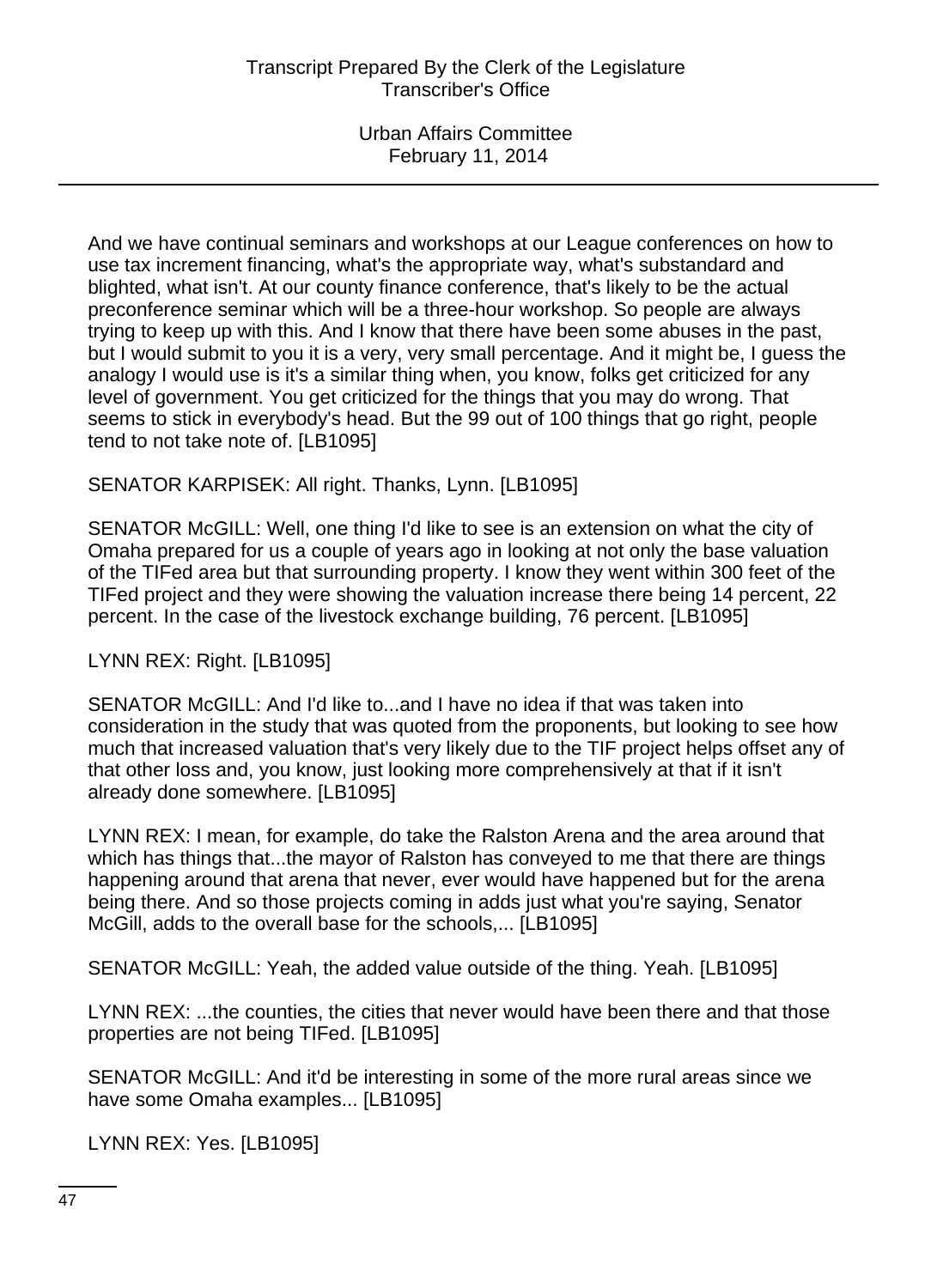SENATOR McGILL: ...and I don't know how comprehensive this is in terms of all their TIF projects. I know Dave Landis has brought their stuff in too. But I'd like to see something like this in the other parts of the state too. Just putting it out there. [LB1095]

LYNN REX: I understand. [LB1095]

SENATOR McGILL: All right. [LB1095]

LYNN REX: Thank you very much. And I will leave a copy of this. And to save trees we did not make copies. This is all on-line. [LB1095]

SENATOR McGILL: Thank you. [LB1095]

LYNN REX: But I will give you a copy of this, plus the NEDA letter in opposition to the bill too. And again stand ready to work with the committee and certainly Senator Davis and others to provide more transparency on the local level. [LB1095]

SENATOR McGILL: Thank you, Lynn. [LB1095]

LYNN REX: Thank you. [LB1095]

SENATOR McGILL: One more opponent. Are there any other folks here to testify on the bill besides Mr. Schaefer? Oh, we got one more in the back row there. Okay. You can come up into the box, I guess, on-deck row. All right. Thank you. Welcome. [LB1095]

MATT SCHAEFER: Good afternoon, Senator McGill, members of the committee. My name is Matt Schaefer, M-a-t-t S-c-h-a-e-f-e-r, representing the Nebraska Association of Commercial Property Owners. Our members...some of our members are involved in putting together projects that do use TIF financing, and we're certainly supportive of ways to create more transparency and certainly to prevent conflicts of interest. But we did want to be on the record as opposing a shift away from local control and more to the state level. I think the previous testifiers have covered the issues pretty thoroughly, so I'll just stop there. [LB1095]

SENATOR McGILL: All right. Any questions? Nope. Thank you very much. [LB1095]

MATT SCHAEFER: Thanks. [LB1095]

SENATOR McGILL: Final opponent. Oh, neutral. Fabulous. Great. [LB1095]

SENATOR CRAWFORD: Cover all the bases. [LB1095]

KEVIN HILTON: Senator McGill, other senators of the committee, thank you for your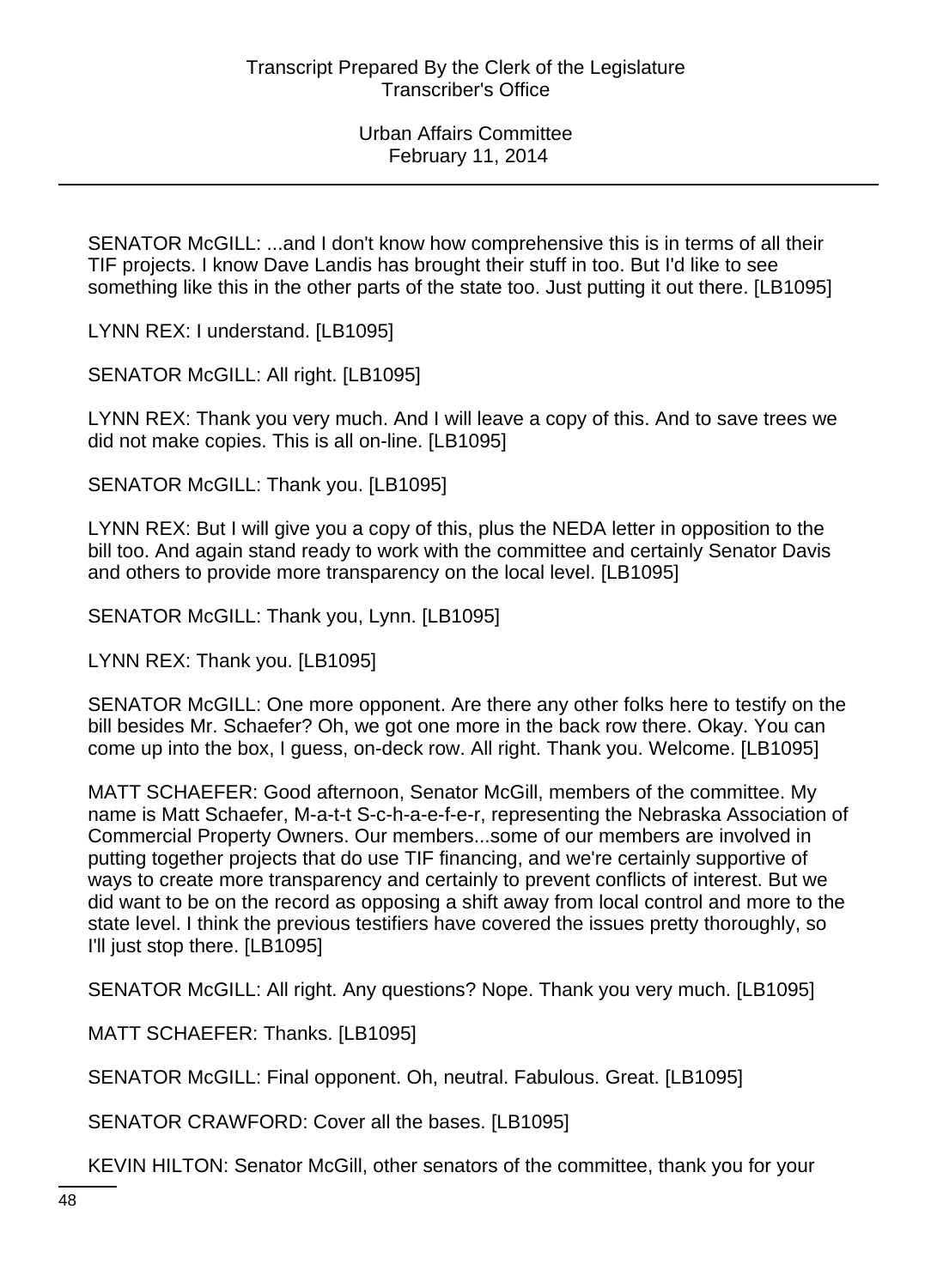Urban Affairs Committee February 11, 2014

time. My name is Kevin Hilton. I represent...that's H-i-l-t-o-n. I represent North Central States Regional Council of Carpenters. We represent carpenters all of the state of Nebraska. And we're in the unique position of being neutral on this. But, I think that it is important that we explain why we're neutral, at least that's the task I have to advocate why that's relevant, I suppose. (Laughter) Because of the jobs that are directly provided through TIF, we understand that the TIF dollar...I mean, we appreciate TIF and how it's used and its expedience in getting the shovels into the ground and creating those jobs. So we know for a fact that there are groceries bought and mortgages paid and tuitions paid for directly by our members and other carpenters because of TIF. And so those jobs that are directly financed for by TIF sometimes are often overlooked in the minutia of all of the other value that comes about and the debate that goes into that with future finance of sales tax and everything else and property tax increases. But we have to advocate for the importance of those. And so we do support TIF in that regard. But that being said, we believe that public benefit deserves the due diligence of oversight. And the public benefit that I think is being overlooked oftentimes without oversight on TIF is we've seen TIF jobs go very badly where we see misclassification, payroll fraud, no payment for wages, out-of-state contractors being employed with no registration to the state. And so we think that the possibilities of this legislation could bring about the discussion of that kind of oversight. And some sort of accountability to the state for money that's actually going into these jobs that it is directly financing these jobs and careers. We also think that you could go even further. The possibilities of what this could talk about is also the benefit, the community benefit that would be brought about by preferences for apprenticeship, being involved in apprenticeship programs, being...providing for career opportunities, career and work force development. Those possibilities could be brought about by the discussion and the conversation of oversight for TIF. We've seen good community benefit happen in TIF and other places around the country, so we think that oversight is important. So that's kind of why we're neutral. I'm not sure if I made the case for our neutrality or why it's relevant, but I'll take any questions if you have any. [LB1095]

SENATOR McGILL: Well, it's an interesting and different perspective on it, so I appreciate you for coming in and sharing it... [LB1095]

KEVIN HILTON: Sure. [LB1095]

SENATOR McGILL: ...some of those other oversight issues. I don't see any questions. [LB1095]

KEVIN HILTON: Thank you. [LB1095]

SENATOR McGILL: Thank you, very much, Kevin. Senator Davis, would you like to close? [LB1095]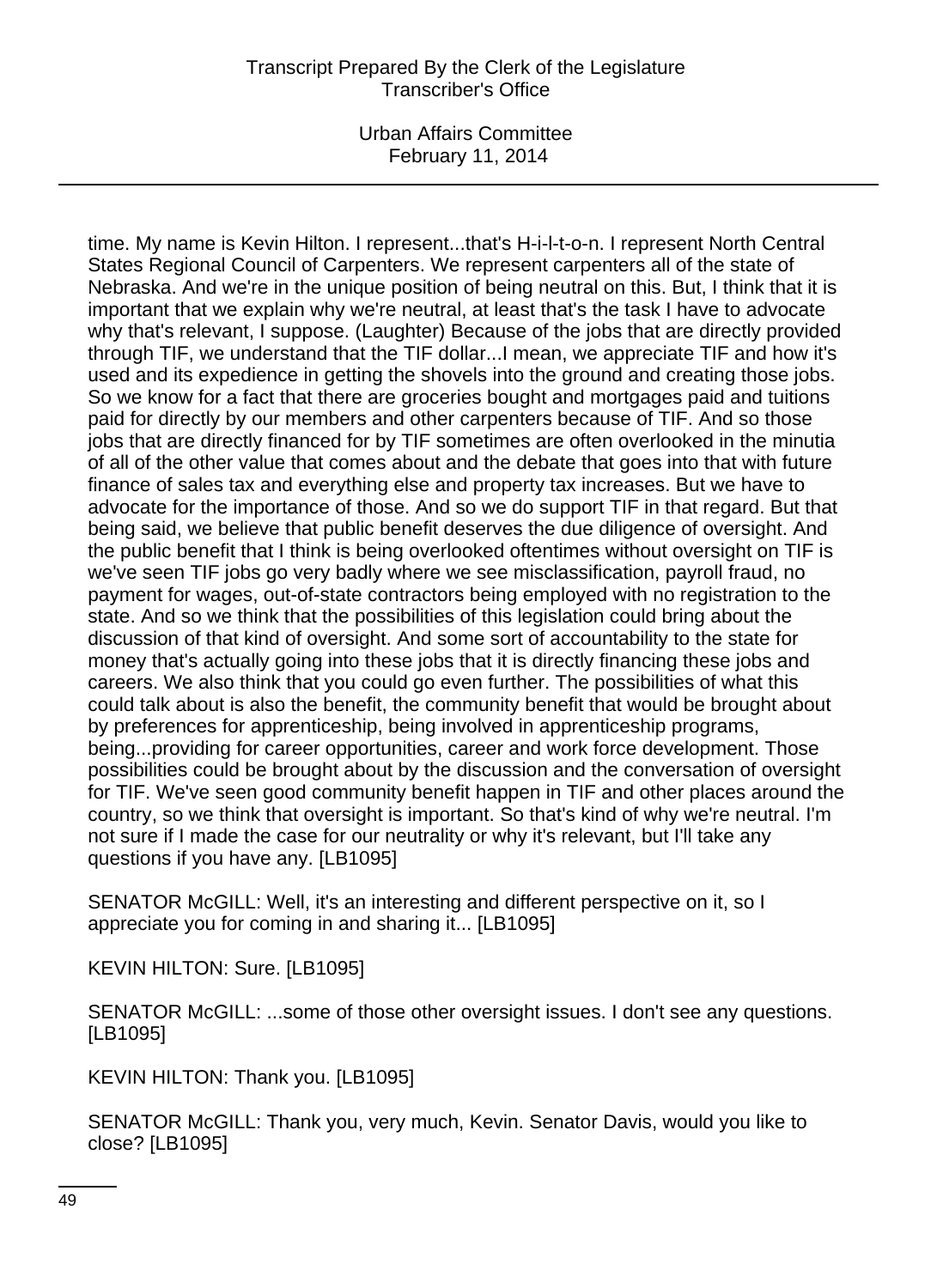SENATOR DAVIS: I don't think you've had quite enough TIF today. (Laughter) [LB1095]

SENATOR McGILL: It did go on a little longer than I expected. That's my own fault for not using the light systems, so. [LB1095]

SENATOR DAVIS: I don't have a formal presentation to talk about. I'm just going to make a few points. This is not about doing away with tax increment financing. I think tax increment financing has a legitimate place in redevelopment of blighted and substandard properties. If you can use it to accomplish something in a community that couldn't be accomplished without it, then by all means we need to go ahead and do that. Do whatever we can for our communities. But, if tax increment financing is being used to subsidize and replace a project that's already going to be developed no matter what, then Lynn Rex can tell you every hour of the day that we're not losing tax revenue. But if we use it in that manner, we are losing tax revenue. We know that between \$22 million and \$32 million in additional TEEOSA funds is used to replace TIF property within the state, most of which have been in the Learning Community. So it is a state issue in every way. And I missed a lot of the testimony, but we do know that some of the people here seem to think we're trying to restrict their ability to do something. That's certainly not what my objective is here. I want to see legitimate projects go forward. But the state needs to have some oversight of these projects. Openness is always good in government, always. We've got some communities that don't have the expertise, the knowledge to do a TIF project within their community. If we develop this guide and put this guide up on the Internet, it'll be available for every community to see and for small communities in places where they're not familiar with the process. It'll be laid out so they can easily find out what they need to do. The need for openness, I think, is what really drives me with this, and I think you just have to go back and read the Sunday World-Herald and the discussion about the Crossroads area which was referred to several times here. Crossroads, you know, in 1958 when it was built it was the premier property. It went downhill for a long time. There was another development done sometime in the '80s and now we're maybe going to invest a lot more revenue there. And that's a good...that's probably going to be a good thing. But is the revenue loss really justifiable? The offsetting? I have to really question that. And the World-Herald questioned that too. So as I said, this is not really about trying to restrict anybody from doing anything. This is about bringing openness and standards to the process that aren't there. I would think all the cities would welcome the opportunity to have their process legitimized by a third party rather than questioned by their own residents, which I think happens in a lot of communities. So with that said, I'm going to close and thank you for your time today. [LB1095]

SENATOR McGILL: Thank you, Senator Davis. Any final questions or thoughts? I don't see any from the committee. Thank you very much. [LB1095]

SENATOR DAVIS: Thank you. [LB1095]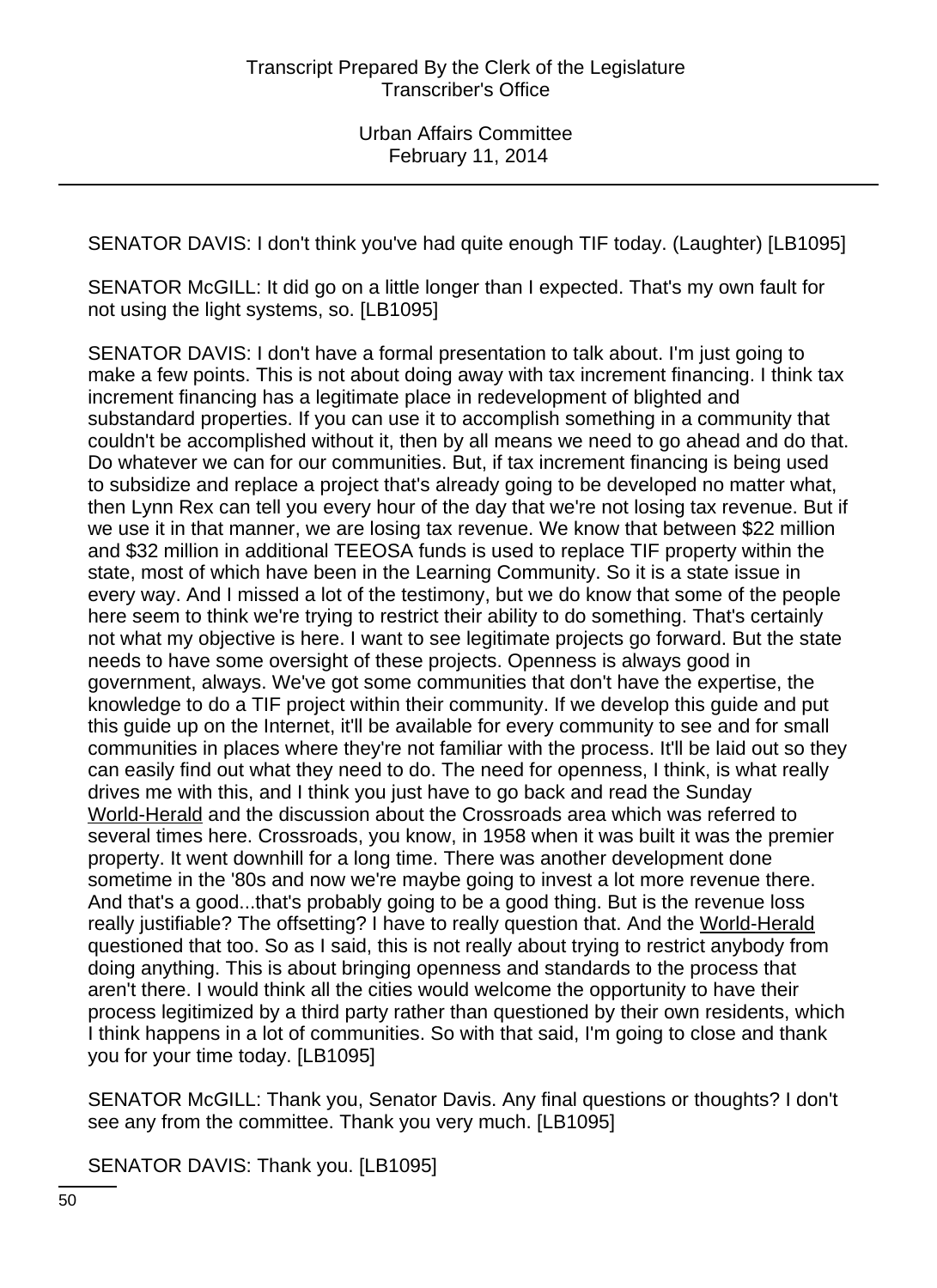SENATOR McGILL: (See also Exhibits 14 and 15) All right. So that closes the hearing on LB1095. And Senator Murante is here now for LB1014. Welcome back to the committee. Sorry, there aren't a lot of us here at this point in the day for you. Some people were sick and in court and a variety of places. Senator Crawford just had a bill come up elsewhere. [LB1095]

SENATOR MURANTE: I understand. Well, thank you, Senator McGill and members of the Urban Affairs Committee. My name is John Murante, J-o-h-n M-u-r-a-n-t-e. I represent Legislative District 49 in the Nebraska Legislature, which includes northwest Sarpy County, Gretna, Chalco, and parts of Papillion and La Vista. I'm here today to introduce LB1014 which is a bill that this committee has heard before which pertains to changing the form and method of elections for the Metropolitan Utilities District Board from and at-large election to a district-based election. This is a bill as I mentioned that this committee has heard before. It was introduced by Senator Council when she was in this Legislature. This committee forwarded it to the floor. It stalled on Select File. But we have seen that this Legislature in years past is very supportive of district-based elections, and if I may be so bold, this is somewhat of a historic bill insofar as Senator Chambers began the process of changing the political subdivisions in the Omaha metropolitan area, Douglas and Sarpy County area, from at-large to district elections several decades ago. And with the passage of LB1014, all of the political subdivisions in the Omaha metropolitan area will be district based rather than at-large based. And we've heard the reasons many times before. We know that the political subdivisions in the Omaha area which are at-large based have never had any minorities elected to them ever before. And there are enormous barriers to minority representation when we know entire communities of interests don't have any representation and have never had any representation on the boards of political subdivisions. Senator McGill in years past, as you know, has introduced a bill pertaining to the Lancaster County Board that dealt with district elections and the, may I say, peculiar way that Lancaster County used to elect its boards of commissioners and I think that was the right thing to do. And something else that is historic about I think this bill, certainly unprecedented, is that I think you will find that MUD when they testify on this bill will be supportive of the change, which I don't believe has ever happened, any political subdivision has ever come in support of switching to a district-based election from an at-large election. So I think that was...I do want to thank the members of MUD who have worked on this. They have been...it has been an easy process to work. This bill contains compromises that I have made. I wish we could implement these district-based elections sooner, but in an effort to accommodate and in an effort of goodwill there was some concessions that were made. But MUD saw the value, saw the benefit of going to a district-based election, and I think you'll find that they are going to be here in support of the bill. And so this is about as simple as proposal as they come. Starting with 2018 elections, MUD will divide themselves into districts, seven-member board. The board size will remain the same. The district elections will be staggered based on the districts that are created by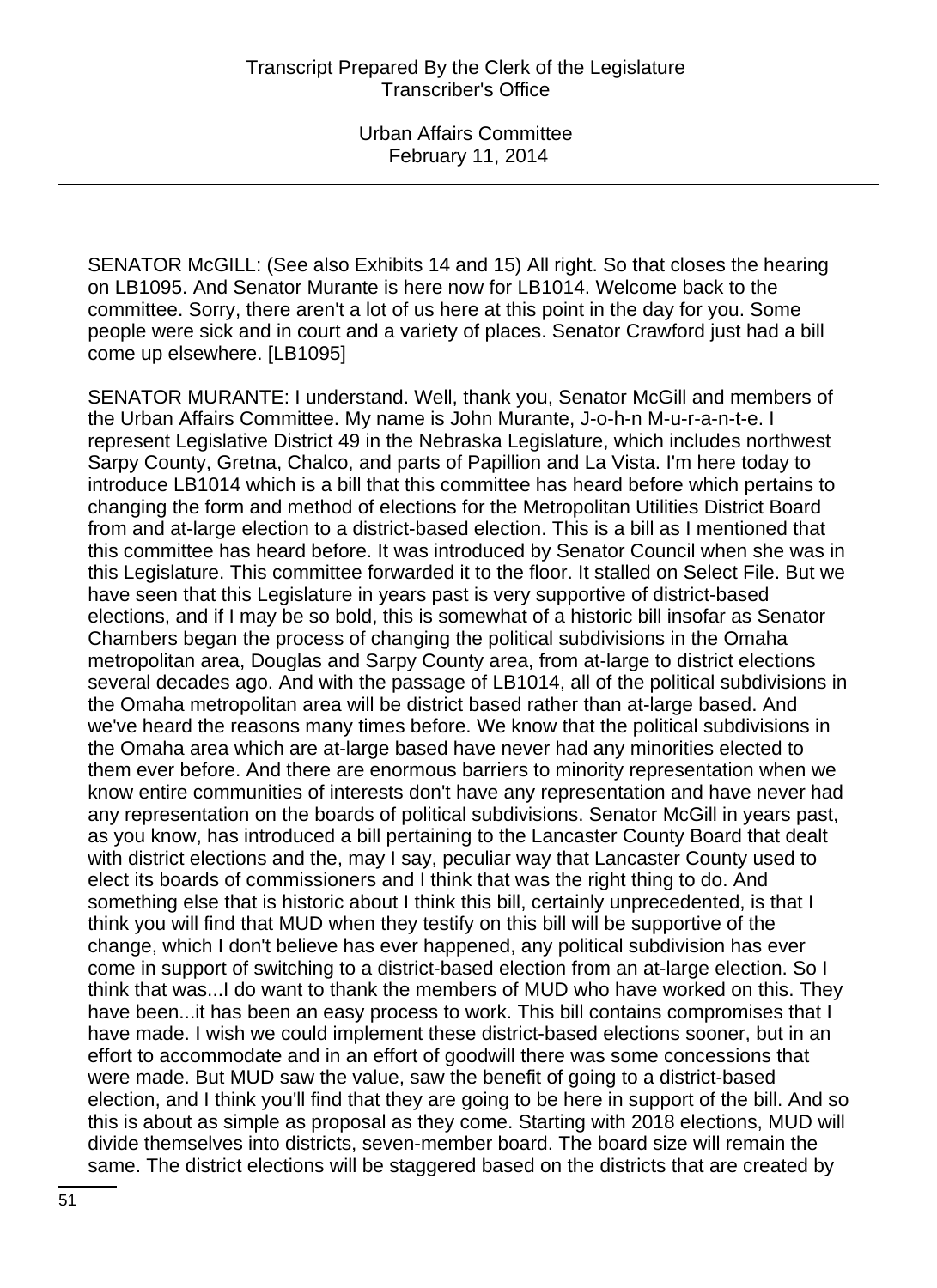MUD. Most of the other political subdivisions in the Omaha area draw their own maps, and this is certainly not unprecedented. In fact, this is how most of the political subdivisions operate. And, then they will proceed with redistricting their own maps going forward, starting in the 2021 census based on the typical redistricting standards that are applied across the board. So, I won't get into a lot of statistics and details and I won't bore you this point in the afternoon about all the reasons why district elections are way better than at-large elections. I think you know where I stand on that issue, and I think that point has been fairly well demonstrated over the years in this body. So, I'll open myself up for questions, but I would encourage the advancement of this to General File. [LB1014]

SENATOR McGILL: Thank you, Senator Murante. And I'm sure your constituents would be glad to hear you're following in Senator Chambers' footsteps in completing some of his work. I'm sure they'd love that. [LB1014]

SENATOR MURANTE: Well, you know, this is an issue and an instance when the voters of Sarpy County and quite frankly south Omaha and north Omaha all have a common interest in that we have in the case of Sarpy County over 100,000 people who are represented by MUD, but not a single member has ever been elected. So, in the case of north Omaha, south Omaha, and Sarpy County, we're all sort of in the same boat. There are hundreds of thousands of us who don't have anyone from our communities represented, so. [LB1014]

SENATOR McGILL: Unbelievable. [LB1014]

SENATOR ASHFORD: I think it's a great idea. I mean, it really is. And I think we would have dodged some of the sewer stuff. As long as I've been in public life we've...the sewer issue has always been out there and then didn't get dealt with and didn't get dealt with and didn't get dealt with. And I think this solution would have made it...not that it's MUD obligation, I understand. It's a city of Omaha obligation, but it...I really commend you for bringing the bill. I think it's great. [LB1014]

SENATOR MURANTE: Thank you. And I think something that's probably noteworthy is just how friendly and welcoming MUD was to this process. I think they saw what OPPD had to deal with last year when my bill which you had cosponsored, Senator Ashford, last year and we passed to make OPPD go by district. And they worked. They came to the table early and worked. And it's... [LB1014]

SENATOR ASHFORD: Yeah. I think it's great. I really do. It's going...better policy, more diverse interests represented, so. [LB1014]

SENATOR MURANTE: And it's maybe worth mentioning that OPPD could have done district elections by themselves even without a state law. The state law already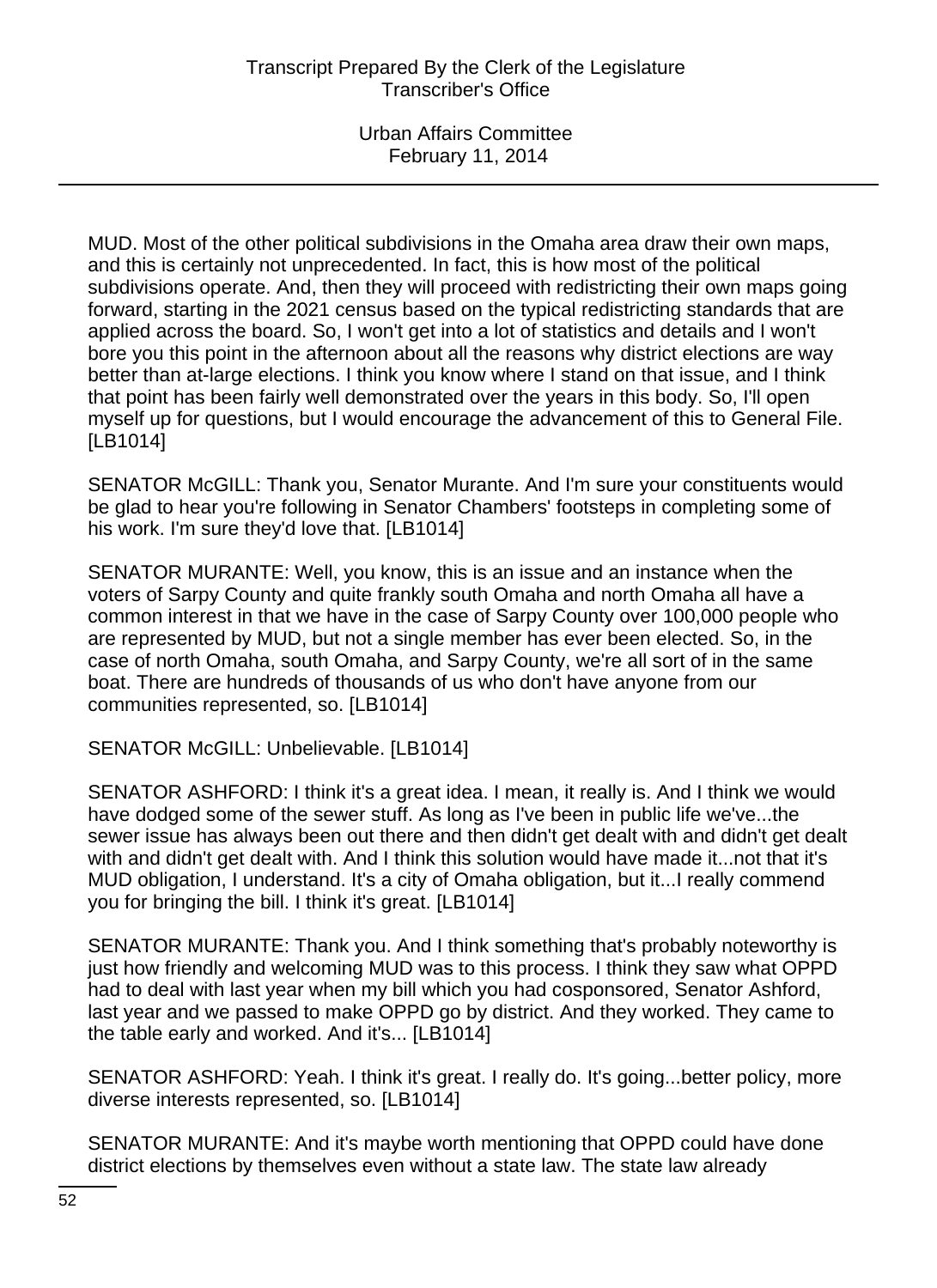authorized them to go by districts, but state law does not authorize MUD to break themselves up into election districts. So in order for them to have district elections, we have to pass this bill. They have to have a state law change. [LB1014]

SENATOR McGILL: Okay. Great. Well, I don't see any other questions, so thanks very much and we will move to proponents. Hello. [LB1014]

RICK KUBAT: Good afternoon, Chair McGill and members of the Revenue Committee. My name is... [LB1014]

SENATOR McGILL: Urban Affairs, but that's okay. (Laughter) [LB1014]

RICK KUBAT: Urban Affairs Committee. [LB1014]

SENATOR McGILL: I'm glad we've been promoted to the Revenue Committee. That's great. [LB1014]

SENATOR ASHFORD: What committee did he have us in? [LB1014]

SENATOR McGILL: Revenue. [LB1014]

SENATOR ASHFORD: Revenue! [LB1014]

RICK KUBAT: I'll start with.. [LB1014]

SENATOR McGILL: Well, we weren't...I guess we were almost with TIF, so. [LB1014]

SENATOR ASHFORD: That is a big...that's an important committee. No question. [LB1014]

RICK KUBAT: It's the only committee I go in front of. My name is Rick Kubat, that's R-i-c-k K-u-b-a-t, here on behalf of the Metropolitan Utilities District. I don't know if Senator Ashford knows this, but he's my state senator. So it's kind of nice to appear in front of him today. [LB1014]

SENATOR ASHFORD: I have a number of Kubats I think. [LB1014]

RICK KUBAT: We're supporters. [LB1014]

SENATOR ASHFORD: Thank you. [LB1014]

RICK KUBAT: I don't know if that's going to help or hurt me (laughter). Before the session began, we started working with Senator Murante on this bill. There was quite a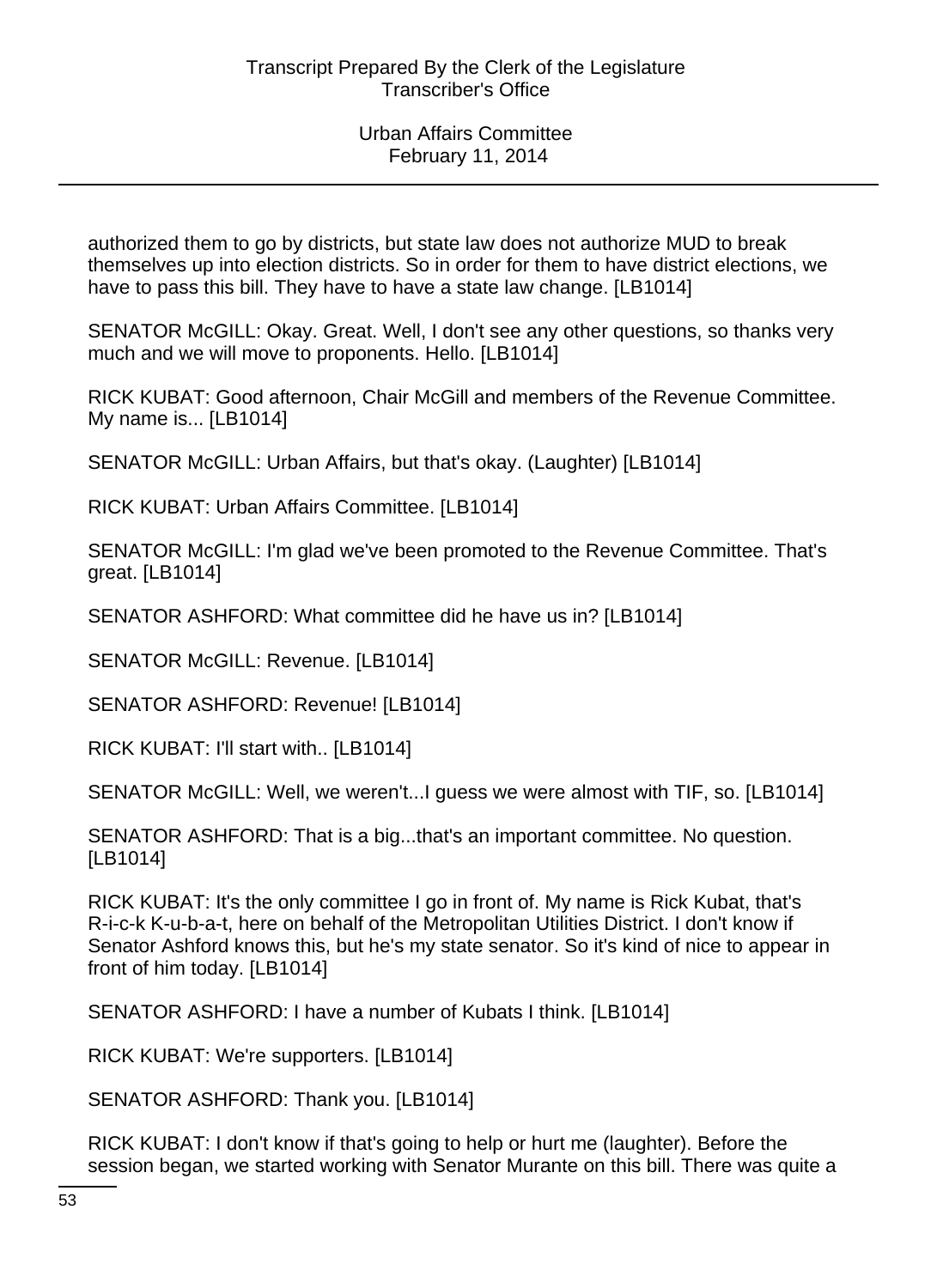bit of back-and-forth. We wanted to reach compromise in order to present this committee with a clean copy of the bill and not waste any of your time. I believe the bill speaks for itself. Just testifying in support. Will reserve the remainder of my time for next week, but here more in case you have any questions as it relates to the bill itself. [LB1014]

SENATOR McGILL: Well, with as long as that last hearing went I'm really glad suddenly that Lautenbaugh had to move his bill. [LB1014]

SENATOR ASHFORD: What's next week? [LB1014]

RICK KUBAT: Next week one of your fellow committee members has a bill to sell the Metropolitan Utilities District. [LB1014]

SENATOR ASHFORD: Oh, that bill. [LB1014]

SENATOR McGILL: Are there any questions for Rick today? I don't see any. Thank you very much. [LB1014]

RICK KUBAT: Thank you. [LB1014]

SENATOR ASHFORD: I think I might have said it was worth a try or...just to see who's out there. (Laughter) [LB1014]

RICK KUBAT: We'll talk. It's a bad idea, Senator. Thank you. [LB1014]

SENATOR McGILL: Creative thinking. All right. Next proponent. [LB1014]

RON WANEK: Good afternoon, Senator McGill and committee. [LB1014]

SENATOR McGILL: Good afternoon. [LB1014]

RON WANEK: And by the way, thank you for your service to the state and to your community. And thank you, Senator Murante, for sponsoring this bill. It was way overdue. So it's finally here. Well, I'm Ron Wanek. Ron and then Wanek, W-a-n-e-k. My first experience talking in front of the committee, your committee. [LB1014]

SENATOR McGILL: Welcome. [LB1014]

RON WANEK: Thank you. The reasons are really obvious. I don't think there's much of a need to go into the advantages of a district system. It certainly promotes more accountability and transparency. And certainly if you're an 85-year-old widow living in south or north Omaha perhaps your needs are different or you view things differently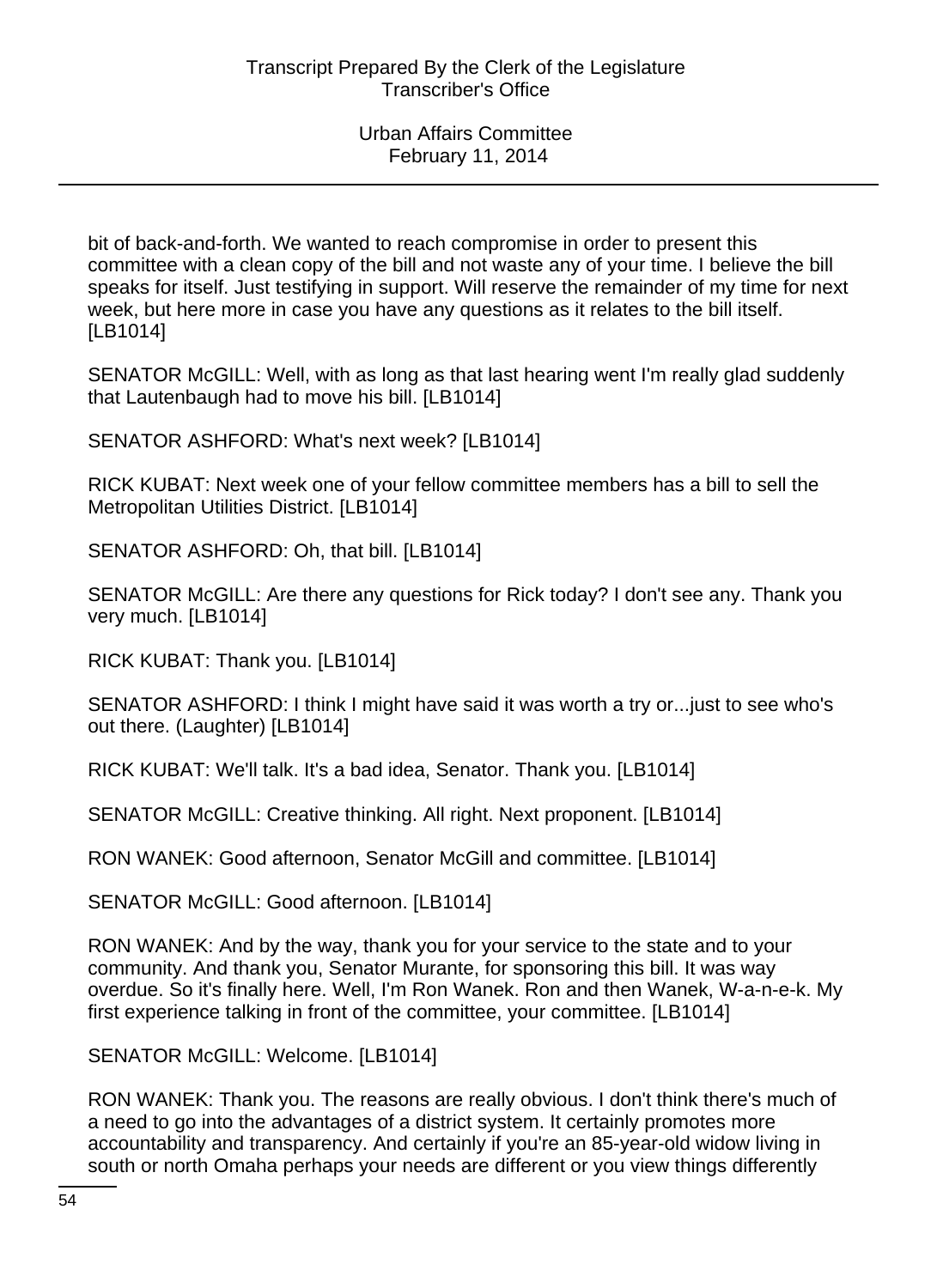Urban Affairs Committee February 11, 2014

than someone who lives in west Omaha. When you live in the same district as your neighbors, you go to the same churches, and grocery store, baseball games, you're certainly more accessible and people can reach out to you and talk to you. So I think it's just a win-win situation. The bill has what I would call perhaps a secondary effect, too, on this system or if you'd look at the big picture if it's valid, and that is it promotes change, obviously. You get new board members. Some board members just the way it is or seems stay on the board for a very long time, 30-some years or 20-some years. And certainly there would be a point of view or a perspective that new blood or new perspectives outweigh the advantages of someone staying on the board for 30-some years. Sometimes frankly, and I'm not trying to sound harsh about this or cruel, but sometimes board members stay so long that they cannot fulfill their term. And in that situation when they pass on, the board by statute with 30 days replaces the board member that's no longer there. And there are obvious disadvantages of having appointees serve on a board. I think a lot of folks would agree with. There's two appointees on the board now or at least that's how they got their start. Board member Mr. Cavanaugh who replaced his father if I remember correctly, and then there's a board member now, Mr. Patterson who replaced Mr. Doyle who was on the board who took a senior position in management at MUD. There's...I have a suggestion or perhaps it can be an amendment to this bill. There is a target date of 1 February 2016, a deadline in a sense for the board to make district changes, to finish what they're doing. And the board has approved or finished up with three versions of the districts. It's called Map C I believe, informally or formally. They have everything pretty well figured out from what I can tell from what they say. I mean, they leave the room for final touch-ups in a sense. But the elections are in November and I don't really see much logic, if any, on waiting till 1 Feb. of 2016. I would suggest a date of the 1st of June of 2015. That gives the board really over six months to do the final tweaking and finish up with the districts and be done with it. I don't think this is a legally binding type of situation. It's just a very slight chance, but the board if they backed out and if you kept the 1 Feb. 2016 date, there would be no opportunity to address that situation in 2016 as it would already be into the legislative session. In assuming...on the assumptions Senator Murante does not run for reelection, it would be too late for him to do anything in that year. So I would encourage the consideration of let's say 1 June 2015 for that date. Hopefully that makes sense. I thank you for your time. I've watched MUD over the years. I've ran for the board before. I'm running now for the outside seat, as it's called. [LB1014]

SENATOR ASHFORD: Good luck. [LB1014]

RON WANEK: Thank you. And this is a welcome change to the... [LB1014]

SENATOR McGILL: To the system. [LB1014]

RON WANEK: ...to the system. [LB1014]